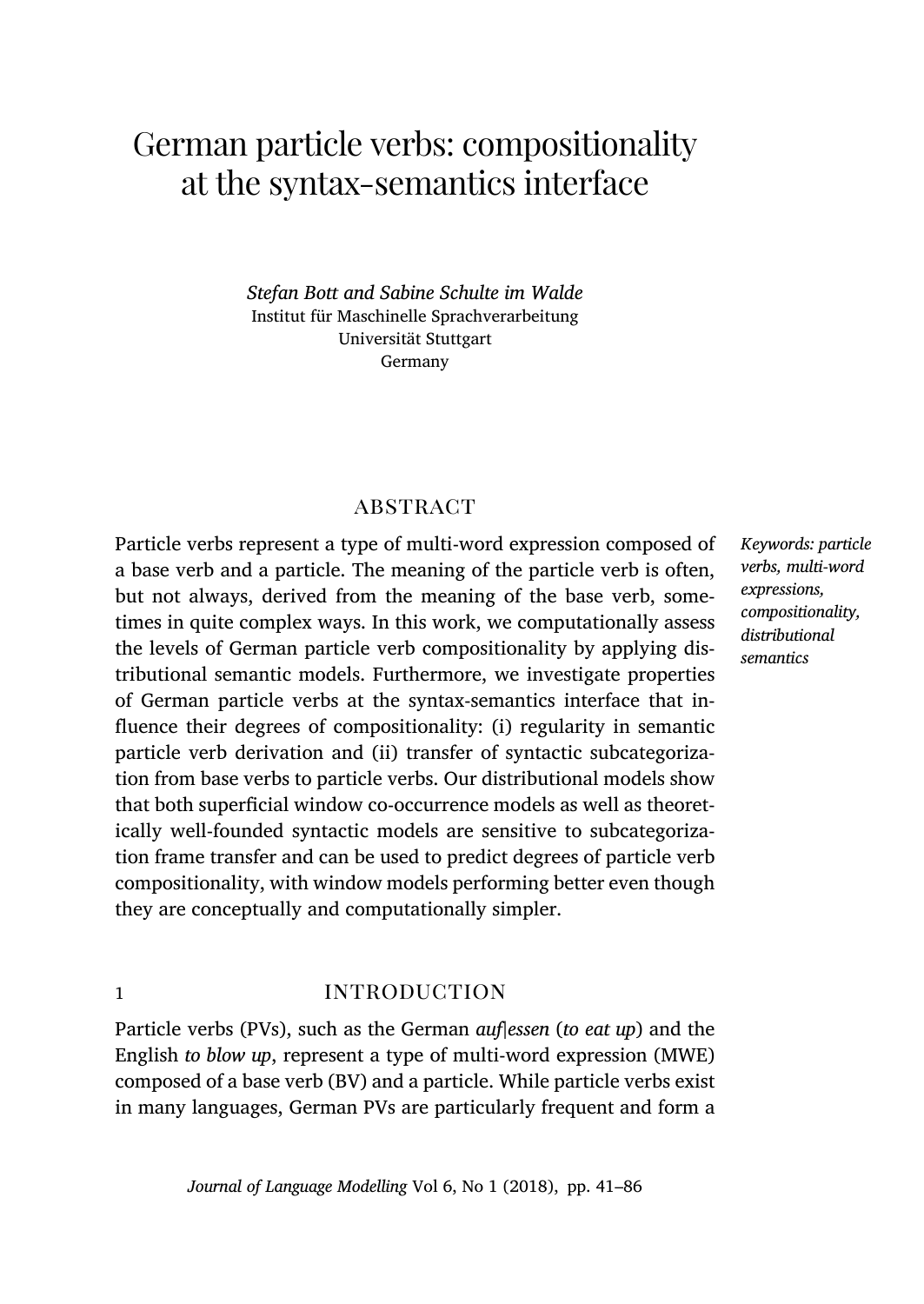<span id="page-1-0"></span>highly productive paradigm which often produces neologisms and is subject to creative language use in puns and word plays.

<span id="page-1-1"></span>German PVs, similarly to other MWEs, exhibit a varying degree of compositionality, as illustrated in examples (1) vs. (2). The meaning of the highly compositional PV *nach|drucken* (*to reprint*) is closely related to its BV *drucken* (*to print*), while the PV *nach|geben* (*to give in*) has little meaning in common with the BV *geben* (*to give*).

- (1) *Der Verlag* the publisher PRINTED the book PRT<sub>nach</sub> *druckte das Buch nach*. 'The publisher reprinted the book.'
- (2) *Peter gab ihrer Bitte* Peter gave her re[quest](#page-40-0) PRT*nach nach*. 'Peter [gave in to her re](#page-40-1)quest.'

From a computational point of view, addressing the compositionality of PVs (and multi-word expressions in general) is a cruci[al ingredient](#page-42-0) [for lexicography and](#page-42-0) [Natural Langua](#page-41-0)[ge Processing](#page-41-1) [\(NLP\) applications](#page-44-0), in order to know whether the expression should be treated as [a w](#page-1-0)hole or as the sum of its constituents, and what the expression means. For example, studies such as Cholakov and Kordoni (2014), Weller *et al.* (2014) and Cap *et al.* (2015) have integrated the pred[ic](#page-1-1)tion of multiword compositionality into statistical machine translation.

Assessing PV compositionality requires one to assess the semantic contributions of both the BV and the verb particle (Lechler and Roßdeutscher 2009; Haselbach 2011; Kliche 2011; Springorum 2011). This is obvious in highly compositional cases as in example (1): the meaning of *nach|drucken* (*to reprint*) is a straightforward composition of the meanings of *nach* (*again*) and *drucken* (*to print*).<sup>1</sup> Noncompositional cases such as *nach|geben* in example (2) behave differently: they are not semantically transparent with respect to the meaning of the BV, and the meaning contributed by the particle *nach* is not straightforward.

Compositionality is not a binary property of PVs, however. The levels of compositionality are distributed over a continuous scale,

<sup>1</sup>An evident problem is that the particle *nach* here means more than simply *again*: it implies that an additional copy is created. In addition, *nach*, like most particles, is semantically ambiguous. These issues will be addressed below.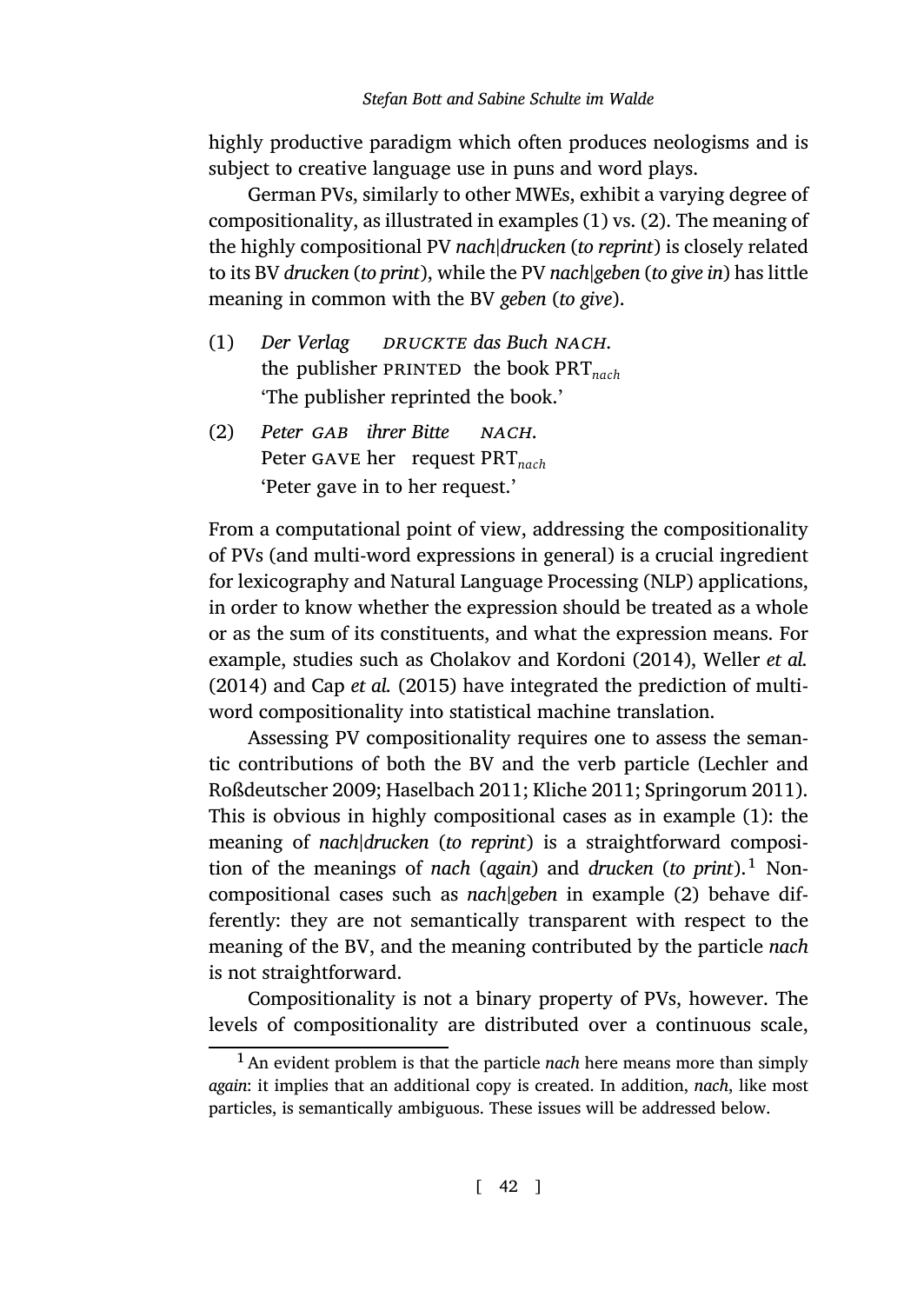where examples (1) and (2) refer to two extremes of the continuum, rather than prototypical cases. In contrast, *ab|segnen* in (3) represents an example which is judged as semi-compositional by human raters, meaning *to approve* rather than *to bless*.

(3) *Der Chef segnete die Pläne ab*. the boss blessed the plans PRT*ab* 'The boss approved the plans.'

<span id="page-2-1"></span>In this article, we investigate the factors that influence the prediction of PV compositionality from a corpus-linguistic perspective. We start with a series of hypotheses that are then investigated by a series of experiments. First, we argue that PVs can be grouped into semantically coherent classes that share the same semantic derivation when BVs from the same class are combined with a certain particle type. This combination typically selects a specific sense of the particle. Second, we address the prediction of compositionality by applying distributional semantic methods. After verifying a novel approach to model syntactic subcategorization changes, we compare windowbased models with models that integrate syntactic transfer. Our main contributions are at the inter[face](#page-2-0) between a theoretical study [of P](#page-5-0)V compositionality and the comp[utati](#page-7-0)onal use [of di](#page-9-0)stributional semantic methods, to identify a theoretically reliabl[e an](#page-11-0)d computationally useful framework.

# <span id="page-2-0"></span>2 **MOTIVATION AND HYPOTHESES**

In this section we describe the theoretical foundations of our assumptions and analyses. We first discuss in more detail the notions of PV compositionality (Section 2.1), semantic derivation (Section 2.2), and syntactic transfer (Section 2.3). Section 2.4 then describes our distributional semantic approach, and Section 2.5 defines our hypotheses.

# 2.1 *Particle verb compositionality*

We illustrated above that compositionality is a scalar property: Apart from highly compositional PVs such as *nach|drucken*, PVs such as *ab|segnen* are not fully transparent with respect to their BVs, but still integrate meaning components attributed by the particle and the BV.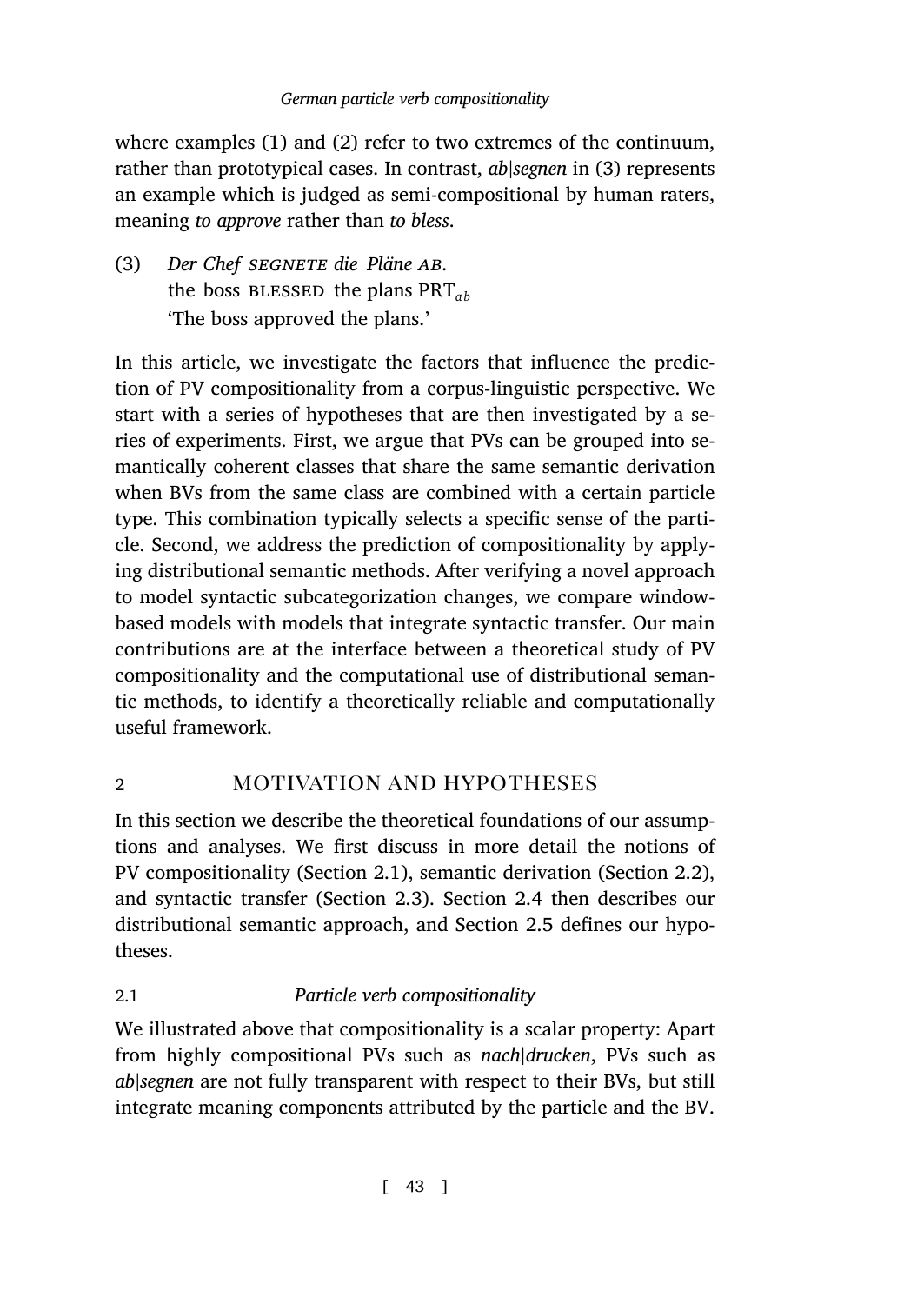We refer to PVs that ar[e s](#page-3-2)emantically related to their BVs (in contrast to non-compositional PVs, which are semantic[al](#page-3-2)ly unrelated to their BVs) as *semantically derived PVs*.

<span id="page-3-2"></span>Semantic derivation takes place not only for highly frequent PVs but also for infrequent or domain-specific PVs as well as neologisms. For example, while *nach|schneiden* in (4a) is a common verb in everyday language, *nach|sägen* in (4b) is more restricted to a specific domain and much less frequent; *nach|töten* in (4c) is a neologism.<sup>2</sup> The meanings of all three PVs in (4) are semantically derived from the meanings of the respective BVs, and the meaning contribution of the particle is productive and regular: All of the *nach*-PVs in (4) have a common semantic component which implies some kind of *correction to a previous action of BV by performing BV again*.

- <span id="page-3-1"></span><span id="page-3-0"></span>(4) a. *Der Friseur* the hairdresser CUT *schnitt ihr die Haare nach*. her the hair PRT*nach* 'The haird[res](#page-3-2)ser trimmed her hair.'
	- b. *Einfach mit der richtigen Größe nach|sägen ist nicht.* simpl[y](#page-3-3) with the right size PRT*nach|*saw is not 'You cannot simply resaw it with the right size.'
	- c. *Das Reh war noch nicht tot und wurde nach|getötet*. the deer was yet not dead and was PRT<sub>nach</sub><sup>|</sup>KILLED 'The deer was not dead yet and had to be finished off.'

<span id="page-3-3"></span>The same BVs from (4) can also combine with other particles, such as *an*, and undergo a different but also regular semantic derivation, as illustrated in (5). Here, all of the *an*-PVs have a common semantic component that refers to a partitive meaning, *to start a first bit of BV*.

 $(5)$  a. you must the knife clean *[musst](#page-44-1) das [Mess](#page-44-1)er abwaschen, bevor du das nächste* before you the next *Stück Torte an|schneidest*. piece cake PRT<sub>an</sub>|CUT 'You have to clean the knife before you start cutting the next piece of the cake.'

<sup>2</sup> Examples with PV neologisms are taken from a sentence generation experiment by Springorum *et al.* (2013a), where the experiment participants generated sentences for existing and non-existing PVs.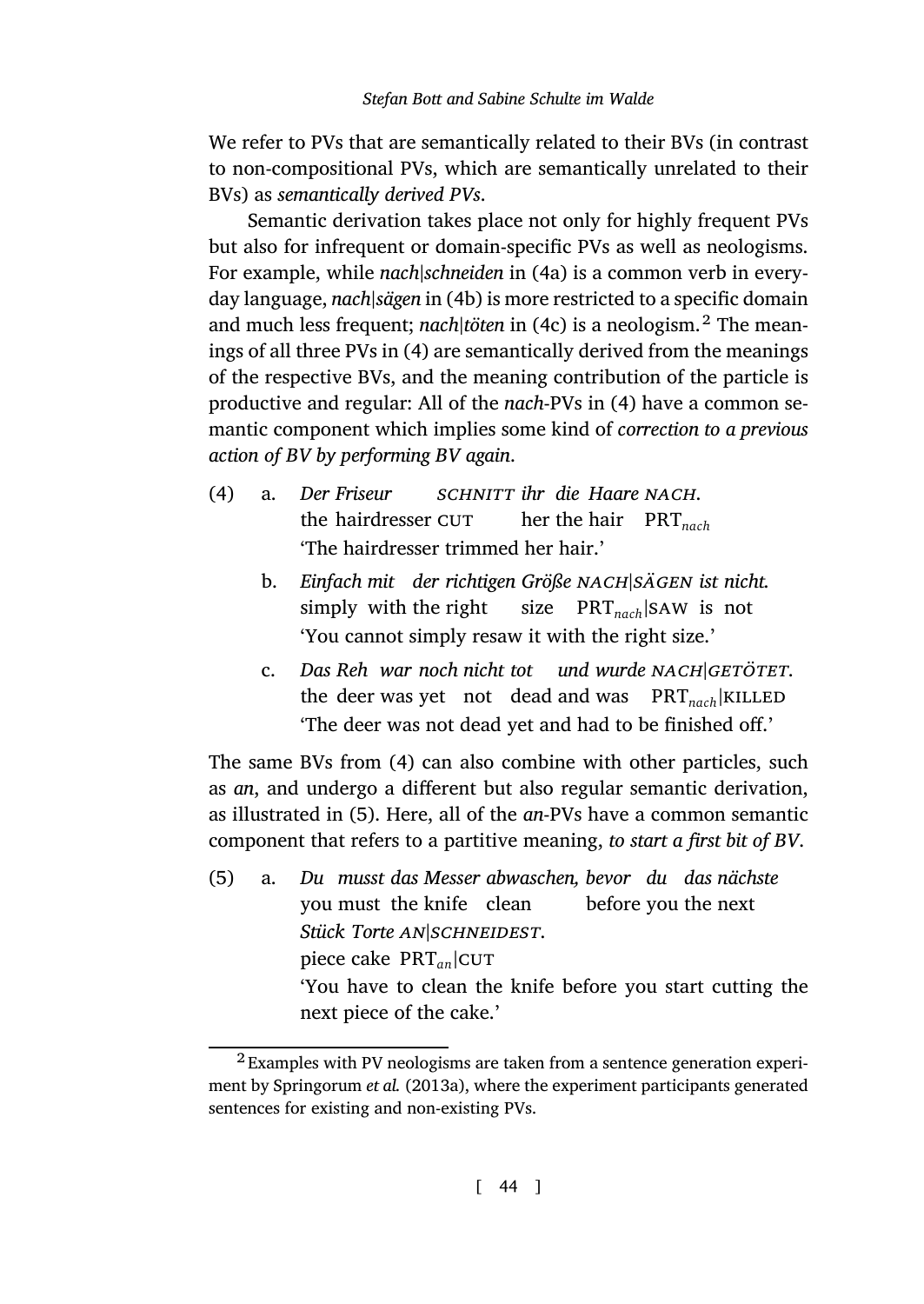- b. *Max und Moritz sägen die Brücke an*. Max and Moritz saw the bridge PRT*an* 'Max and Moritz start sawing the bridge.'
- c. *Bring ihn nicht gleich um.* bring him not already PRT*um* you shall him first *[Du](#page-3-2) sollt[est](#page-3-3) ihn erst an|töten*. PRT*an|*kill ['Don't kill him r](#page-41-2)ight away. You should start killing him first.'

<span id="page-4-0"></span>Often, similar semantic derivations apply to semantically similar BVs, such as *schneiden* and *sägen* in examples (4) and (5), which both refer to a cutting event. In these cases, we find regular semantic shifts, where combining semantically similar BVs with specific particle types results in semantically similar PVs (Springorum *et al.* 2013b; Köper and Schulte im Walde 2018). We refer to th[ese regular sema](#page-41-0)ntic shifts as *semantic transfer patterns*.

(6) *Semantic Transfer Pattern*

Taking a BV from semantic group *α* and a particle *β* with meaning *µ*, we will derive a PV from semantic group *δ*.

Note that it is not the particle type that is responsible for the meaning shift, but a particular sense  $\mu$  of the particle type. For example, the particle *nach* is ambiguous and does not only mean *again* (roughly corresponding to the English prefix *re*, cf. Haselbach 2011). Accordingly, the meaning of a PV may be ambiguous along the lines of the senses of the particle.

In contrast to semantically derived PVs, we refer to completely non-compositional PVs as fully lexicalized, such as *nach|geben* in (2) and *um|bringen* (*to kill*, while the BV *bringen* means *to bring*). Without diachronic considerations, the meanings of these PVs cannot directly be inferred from the meanings of their verbal bases *geben* and *bringen* and the meanings of the verb particle types *um* and *nach*.

Treating each PV as an independent lexical entry would require a large number of unrelated lexical entries and thus disregard generalizations about the semantic classes of PVs and the meaning contributions of the verb particles. Further on, a pure lexical listing approach does not explain the productivity of the PV paradigm regarding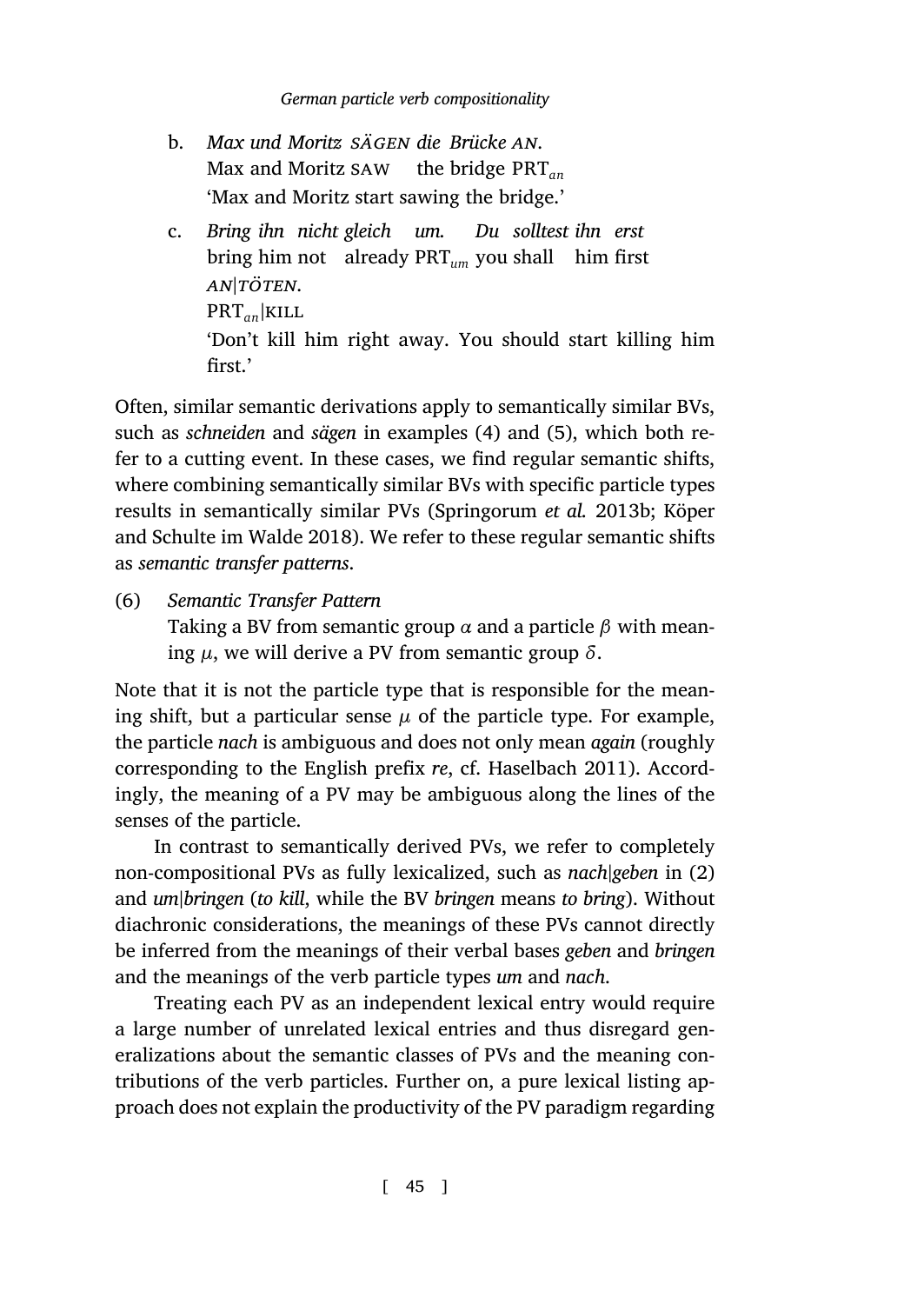<span id="page-5-0"></span>neologisms, whose meanings are derived from regular semantic transfer patterns. The semantic pattern appro[ach is therefor](#page-44-2)e appealing, since it reduces idiosyncracy in the lexicon, and accounts for the productivity of German PVs and the ea[se of native speakers to produce](#page-42-0) [and interpre](#page-41-1)t [PV neologisms.](#page-44-0)

# 2.2 *Semantic derivation and the meanings of particles*

What is the meaning of verb particles? Some particle senses are parallel to ho[mo](#page-5-1)[ph](#page-5-2)o[nic prepositions or](#page-44-0) [adverbs \(Stiebels](#page-39-0) 1996). But [it is no](#page-39-0)t clear if such a treatment can be extended to all particles and particle meanings. It is thus difficult to [a](#page-4-0)ssign particles a lexical entry rather than taking whole PVs into account (Lechler and Roßdeutscher 2009; Kliche 2011; Springorum 2011).

<span id="page-5-1"></span>For a more comprehensive example, consider the particle *an*. PVs with *an* can express, among other things, a direction of an action, a fixation, a manner of communication, and a partitive event, as exemplified in (7a–d) (Springorum 2011; Bott and Schulte im Walde 2014a). The particle is highly ambiguous, and its meanings are sometimes difficult to capture, but assuming (6) *Semantic Transfer Patterns* ties them closely to common underlying semantic derivations.

- <span id="page-5-2"></span>(7) a. *A blickt/schaut/starrt/stiert B an*. A looks/stares/gazes B PRT*an* 'A looks/stares/gazes at B.'
	- b. *A brüllt/faucht/bellt/meckert B an*. A roars/hisses/barks/bleats B PRT*an* 'A brawls/hisses/scolds at B.'
	- c. *A klebt/heftet/schraubt B an* A glues/affixes/screws B at/onto C PRT*an C an*. 'A glues/affixes/screws B onto C.'
	- d. *A schneidet/bricht/reißt B an*. A cuts/breaks/tears B PRT*an* 'A cuts/breaks/tears the first piece of B.'

The semantic class of the PV and individual particle meanings are also tied together by specific selectional restrictions. This is most ap-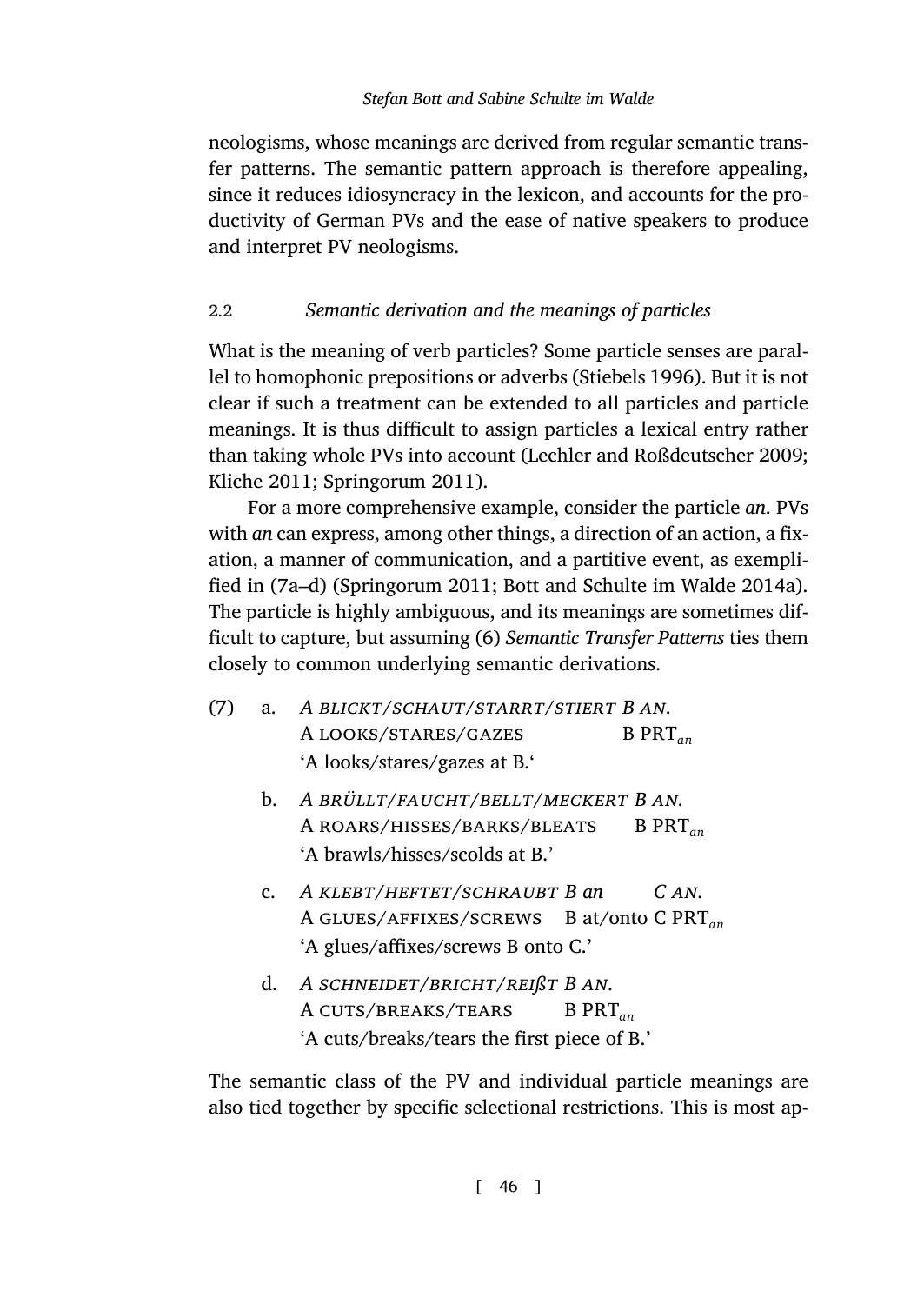parent in cases like (7d): the particle *an* refers to *the first bit of BV*, which is only applicable if the BV belongs to a semantic class that allows for a partitive meaning, such as *consumption, cutting,* etc. Also, it is not trivial to decide if two PVs share the same sense of a particle or not, as in (7a) vs. (7b). Does *an* only express some kind of directionality or are the two semantic transfer [pa](#page-6-0)tterns sufficiently diff[ere](#page-6-1)nt to assume two particle meani[ngs](#page-6-2)? Note that our definition of semantic derivation does not make any claim about how to discriminate between particle senses and how to establish a number of senses.

<span id="page-6-1"></span><span id="page-6-0"></span>The ambiguity of particles often leads to different senses of PVs, even if the PVs are compositional with respect to the same meaning of the BV. For example, the PV *an|fahren* can have at least three meanings. It is ambiguous between *to drive into* as in (8a), *to start driving* as in (8b), and *to approach by driving* as in (8c). These particle meanings of *an* are shared among semantically similar PVs, respectively, e.g., *an|rempeln* (*to bump into*), *an|laufen* (*to start running*) and *an|steuern* (*to approach by steering*, e.g. a ship).

- <span id="page-6-2"></span>(8) a. *Das Auto fuhr den Fußgänger an*. the car DROVE the pedestrian PRT<sub>an</sub> 'The car ran into the pedestrian.'
	- b. *Das Auto fuhr an*, the car DROVE  $PRT_{an}$ , when the light green turned *als d[ie](#page-6-3) Ampel grün wurde*. 'The car went when the light turned green.'
	- c. *Der Bus fuhr die Haltestelle an*. the bus DROVE the stop PRT*an* 'The bus approached the bus stop.'

<span id="page-6-3"></span>We also find cases where a new non-standard meaning is enforced by the semantic interpretation of a PV. (9) is an example from an advertisement campaign for a soft drink which carries the word *Sonne* (*sun*) in its name. Here the PV *zu|gehen* (*to close*) is used, along with the PV *auf|gehen* (*to rise* and *to open*). The sun cannot *close*, but the new type of package – which is advertised here – can.

 $(9)$ the sun goes PRT*auf* and PRT*zu* Sonne GEHT AUF. Und *zu*. 'The sun rises/opens. And closes.'

[ 47 ]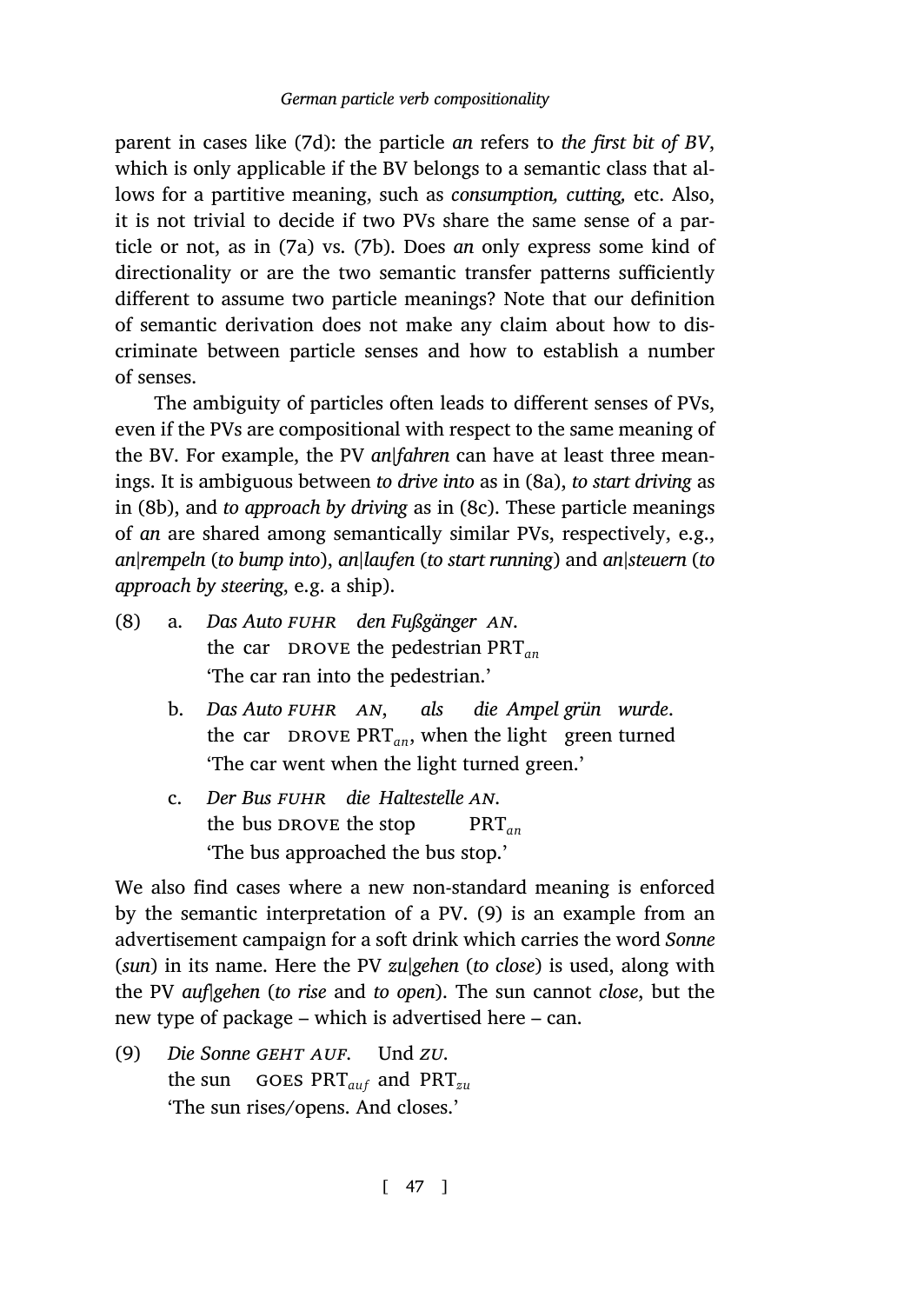<span id="page-7-0"></span>A definition of particle meaning in terms of semantic transfer patterns as expre[ssed by \(6\) i](#page-42-1)s compatible with all of the findings listed above, while it does [no](#page-7-1)t define precise lexical entries for particles and does not make claims about the number [of s](#page-7-2)enses per particle.

# 2.3 *[S](#page-7-3)yntactic transfer*

<span id="page-7-2"></span><span id="page-7-1"></span>So far, we have only discussed the semantic aspects of PVs, but the shifts from BVs to PVs also influence the syntactic behavior of the PVs, which in turn may provide a helpful approximation to the semantics of PVs (Levin 1993). To illustrate the syntactic aspect, consider the examples in (10). Although the PV *an|leuchten (to shine at)* is rather compositional, the means for the illumination *Lampe (lamp)* is represented by the subject of the BV in (10a) vs. a PP complement headed by  $mit_{dat}$  of the PV in (10b). PV and BV thus behave syntactically differently with respect to their argument structures and the syntactic functions of identical semantic roles.

- <span id="page-7-3"></span> $(10)$  a. the lamp shines *Lampe leuchtet*. ['T](#page-8-0)he lamp shines.'
	- b. *Peter leuchtet das Bild* Peter shines the picture with the lamp PRT*an mit*der Lampe AN. 'Peter illuminates the picture with the lamp.'

In addition to changes in the predominant syntactic functions for semantic arguments when comparing PVs to their BVs, we also find *extension* and *incorporation* of syntactic complements, as illustrated by (11) and (12), respectively. The BV *bellen* (*to bark*) in (11) is intransitive, while the corresponding PV *an|bellen* (*to bark at*) is transitive and takes an additional accusative object to express the entity being barked at. This is a case of argument extension within PV subcategorization with respect to its BV. The PV *an|schrauben* (*to screw on*) in (12) shows argument incorporation: it rarely selects an argument to express the location onto which something is screwed, while its BV *schrauben* (*to screw*) adds a complement (here: a PP) to express the direction.

 $(11)$  a. the dog<sub>nom</sub> BARKS *Hund bellt*. 'The dog barks.'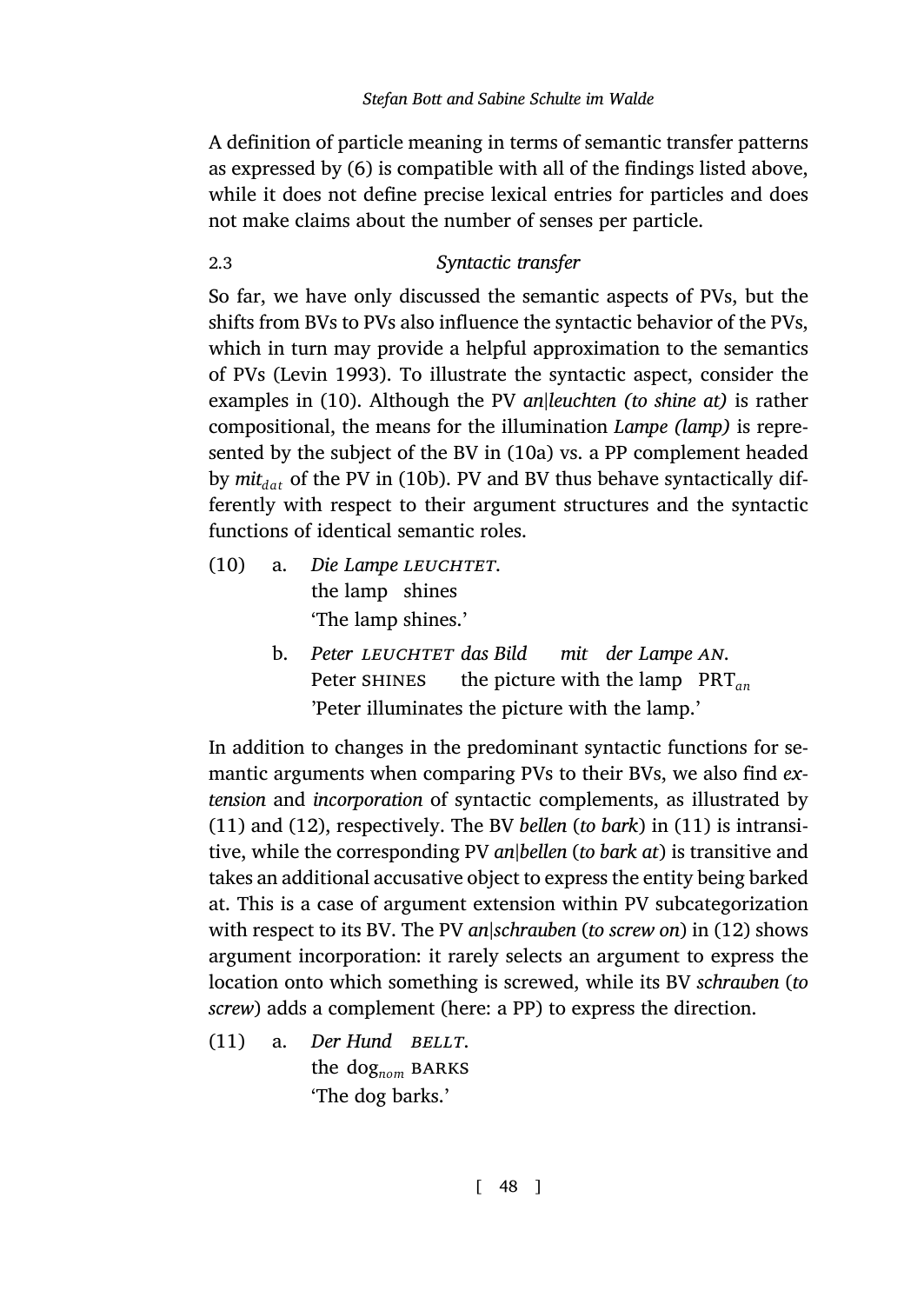- <span id="page-8-0"></span>**b.** Der Hund BELLT den Postboten AN. the dog*nom* barks the postman*acc* PRT*an* 'The dog barks at the postman.'
- (12) a. *Der Mechaniker schraubt die Abdeckung auf die* the mechanic<sub>nom</sub> screws the cover on the *Öffnung.* [o](#page-44-3)[pening](#page-42-2)*acc* ['The](#page-44-4) [mechanic screws t](#page-41-3)he cover [on](#page-7-1) th[e o](#page-8-0)pening.'
	- b. Der Mechaniker SCHRAUBT die Abdeckung AN. the mechanic<sub>nom</sub> screws the cover PRT*an* 'The mechanic fixes the cover.'

Usually, groups of verbs which are similar in meaning also have similar subcategorization frames and selectional preferences (Schulte im Walde 2000; Merlo and Stevenson 2001; Korhonen *et al.* 2003; Schulte im Walde 2006; Joanis *et al.* 2008). But in (10)–(12) we ca[n observe](#page-39-1) [that t](#page-39-1)[his is not necessarily the case for pa](#page-40-2)irs of PVs and their BVs, even if the meaning of the PV is highly transparent.

The problem illustrated here is what we call the *syntactic transfer problem*: the subcategorization frame of the BV must be mapped onto the subcategorization frame of the PV, and the semantic arguments are not necessarily realized as the same syntactic complements by the two verbs. Note that such syntactic transfer patterns tend to be quite stable within groups of PVs with the same semantic shift [\(Aldi](#page-9-1)nger 2004; Bott and Schulte im Walde 2014c).

One way to computationally address the syntactic transfer problem is by measuring the overlap between all complement slot combinations of any given PV–BV pair and [to i](#page-9-2)dentify the best correspondences between the slots. We suggest distributional semantic models to support us in the assessment of PV compositionality, while paying attention to syntactic PV–BV transfer: if the PV is non-compositional, we expect a large distributional distance between the correspondences of PV–BV subcategorization slots. For example, in (13b) the PV *an|drehen* (*to palm off sth. on so.*) is opaque with respect to the BV *drehen* (*to turn*). The typical patients of *turning* (*drehen*) events may be *knobs*, *wheels* and *heads*, cf. (13a), which are different from the typical patients of a *selling* event as in *an|drehen*. We thus ex-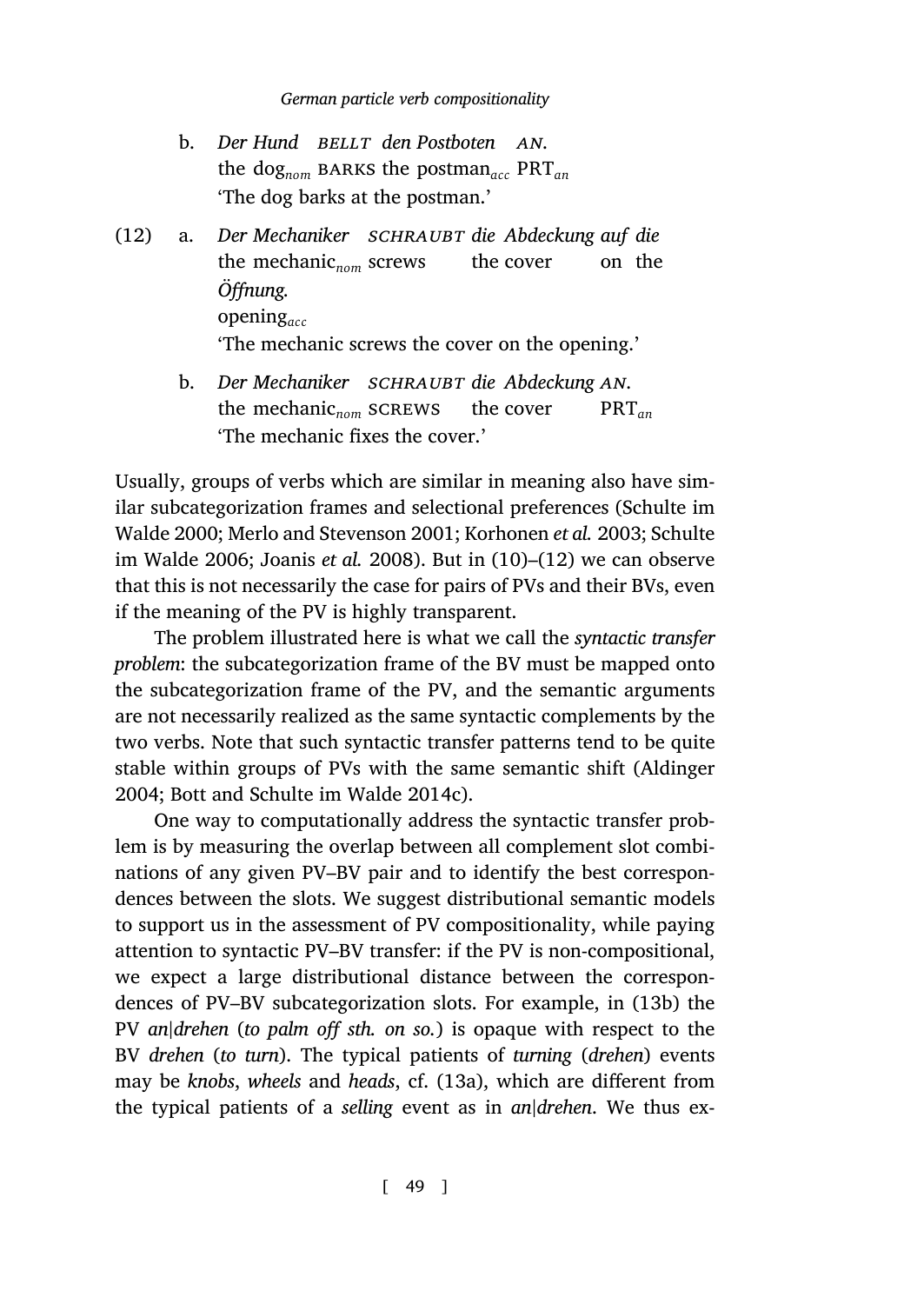<span id="page-9-2"></span><span id="page-9-1"></span>pect to find very different words as typical fillers of the direct object slot of the two verbs, signalling that the two slots do not express the same type of semantic argument, and that the PV is thus noncompositional.

|  | (13) a. Eulen können ihren Kopf nach hinten DREHEN.                                               |
|--|---------------------------------------------------------------------------------------------------|
|  | owls can their head <sub>acc</sub> to the back TURN                                               |
|  | 'Owls can turn their heads around backward.'                                                      |
|  | b. Der Verkäufer hat ihm das Auto $AN GEDREHT$ .<br>the called the later the case. DDT Introverse |

the seller has him the car*acc* PRT*an|*turned 'The salesman has palmed the car off on him.'

<span id="page-9-0"></span>The strength of the syntactic transfer will be taken as a proxy for semantic classes and compositionality. We hypothesize that the higher the distributional associative strength between the slots within a syntactic [transfer patte](#page-41-4)[rn, the stron](#page-41-5)ger the PV compositionality. We further hypothesize that the semantic transfer patterns expressed by (6) are paralleled by regular syntactic transfer patterns.

# 2.4 *Distributional information*

In order to test our assumptions against empi[rical data we us](#page-43-0)[e distri](#page-45-0)[butional semantic](#page-45-0) models. According to the distributional hypothesis, the meaning of a word is characterized by the distribution of its contexts (Harris 1954; Firth 1957). Intuitively, this corresponds to the idea that we expect to find a word such as *driver* in the context of the word *car*, and the word *captain* in the context of the word *ship*.

One way of defining the concept of *context* is a vector in a highdimensional space, where each dimension represents an aspect of contextual distribution, such as context words (Sahlgren 2006; Turney and Pantel 2010). Each target word [is represented](#page-43-1) by a vector, and each vector dimension is determined by the co-occurrence strength with context words. For example, if *bone* occurs *c* times in the local context of *dog*, the dimension *bone* in the vector of *dog* will be *c*. If each vector dimension refers to a context word, the unreduced vector space has as many dimensions as there are word types in the corpus.

It is possible to reduce the dimensionality and thus abstract over individual lexical items by applying dimensionality reduction techniques, such as Random Indexing (Sahlgren 2005), Singular Value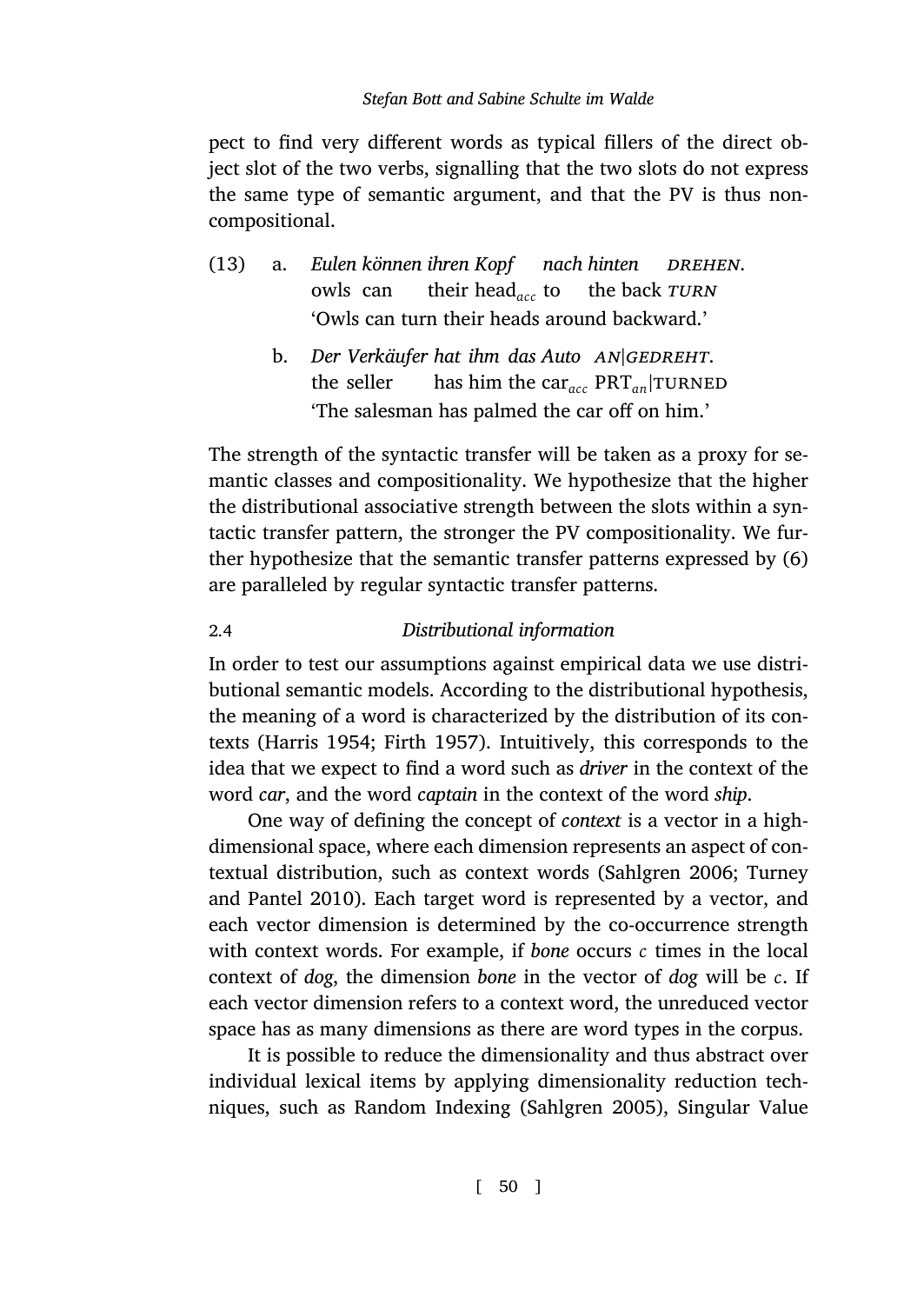Decomposition (Landauer and Dumais 1997) and Latent Dirichlet Allocation (Blei *et al.* 2003). It is also possible to use more complex units of context than simple words as vector dimensions, e.g., by relying on subcategorization functions (Padó and Lapata 2007), where verbs can, for example, be characterized by the kinds of subjects or objects they typically take. An obvious example is that we expect to find *dog* as a typical subject of the verb *to bark* and *cat* as a typical subject of *to meow*. The distributional similarity/distance between two lexical items can be measured as the geometrical distance between their vectors, e.g. by computing the cosine of the angles of said vectors.

While distributional methods cannot provide clear-cut lexical definitions, they are convenient and successful proxies for comparing words semantically: words which are similar in meaning have a strong tendency to appear in similar contexts. Applie[d to the pro](#page-40-3)blem of PV compositionality, we can expect that distributional closeness of PVs and BVs signals high compositionality. For our experiments, we use the following configurations of context representations:

- *Windows* of surrounding lemmatized words: we use *n* words to the left and to the right of each target word, where *n* is a variable. Vector components represent words from the context, and the extension in each dimension represents frequency or *local mutual information* (LMI) as association strength (Evert 2004).
- *Complement slot fillers* for syntactic subcategorization models: vectors represent subcategorization slots for each verb (either BV or PV); vector components correspond to slot filler words or abstractions of slot fillers (such as latent dimensions).
- *Subcategorization frames*: dimensions represent subcategorization frames for each PV–BV pair. Each vector component corresponds to the observed frequency of a subcategorization frame. The distance between different PV–BV pairs can be used as a criterion for grouping together verb pairs with similar patterns.

From a practical point of view, the window approach has an advantage over the syntactic approach because it can use much more evidence mass: it is not restricted to verb arguments and can thus use all words in local contexts. From a theoretical point of view, however, the win-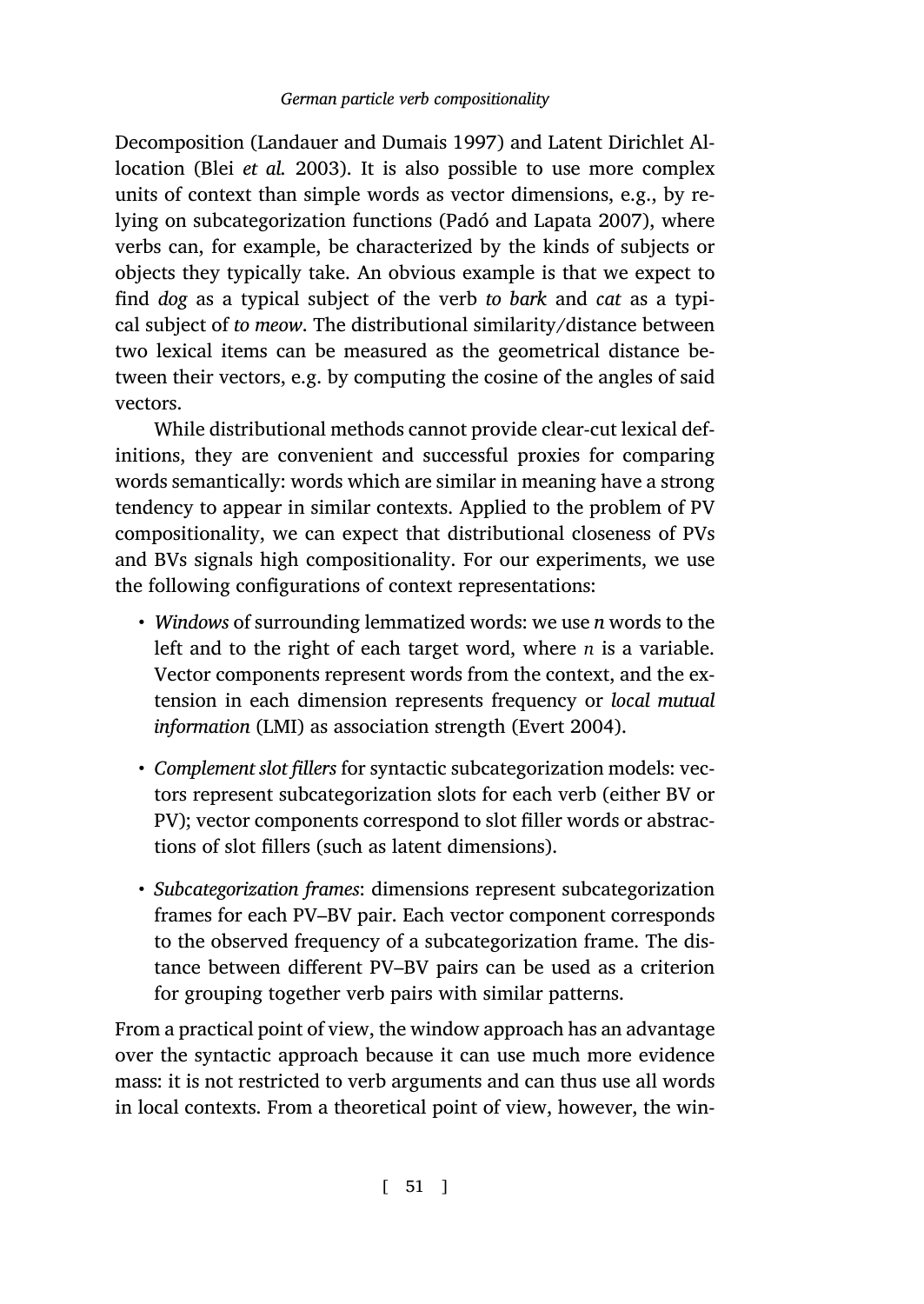<span id="page-11-0"></span>dow approach does not integrate the linguistic generalizations we discussed above: regularity of semantic shifts and instances [of s](#page-2-0)ynt[actic](#page-5-0) transfer.

2.5 *Hypotheses*

The goal of this article is to empirically test hypotheses H1–H3 which we have derived on a theoretical basis:

- **H1** *Semantic Transfer:* For PVs that are not fully lexicalized there are groups of BVs which undergo the same semantic derivation when the[y](#page-11-1) combine [w](#page-14-0)ith the same particle type, cf. Sections 2.1 and 2.2.
- **H2** *Syntactic Transfer:* The semantic transfer patterns are paralleled by syntactic transfer patterns, cf. Section 2.3.
- <span id="page-11-1"></span>**H3** *Distributional Transfer:* The degree of PV compositionality can be assessed by comparing distributional PV and BV contexts at the s[yntax-semantics interface, cf. Se](#page-44-5)c[tion](#page-44-2) 2.4.

[Following an over](#page-40-4)v[iew of related](#page-42-3) [previ](#page-42-4)o[us work on part](#page-42-5)icle [verbs in](#page-42-6) [Sectio](#page-42-6)n 3, Section 4 will define and conduct three experiments according to our three hypotheses.

# 3 previous approaches to particle verbs

[German PVs](#page-43-2) have been studied extensively from a theoretical point of view (Stiebels and Wunderlich 1994; Stiebels 1996; Lüdeling 2001; Dehé et al. 2002; Müller 2002, [2003;](#page-42-3) [McIn](#page-42-3)t[yre](#page-42-4) 2007).<sup>3</sup> Lüdeling (2001) investigated whether PVs are morphological objects or phrasal constructions and how they can be distinguished from secondary predicate constructions or adverbial constructions. She revealed a series of theoretical problems [and analyzed PVs as lexicalized phrasal construc](http://ling.uni-konstanz.de/pages/home/dehe/bibl/PV.html)[tions, conside](http://ling.uni-konstanz.de/pages/home/dehe/bibl/PV.html)ring separability the strongest argument for this analysis. Olsen (1997) studied German PVs at the morpho-syntactic interface and analyzed cases in which an explicit argument of a BV becomes implicit in the formation of a PV. Müller (2002, 2003), in turn, argued for an analysis of PVs as verbal complexes at the morpho-syntactic interface, and provided lexical interpretations. Under his view, PVs

<sup>3</sup>Also see a bibliography on verb particle constructions, as maintained by Nicole Dehé until 2015: http://ling.uni-konstanz.de/pages/home/dehe/ bibl/PV.html.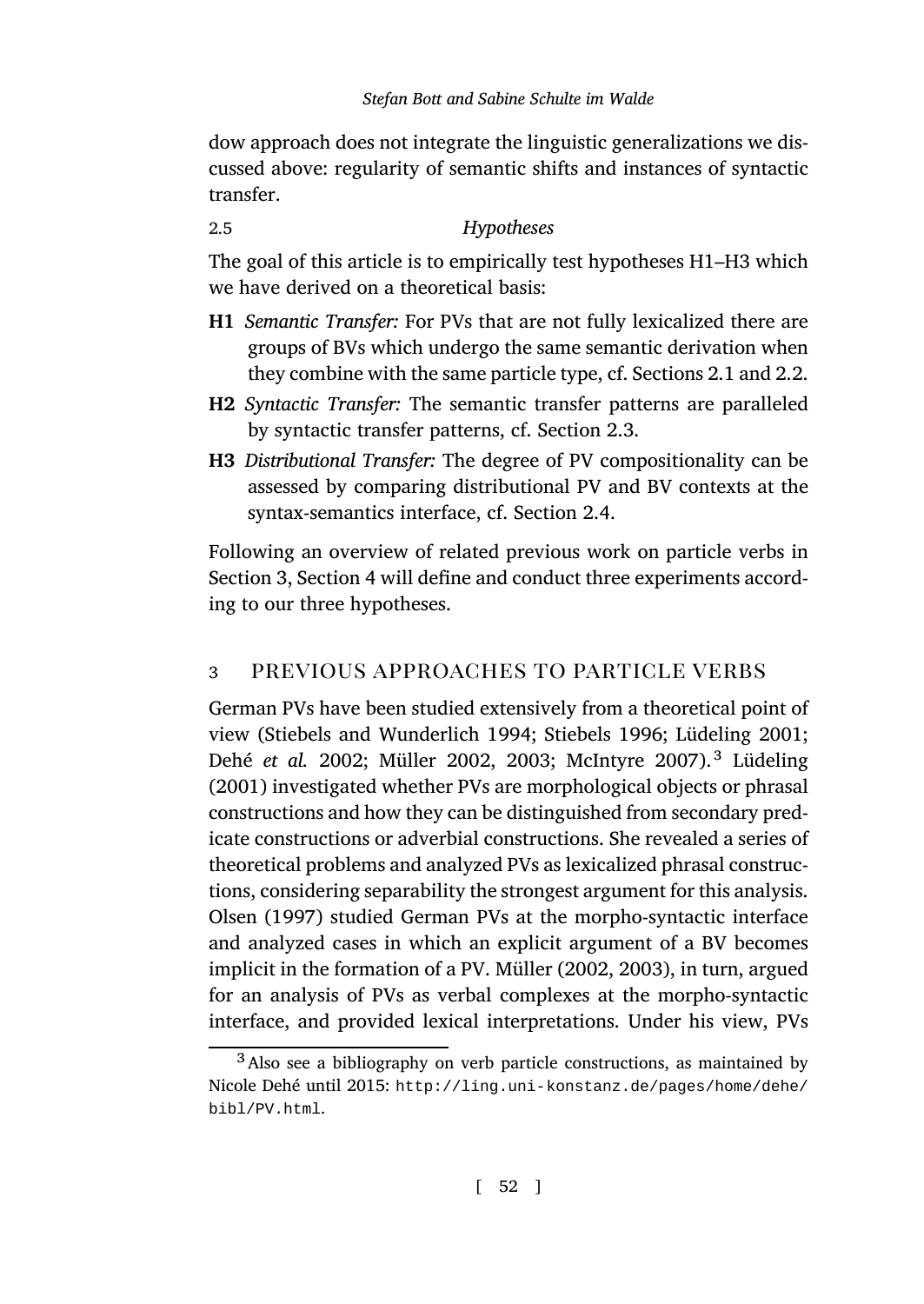are seen as both morphological and syntactic objects. For the present work,t[he status of PVs on the mo](#page-44-7)rphological vs. the syntactic level is not relevant, so we will not commit ourselves to a specific perspective in this respect.

Research addressing the semantics of verb particles has mostly focused on specific particle types, such as *auf* (Lechler and Roßdeutscher 2009), *nach* (Haselbach 2011), *ab* (Kliche 2011), and *an* (Springorum 2011). Spring[orum](#page-39-2) *et al.* (201[2\) and](#page-39-2) Rüd (2012) presented automatic classification methods for PVs with the particles *an* and *auf*, respectively. Springorum *et al.* (2013b) provided a case study of regular meaning shifts in PVs where they argue that particles have a meaning which is implicit in the semantic transfer [pattern, in a sim](#page-42-7)i[lar wa](#page-42-7)y as we argue here.

Predicting degrees of PV compositionality from a computational perspective has been [addresse](#page-39-3)d [previ](#page-39-3)ously, mainly for English. Most prominently, Baldwin *et al.* (2003) defined a word-based model of Latent Semantic Analysis for English particle verbs and their constituents, and measured the distri[butional similarity o](#page-40-5)f [the m](#page-40-5)odels to evaluate the resulting degrees of compositionality against various WordNet-based gold standards. McCarthy *et al.* (2003) exploited measures on syntax-based distributional descriptions as well as selectional preferences, to predict the compositionality of English particle verbs. Bannard (2005[\) describes](#page-45-1) a distributional approach that compared word-based co-occurrences within the British National Corpus for English particle verbs with those of the respective base verbs and particles. Cook and Stevenson (2[006\) ad](#page-39-1)[dresse](#page-39-1)d the [compositionality](#page-44-8) a[nd th](#page-44-8)e [mea](#page-44-9)ning of English particle verbs by a distributional model encoding standard verb semantic features (especially subcategorization-based [information\) an](#page-39-1)d PVspecific heuristics. A larger multifactorial study of idiomacit[y within](#page-44-9) a construction grammar framework (Wulff 2010) introduced a measure to compute compositionality with respect to both PV constituents.

Regarding computational approaches to German PVs, Aldinger (2004) and Schulte im Walde (2004, 2005) were the first to study them from a corpus-based perspective, with an emphasis on the subcategorization behavior and syntactic change. Aldinger (2004) investigated the regularity in syntactic subcategorization transfer. Schulte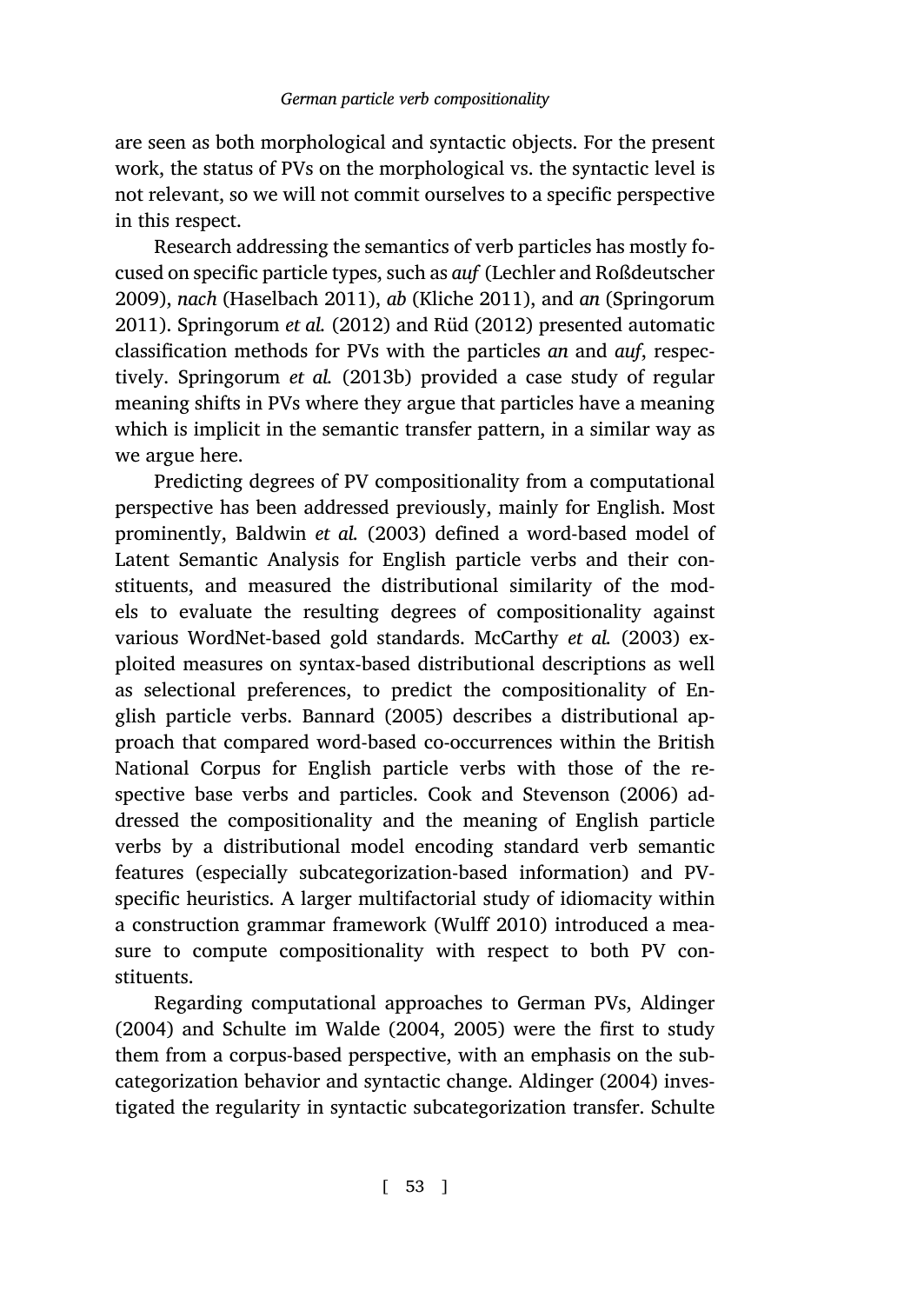im Walde (2005) explored salient features at the syntax-semantics interface that determined the nearest semantic neighbors of German PVs. Relying on the insights of this study, Hartmann (2008) presented preliminary experiments on modeling the subcategorization transfer of German PVs by measuring the overlap of argument heads, in order to strengthen PV–BV distributional similarity. The results of that study were not conclusive due to data sparseness. Kühner and Schulte im Walde (2010) used unsupervised clustering to determine the degree of compositionality of German PVs. They hypothesized that compositional PVs tend to occur more often in the same clusters with thei[r corresponding BVs than opaque P](#page-39-4)Vs. Their approach relied on nominal complement heads in two modes, (i) with and (ii) without explicit reference to the syntactic functions. The explicit incorporation of syntactic information (i) yielded less satisfactory results, since a given subcategorization slot for a PV complement does not necessarily correspond to the same semantic type of complement slot for the BV, thus putting the synt[actic](#page-41-6) transfer problem in evidence, agai[n.](#page-41-6)

Bott and Schulte im Walde (2014b) showed that a window-based model can predict degrees of compositionality and establis[h a rank](#page-40-2)[ing of PVs accordingly, to](#page-40-2) significantly correlate with human ratings. Within this study, we focused on the influence of various linguistic factors, such as the ambiguity and the overall frequency of the verbs and syntactically separate occurrence[s of verbs and particles that](#page-39-0) t[ypicall](#page-39-0)y cause difficulties for the correct lemmatization of PVs.

Köper and Schulte im Walde (2017) combined similar textual distributional information wi[th images, to improve the pr](#page-40-6)e[dictio](#page-40-6)n of compositionality for German noun compounds and particle verbs. Bott and Schulte im Walde (2014c) argued that the semantic classes of PVs can be predicted by purely syntactic features. We showed that automatically derived semantic classes overlap significantly with class distinctions based on human ratings. In Bott and Schulte im Walde (2014a), we showed that a computational assessment of syntactic transfer patterns is feasible and that a computational model can predict slot correspondences. Finally, in Bott and Schulte im Walde (2015) we presented preliminary work on predicting PV compositionaly on the basis of the modeling of syntactic transfer patterns.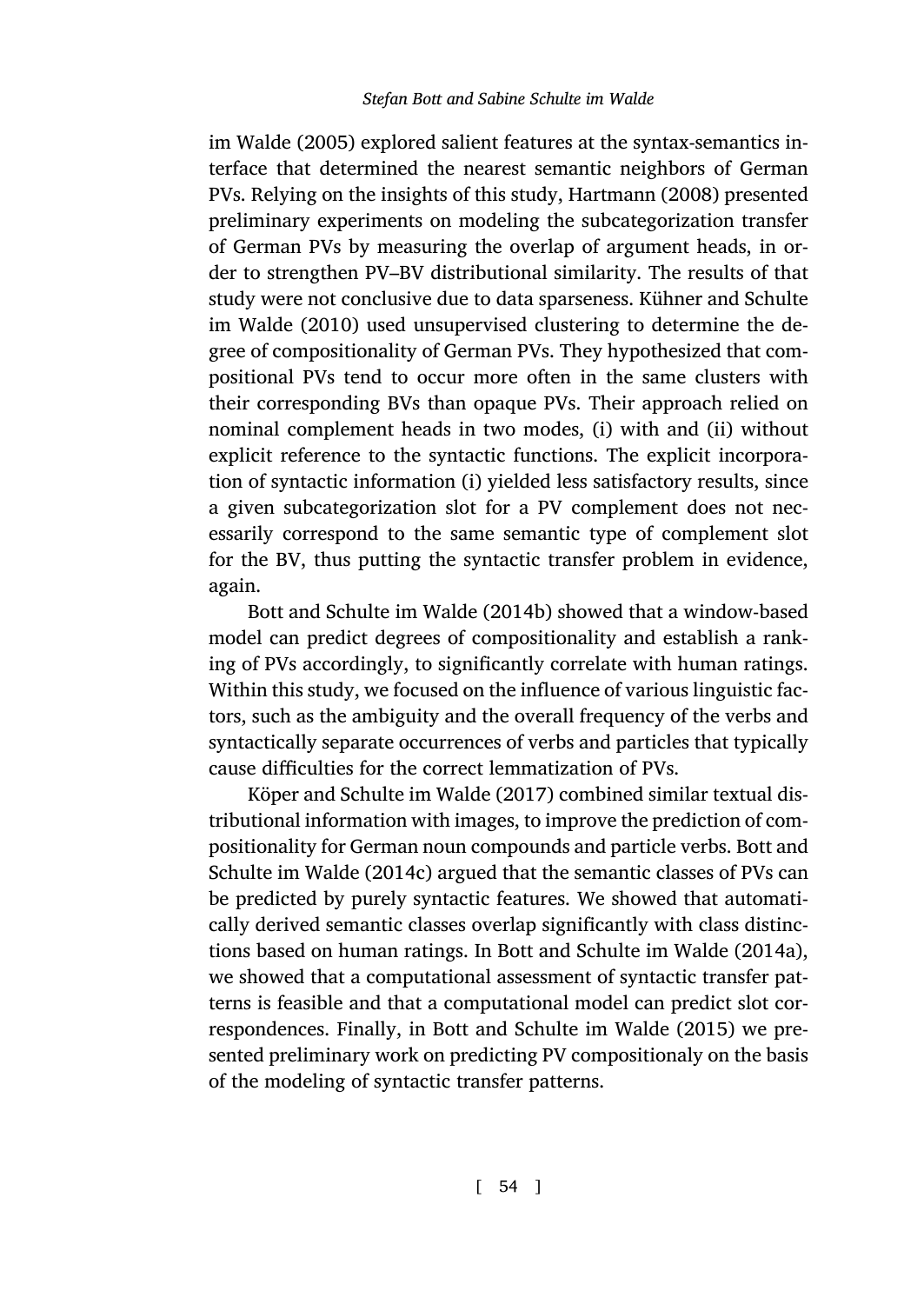# <span id="page-14-0"></span>4 EXPERIMENTS

<span id="page-14-1"></span>Up to now, we motivated our research hypotheses from a theoretical perspective. In this section, we assess our hypotheses within three [computational experiments](#page-39-4). [In Sect](#page-39-4)[io](#page-40-2)[n](#page-39-0) [4.1, w](#page-40-6)e approximate semantic transfer and the meaning of particles by semantically clustering PVs that share semantic transfer patterns, while using syntactic features in the form of subcategorization frames. In Section 4.2, we verify that syntactic transfer can be predicted in isolation, and in Section 4.3, we compare window-based models and models integrating syntactic transfer information to determine the compositionality of PVs. The experiments presented here are based on preliminary investigations in Bott and Schulte im Walde (2014b,c,a, 2015), which we now extend and discuss in more detail and depth.

# 4.1 *Experiment 1: Modeling semantic transfer*

The first experiment explores semantic derivation and the meanings of particles. Based on our theoretical considerations, we expect PV–BV pairs to group such that both BVs and PVs are semantically similar, and that the relation between them (i.e. a particle meaning) is captured as a consistent semantic transfer pattern. Since we also assume that semantic derivation is reflected by syntactic transfer patterns, we aim to automatically derive semantic groups on the basis of the syntactic behavior of PV–BV pairs.

As argued above, it is difficult both to define the meanings of particles and to clearly distinguish between them. For this reason, supervised classification techniques are reasonable, as they require training and test sets which reliably reflect distinctions bet[ween particle senses.](#page-41-7) [Such d](#page-41-7)ata sets are expensive to create, however, and it is difficult to agree on exact numbers and definitions of particle senses on theoretical grounds. For these reasons, we believe that the derivation of groups of PV–BV pairs (and different particle senses) can be addressed more efficiently by means of clustering techniques.

# 4.1.1 Gold standard classification

We created a gold standard of 32 PVs listed in Fleischer and Barz (2012), including 14 PVs with the particle *an* and 18 PVs with the particle *auf*. We focused on two particle types in order to have a small and controlled test bed which allows us to study the syntactic transfer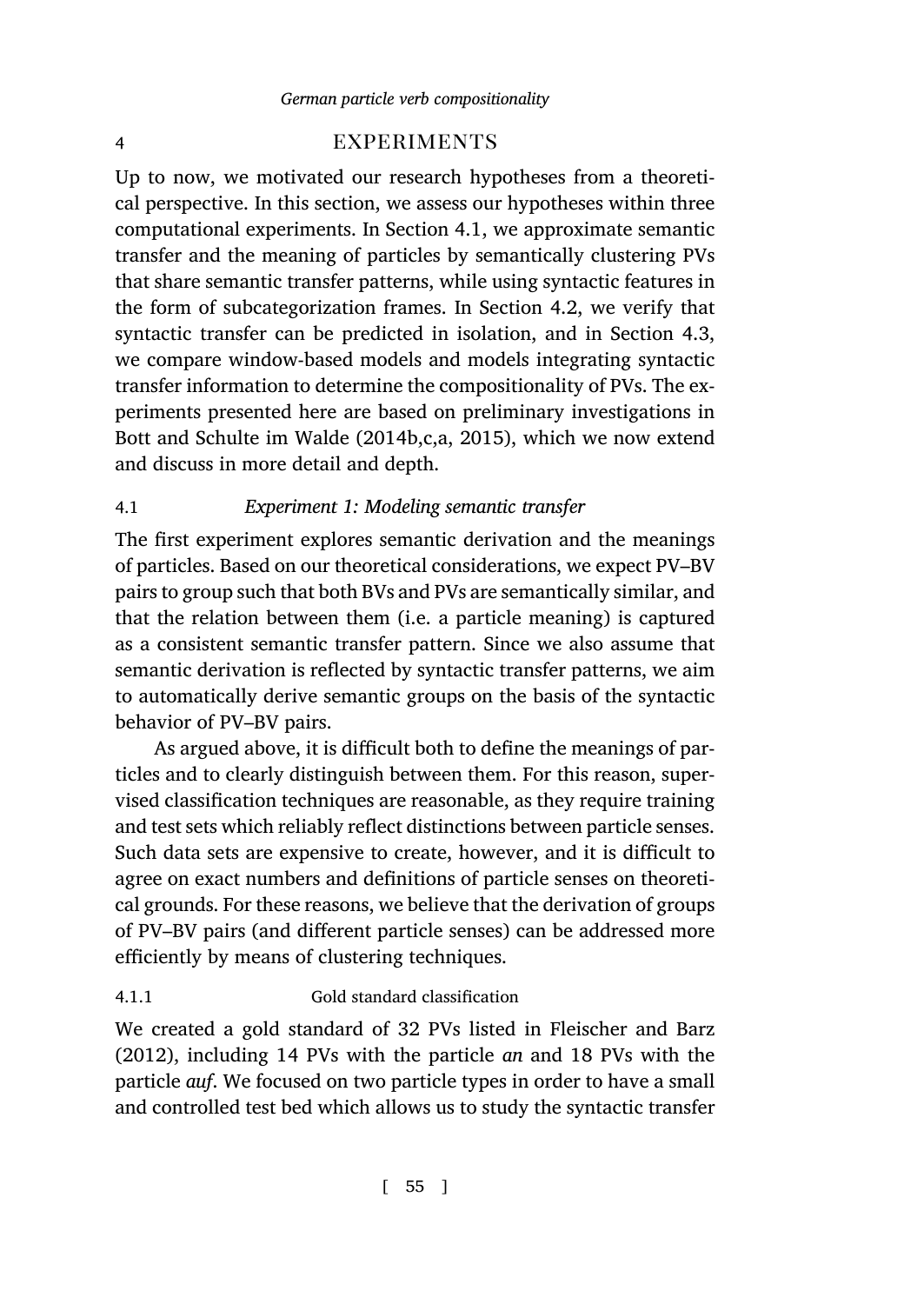in detail. The selected verbs were con[sidered highly compositio](#page-41-7)nal, in order to investigate the correspondences between subcategorization properties. The PV set contains PVs with argument slots that are typically realized through different syntactic subcategorizations, as in example (10) with *an|leuchten*. In addition, the PV set contains PVs exhibiting argument incorporation or extension. We excluded PVs which are clearly polysemous.

The full gold standard is presented in Table 1. The first part of the *semantic class* labels was taken from Fleischer and Barz (2012); we further distinguished between the classes based on the meanings of the BVs (second part of the labels), by breaking down the general classes into more detailed classes, such as verbs of *tying*, *gaze* and *sound*. The selected verbs have a clear subcategorization pattern for BVs and PVs.

In order to validate the gold standard, we assessed it with the help of six human expert raters,<sup>4</sup> all German native speakers with a linguistic background. The raters were not directly asked to group PVs into categories. Instead, the PVs were presented in pairs,<sup>5</sup> and the raters decided whether or not the pairs belonged to the same semantic category, taking semantic similarity of the PVs as the basis for their decision. For example, the PVs *an|schneiden* (*to [start cutting](#page-42-9)*) and *[an](#page-42-9)|ketten* (*to chain at*) were pr[esented as a](#page-41-8) pair to be rated. In this case, the decision that they *do not belong to the same semantic class* was expected. No pre-defined categories were provided, and the raters were not asked to provide a name or description of the categories. We did *not* ask participants to take any syntactic criteria into consideration, which were the criteria we actually used for the compilation of the gold standard.

The inter-annotator agreement was substantial (Landis and Koch 1977) with Fleiss'  $\kappa$  = 0.68 (Fleiss 1971).<sup>6</sup> As a measure of agreement between raters and the previously created gold standard, we performed pair-wise calculations. For this assessment, the gold standard was transformed into PV pairs, and the value *true* was assigned if

<sup>&</sup>lt;sup>4</sup> All human ratings in this article exclude the authors as raters.

<sup>5</sup>All possible PV combinations were generated, while keeping PVs with *an* separate from those with *auf*.

 $6$  One of the six raters showed low agreement with the other raters. Eliminating this rater from the calculation of agreement, we achieved an even higher inter-annotator agreement score of *κ*=0.76.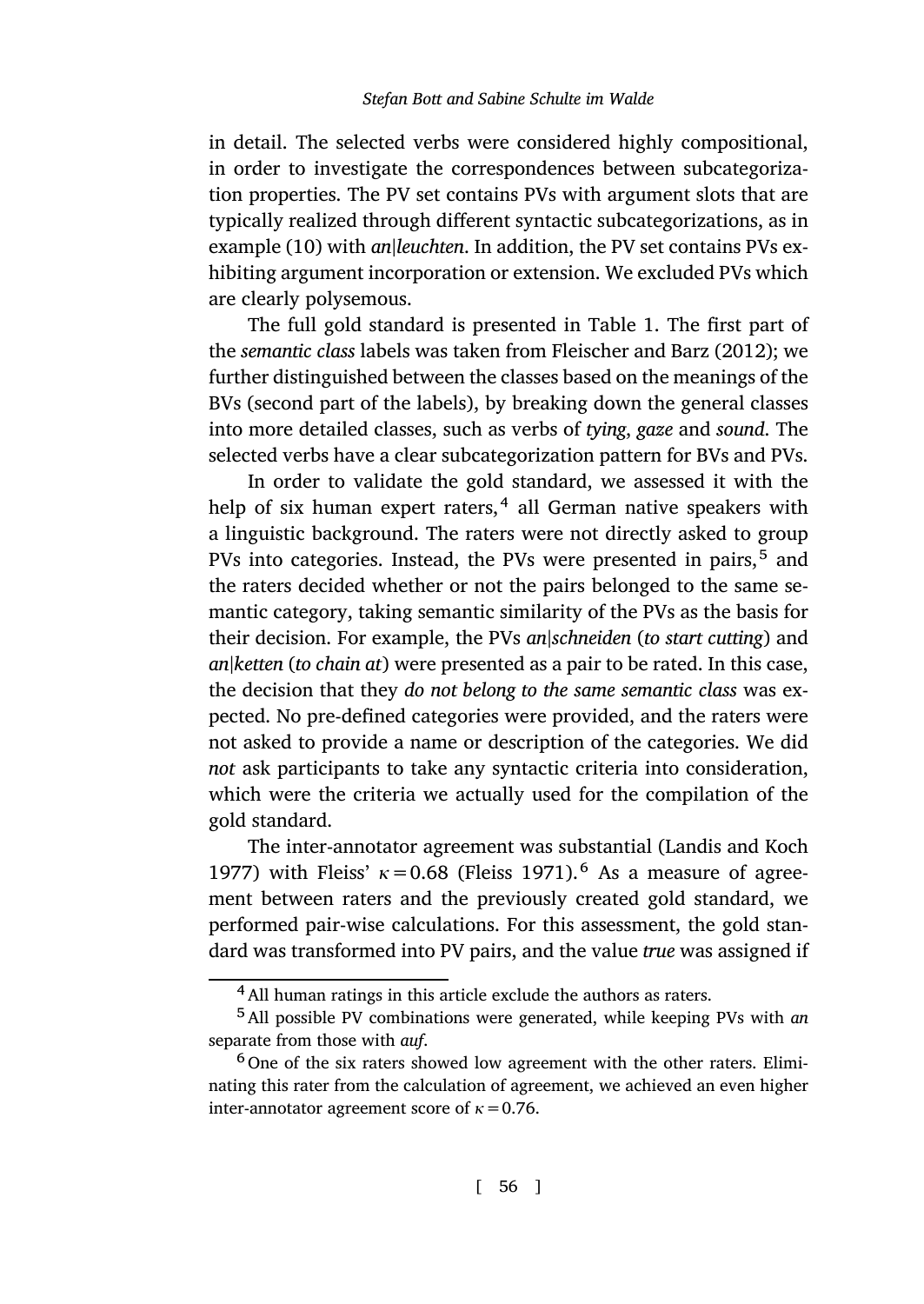<span id="page-16-0"></span>

| Typical<br>frames for<br>Particle<br>the BV |                                          | Typical<br>frames for<br>the PV  | Semantic<br>class                     | Verbs in class                                                                                          | Table 1:<br>The gold<br>standard PV-BV<br>classes, with sub-                         |                            |
|---------------------------------------------|------------------------------------------|----------------------------------|---------------------------------------|---------------------------------------------------------------------------------------------------------|--------------------------------------------------------------------------------------|----------------------------|
|                                             | NPnom<br>$+$ NPacc<br>$+PP-an$           | NPnom<br>$+$ NPacc<br>$+$ PP-an  | locative/<br>relational<br>tying      | an binden<br>an ketten                                                                                  | to tie at<br>to chain at                                                             | categorization<br>patterns |
| an                                          | NPnom<br>$+ PP-zu/$<br>in/nach/<br>auf   | NPnom<br>$+$ NPacc               | locative/<br>relational<br>gaze       | an blicken<br>an gucken<br>an starren                                                                   | to glance at<br>to look at<br>to stare at                                            |                            |
|                                             | NPnom<br>$+$ NPacc<br>$+$ PP-mit         | NPnom<br>$+$ NPacc<br>$+$ PP-mit | ingressive<br>consump-<br>tion        | an brechen<br>an reißen<br>an schneiden                                                                 | start to break<br>start to tear<br>start to cut                                      |                            |
|                                             | NPnom                                    | NPnom<br>$+$ NPacc               | locative/<br>relational<br>sound      | an brüllen<br>an fauchen<br>an meckern                                                                  | to roar at<br>to hiss at<br>to bleat at                                              |                            |
|                                             | NPnom<br>$+$ NPacc<br>$+$ PP-an          | NPnom<br>$+$ NPacc               | locative/<br>relational<br>fixation   | an heften<br>an kleben<br>an schrauben                                                                  | to stick at<br>to glue at<br>to screw at                                             |                            |
| auf                                         | NPnom                                    | NPnom                            | locative/<br>blaze-<br>bubble         | auf brodeln<br>auf flammen<br>auf lodern<br>auf sprudeln                                                | to bubble up<br>to light up<br>to blaze up<br>to bubble up                           |                            |
|                                             | NPnom<br>$+ PP-zu/$<br>in/nach/<br>auf   | NPnom                            | locative/<br>gaze                     | auf blicken<br>auf schauen<br>auf sehen                                                                 | to glance up<br>to look up<br>to look up                                             |                            |
|                                             | NPnom<br>NPnom<br>$+$ NPacc<br>$+$ NPacc |                                  | locative/<br>dimensional<br>instigate | auf hetzen<br>auf scheuchen to rouse                                                                    | to instigate                                                                         |                            |
|                                             | NPnom<br>$+$ NPacc<br>$+$ PP-auf         | NPnom<br>$+$ NPacc               | locative/<br>relational<br>fixation   | auf heften<br>auf kleben<br>auf pressen                                                                 | to staple on<br>to glue on<br>to press on                                            |                            |
|                                             | NPnom                                    | NPnom                            | ingressive<br>sound                   | auf brüllen<br>auf heulen<br>auf klingen<br>auf kreischen<br>auf schluchzen suddenly sob<br>auf stöhnen | suddenly roar<br>suddenly howl<br>suddenly sound<br>suddenly scream<br>suddenly moan |                            |

[ 57 ]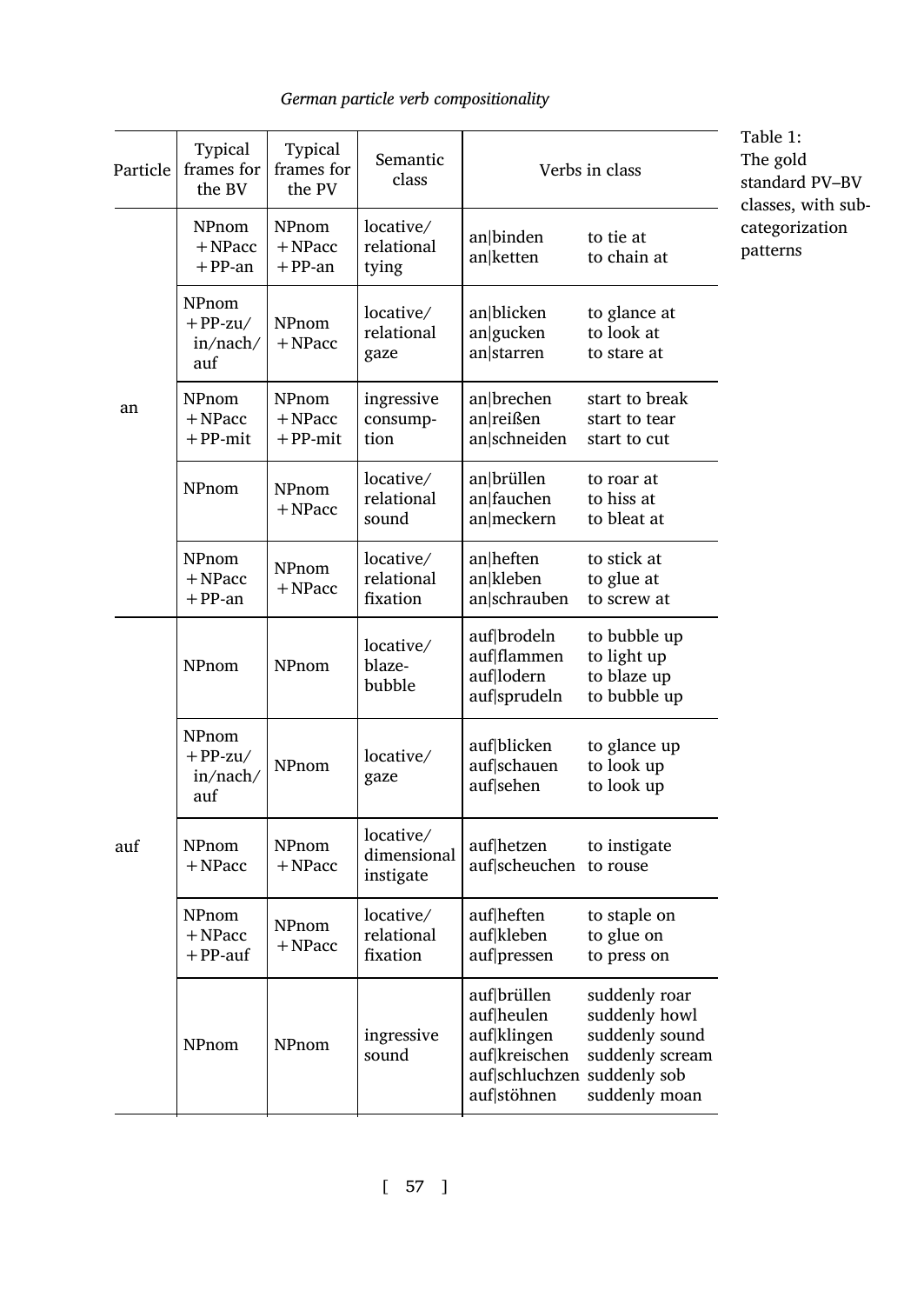<span id="page-17-0"></span>

| Table 2:                                                         |                                                              | an   | auf  | $an + aut$ |
|------------------------------------------------------------------|--------------------------------------------------------------|------|------|------------|
| Inter-annotator agreement and<br>comparison of the gold standard | Inter-annotator<br>agreement                                 | 0.79 | 0.64 | 0.70       |
| and the human ratings (Fleiss' $\kappa$ )                        | Average agreement<br>between annotators<br>and gold standard | 0.73 | 0.74 | 0.73       |

the two verbs of a pair belonged to the same category, and *false* otherwise. *κ* scores were calculated for each annotator, and the average of the agreement scores was taken.

Table 2 presents the human–gold comparison, separately for *an* and *auf* and also for the gold standard as a whole. While for the particle *an* the inter-annotator agreement is higher than the agreement between raters and gold standard, the reverse is true for the particle *auf*, and on average the human agreement with the gold standard is similar to the agreement among the annotators. We conclude that our gold standard provides av[alid representation of](#page-41-9) human language intuition. Most importantly, the annotators did not use syntactic criteria an[d still validat](#page-39-5)ed a gold standard whose creation was explicitly based on syntactic subcategorization frames. In other words: there is an apparent syntax-semantics relation for our selected PVs.

# 4.1.2 Feature selection

As basis for corpus-based features, we used a lemmatized and tagged version of the SdeWaC corpus (Faaß and Eckart 2013), a web corpus of *≈*880 million words. For linguistic pre-processing, we used the MATE parser (Bohnet 2010) to extract syntactic subcategorization frames.

For each PV–BV pair, we extracted two parallel sets of features, one for the BV and one for the PV. This allowed us to model the syntactic transfer. For example, we expected that ani[de](#page-16-0)al transfer from a group of transitive BVs to a group of intransitive PVs should be reflected in high values for the features *BV:transitive* and *PV:intransitive*<sup>7</sup> and, in turn, low values for *BV:intransitive* and *PV:transitive*.

We distinguished between two ways of selecting the feature types from the corpus: manually and automatically. For the manual feature selection, we extracted only those features from the parsed frames

<sup>7</sup> Note that *transitive* and *intransitive* are only convenient abbreviations for the labels *NPnom* and *NPnom+NPacc*, which are used in Table 1.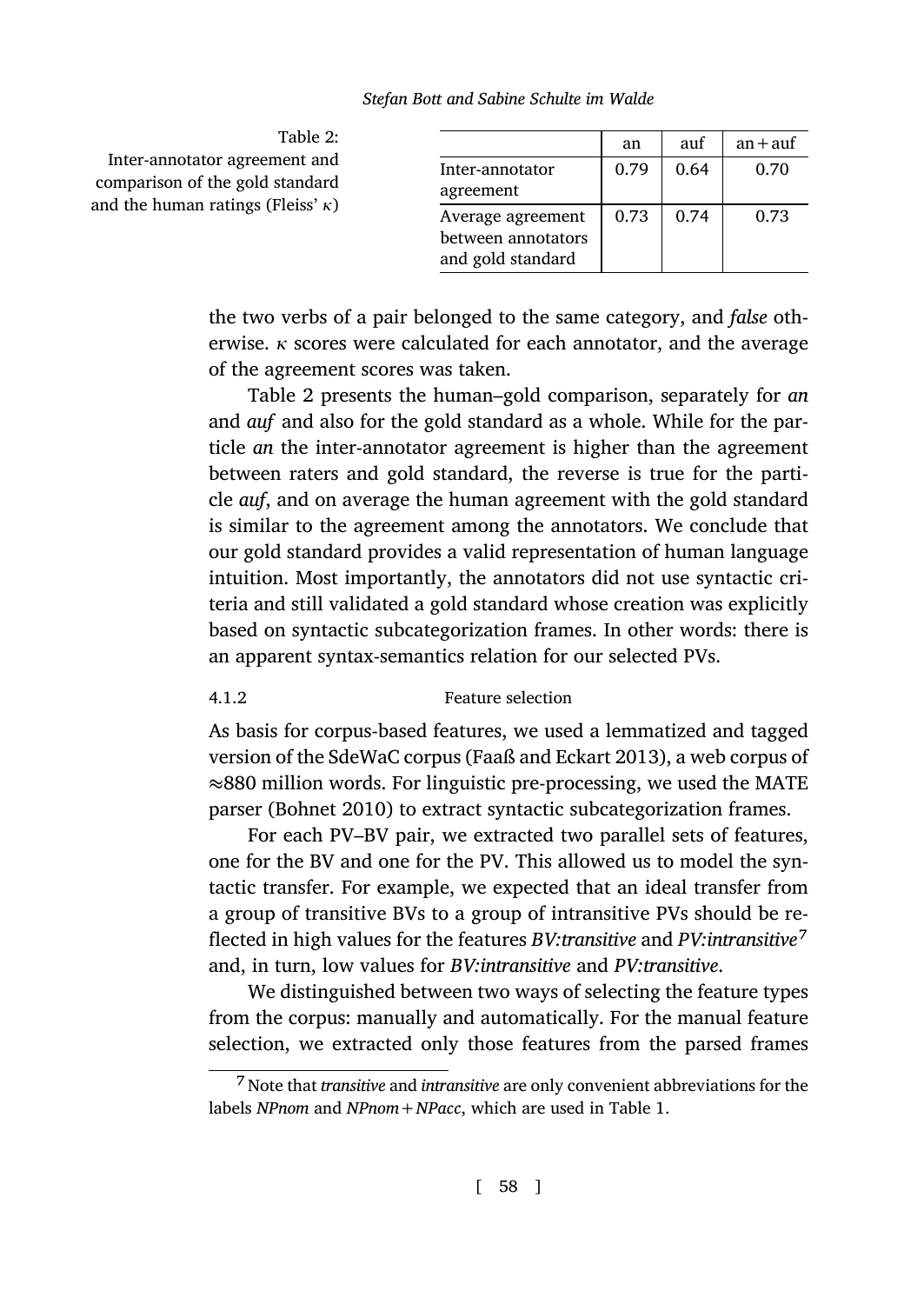which we already used in the creation of the gold standard and which are listed in Table 1. This resulted in a small feature set of 30 features (15 features for PVs and BVs, respectively). For the automatic feature selection, we used the *n* most fre[quent frames in the corp](#page-44-4)[us, as deter](#page-41-3)[mined](#page-41-3) across the set of verbs in the gold standard. In order to create an artificial upper bound, we used the typical frames as defined in Table 1 as a set of idealized "lexicographic" descriptions.

Regarding the syntactic dependency representation provided by the parser, we excluded subjects and modifiers from the representation of subcategorization frames. We, however, included PP modifiers because quantitative information on PP adjuncts has proven successful next to that of PP arguments (Schulte im Walde 2006; Joanis *et al.* 2008).

The feature vectors were normalized to their unit vectors of length 1, because the frequency ratio between BVs and PVs potentially varied strongly. The vector combination for each PV–BV pair was done by simply concatenating the dimensions of the two BV and PV vectors. In this way, each subcategorization frame was [represented](#page-45-2) [for both the](#page-45-2) BV a[nd the PV. Fo](#page-43-4)[r example, the ve](#page-43-5)ctors for the intransitive frame were represented as *BV:intransitive* and *PV:intransitive*.

# 4.1.3 Clustering methods

We wanted to assess and compare hard and soft clustering for our problem, so we applied the two clustering algorithms *K-means* and *Latent Semantic Classes (LSC)*. K-means is a widely used flat, hardclustering algorithm; we used the Weka implementation (Witten and Frank 2005). LSC (Rooth 1998; Rooth *et al.* 1999) is a two-dimensional soft-clustering algorithm which learns three pro[bability distribution](#page-42-10)s: one for the [clusters, and](#page-43-6) one for the output proba[bilities of each ele](#page-41-10)[ment](#page-41-10) and for each feature type with regard to a cluster. The latter two (elements and features) correspond to the two dimensions of the clustering. In our case the elements are the PV–BV pairs, and the features are normalized counts of the subcategorization frames.

# 4.1.4 Evaluation

We evaluated the clusterings in terms of *Purity* (Manning *et al.* 2008), *Rand Index* (Rand 1971) and *Adjusted Rand Index* (Hubert and Arabie 1985). Purity assesses individual clusters in terms of the ratio between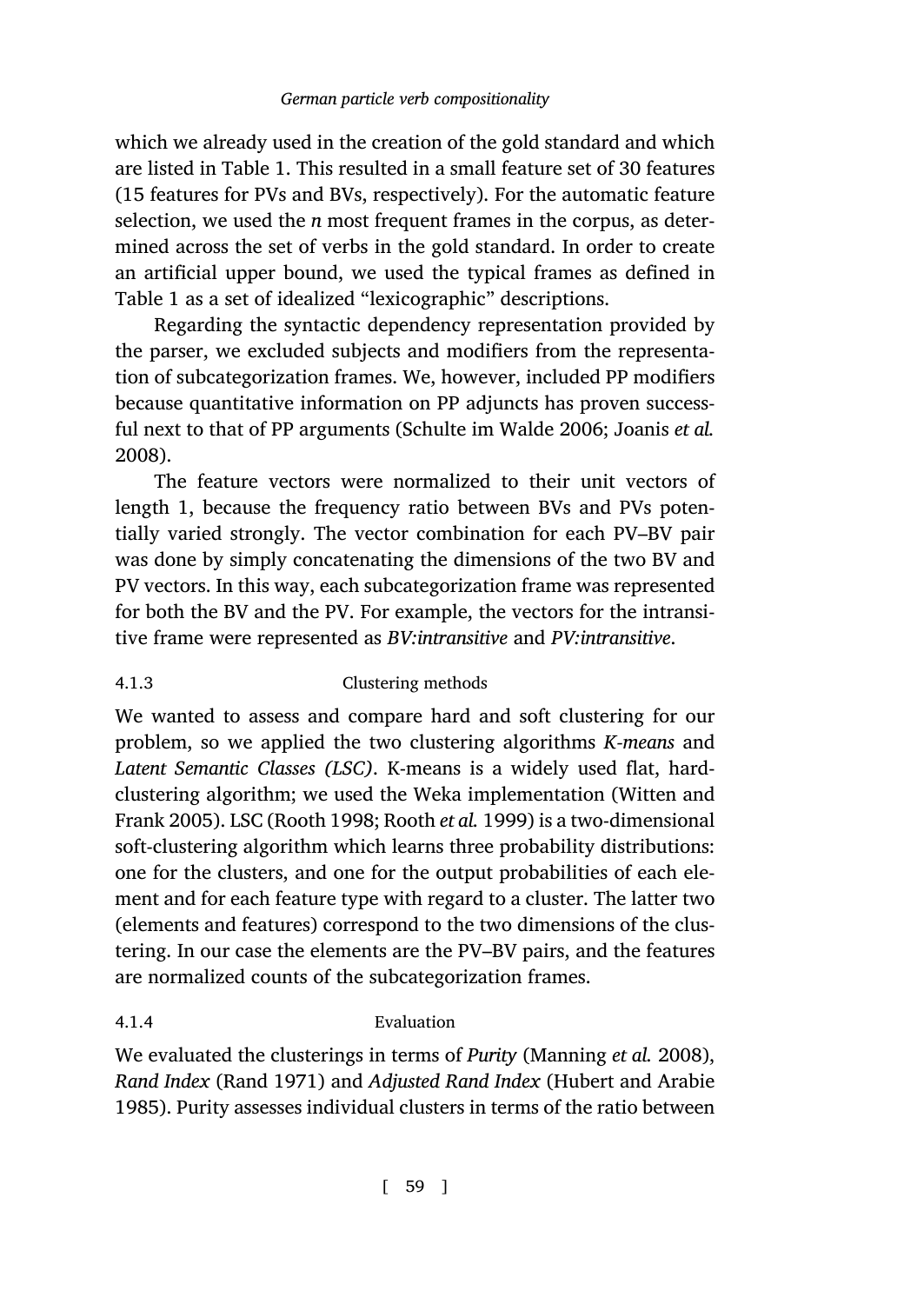the number of elements of the majority class and the total number of elements in the data set. A perfect clustering has a Purity of 1 while the lower bound is 0. Since Purity does not capture the amount of clusters over which each target class is distributed, also non-perfect clusterings may have a Purity of 1. However, as long as the number of clusters is constant, Purity provides an intuitive means to evaluate our cluster analyses.

The Rand Index (RI) looks at pairs of elements and assesses whether they have been correctly placed in the same cluster. RI is sensitive to the number of non-empty clusters and can capture both the quality of individual clusters and the amount to which elements of target categories have been grouped together. Since RI looks at pairwise decisions, it is also applicable to the human ratings. The Adjusted Rand Index (ARI) is a variant of RI which is corrected for chance. RI has values between 0 and 1; ARI can have negative values.

We evaluated the cluster analyses of the verbs with the particles *an* and *auf* separately and for the gold standard as a whole (*an+auf*). We set the number of clusters equal to the number of target gold categories: 5 clusters [for both the](#page-42-8) *an*-set and the *auf*-[set an](#page-42-8)d 10 clusters for the whole gold standard.

For the evaluation of LSC clusters with respect to Purity, RI and ARI, we transferred each soft clustering to a hard clustering by applying a cutoff value to the output probabilitie[s f](#page-20-0)or cluster membership. We tried various cutoff levels and found that for the sets of *an* and *auf* PVs 0.1 provided a reasonable trade-off between coverage (the total number of elements retained in all clusters) and ARI. This is also the value used in Kühner and Schulte im Walde (2010) in a similar setup.

# 4.1.5 Results and discussion

The clustering results are presented in Table 3, with the best automatically obtained results in gray cells. The human rating scores are given in the first row and allow for a direct comparison between automatic clustering and human decisions.<sup>8</sup> The second row shows the upper bound represented by the manually defined feature vectors. Note that

<sup>8</sup>Differently to RI, Purity and ARI are not based on pair-wise decisions and thus not applicable to the human ratings.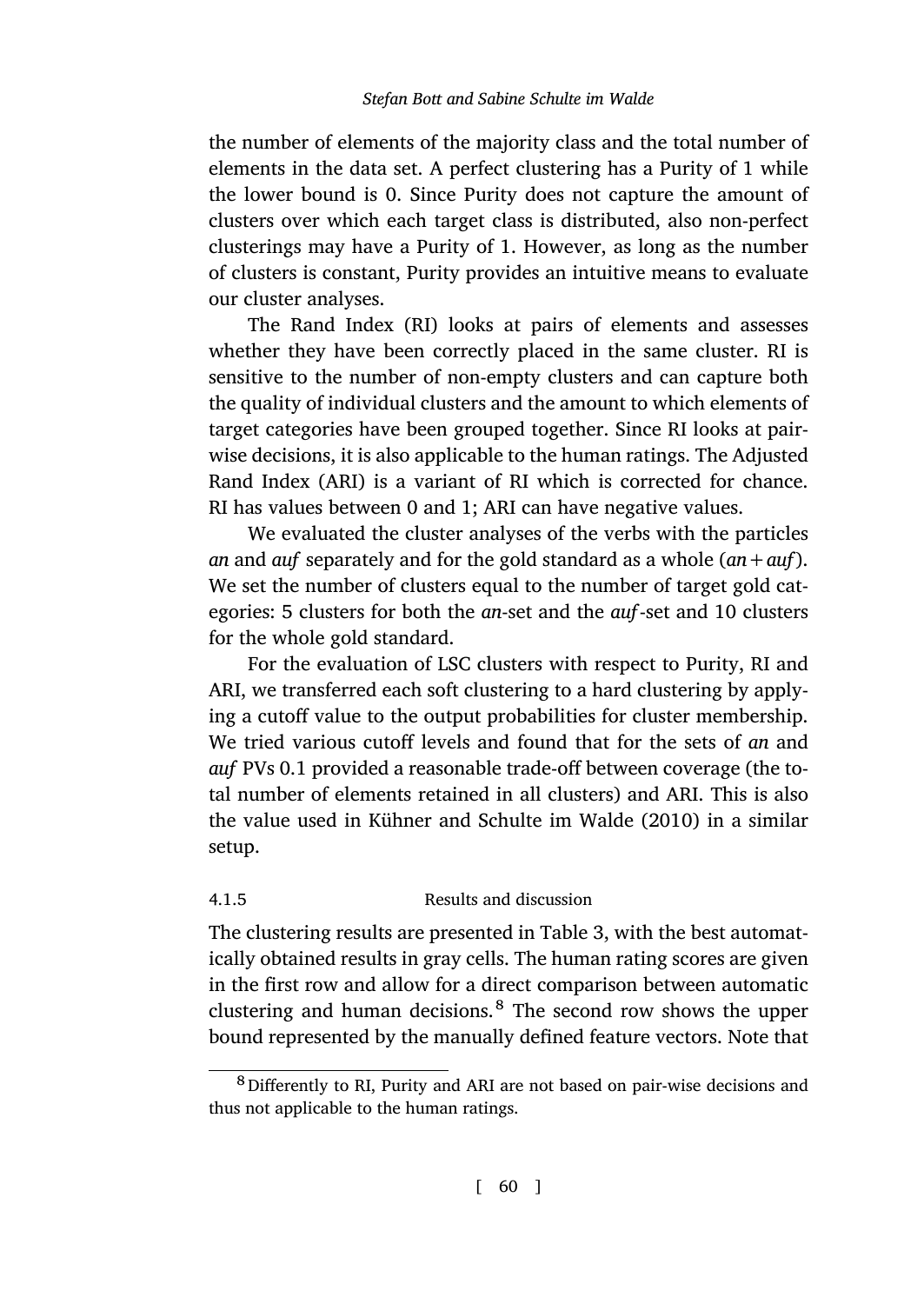|               |                                           | an     |      | auf  |        |      | $an + auf$ |        |      |      |
|---------------|-------------------------------------------|--------|------|------|--------|------|------------|--------|------|------|
|               |                                           | Purity | RI   | ARI  | Purity | RI   | ARI        | Purity | RI   | ARI  |
| Human ratings |                                           |        | 0.93 |      |        | 0.92 |            |        | 0.92 |      |
|               | upper:<br>bound:<br>idealized<br>features | 0.83   | 0.91 | 0.70 | 0.88   | 0.92 | 0.72       | 0.93   | 0.97 | 0.82 |
| K-means       | selected<br>features                      | 0.67   | 0.82 | 0.29 | 0.75   | 0.87 | 0.52       | 0.46   | 0.88 | 0.32 |
|               | 20 feat                                   | 0.58   | 0.74 | 0.18 | 0.69   | 0.69 | 0.40       | 0.43   | 0.88 | 0.14 |
|               | 50 feat                                   | 0.67   | 0.80 | 0.20 | 0.75   | 0.83 | 0.38       | 0.43   | 0.90 | 0.19 |
|               | 100 feat                                  | 0.67   | 0.79 | 0.18 | 0.75   | 0.83 | 0.40       | 0.49   | 0.90 | 0.21 |
|               | 200 feat                                  | 0.58   | 0.74 | 0.13 | 0.81   | 0.86 | 0.52       | 0.43   | 0.88 | 0.18 |
| <b>LSC</b>    | selected<br>features;<br>cutoff: $0.1$    | 0.63   | 0.78 | 0.22 | 0.80   | 0.85 | 0.55       | 0.85   | 0.92 | 0.59 |

<span id="page-20-0"></span>Table 3: Results across clustering methods and feature sets

this is an *artificial* upper bound and not an experimental result, even if obtained by clustering.

The third row corresponds to the evaluation results for the ma[n](#page-16-0)ually selected corpus-based features used within K-means, in comparison to the following rows concerning the results based on the automatically selected *n* most frequent features, with *n* = *{*20, 50, 100, 200*}*. The last part of the table shows the results obtained with the LSC soft clustering algorithm, when applying the cutoff of 0.1 to the cluster membership probability. Note that the Purity values are comparable to each other because the number of clusters was held constant.

The results relying on our manual features as provided by Table 1 do not get perfect scores of 1 because of lexicographic differences concerning individual entries. They are, however, highly similar to the results obtained by the human validation of the gold standard, and thus demonstrate the feasibility of our approaches. The automatic clustering results relying on corpus-based features result in lower scores, of course, but they still represent a very strong tendency to group together PV–BV pairs into semantic classes. We can achieve relatively high Purity and RI scores, thus demonstrating that our approach is generally valid.

[ 61 ]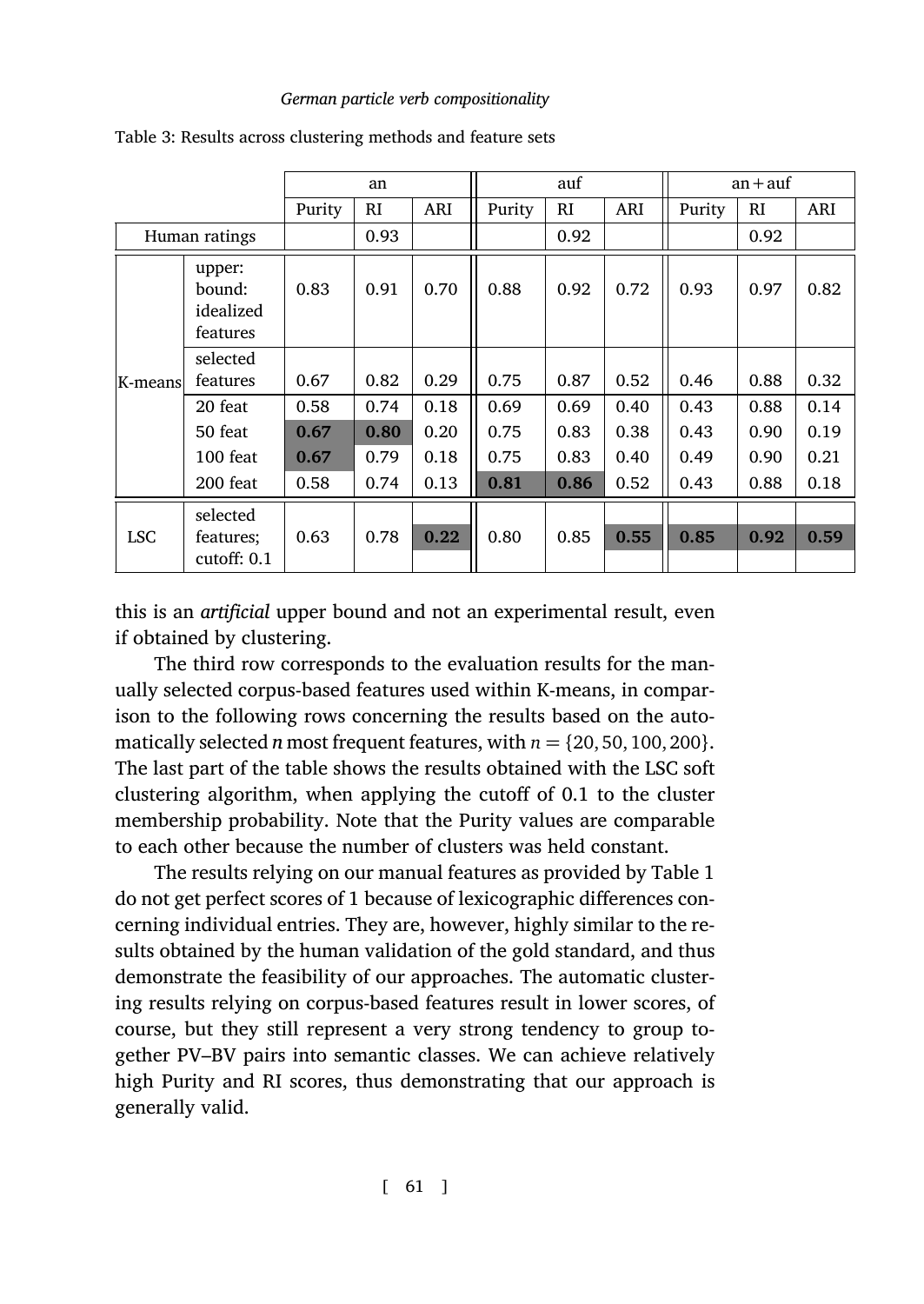Concerning the corpus-based features, the manually selected set seems to perform only slightly better than the automatic feature selection settings. This is surprising, since the manually selected set was "tuned" to use the most salient features for our task. So while the noise adds potentially unrelated features, it does not considerably harm the cluster analyses. There appears to be no optimal setting for *n* to provide the best results across all settings. It is clear from the table, however, that the lowest number of features  $(n = 20)$  tends to be outperformed by a larger number of features.

As a general tendency, the soft clusterings by LSC perform on a comparable level with the hard clusterings by K-means. For the joint gold standard set *an+auf* and a cutoff point of 0.1, LSC performs even much better than K-means. But this comes at the cost of a very low coverage: Only 20 verbs are retained in the converted clusters, while the target size is 32.

<span id="page-21-1"></span>Given [th](#page-2-1)at (i) the automatic clustering was performed on the basis of syntactic features while the annotators in the human classification task focused on purely semantic criteria, and that (ii) the cluster analyses were rather successful, we conclude that the semantic and the syntactic perspectives led to the creation of similar classes. We therefore provided empirical evidence for both hypotheses H1 and H2.

# <span id="page-21-0"></span>4.2 *Experiment 2: Modeling syntactic transfer*

In Section [2](#page-16-0), we hypothesized that syntactic transfer patterns can be detected with distributional methods. If subcategorization slots from a PV–BV pair correspond to each other and realize the same semantic argument, we expect them to be distributionally similar. This hypothesis was tested with the following experiment.

### 4.2.1 Automatic prediction of slot correspondences

We rely on the same gold standard as in the previous experiment (cf. Table 1). Most importantly, the dataset contains PV–BV verb pairs whose argument slots are typically realized by different syntactic subcategorizations, as described by the expected "typical frames". The differences in the typical frames for PV vs. BV groups represent the expected transfer patterns.

The aim of this experiment was to predict transfer patterns by correspondences between syntactic slots in PV and BV subcategoriza-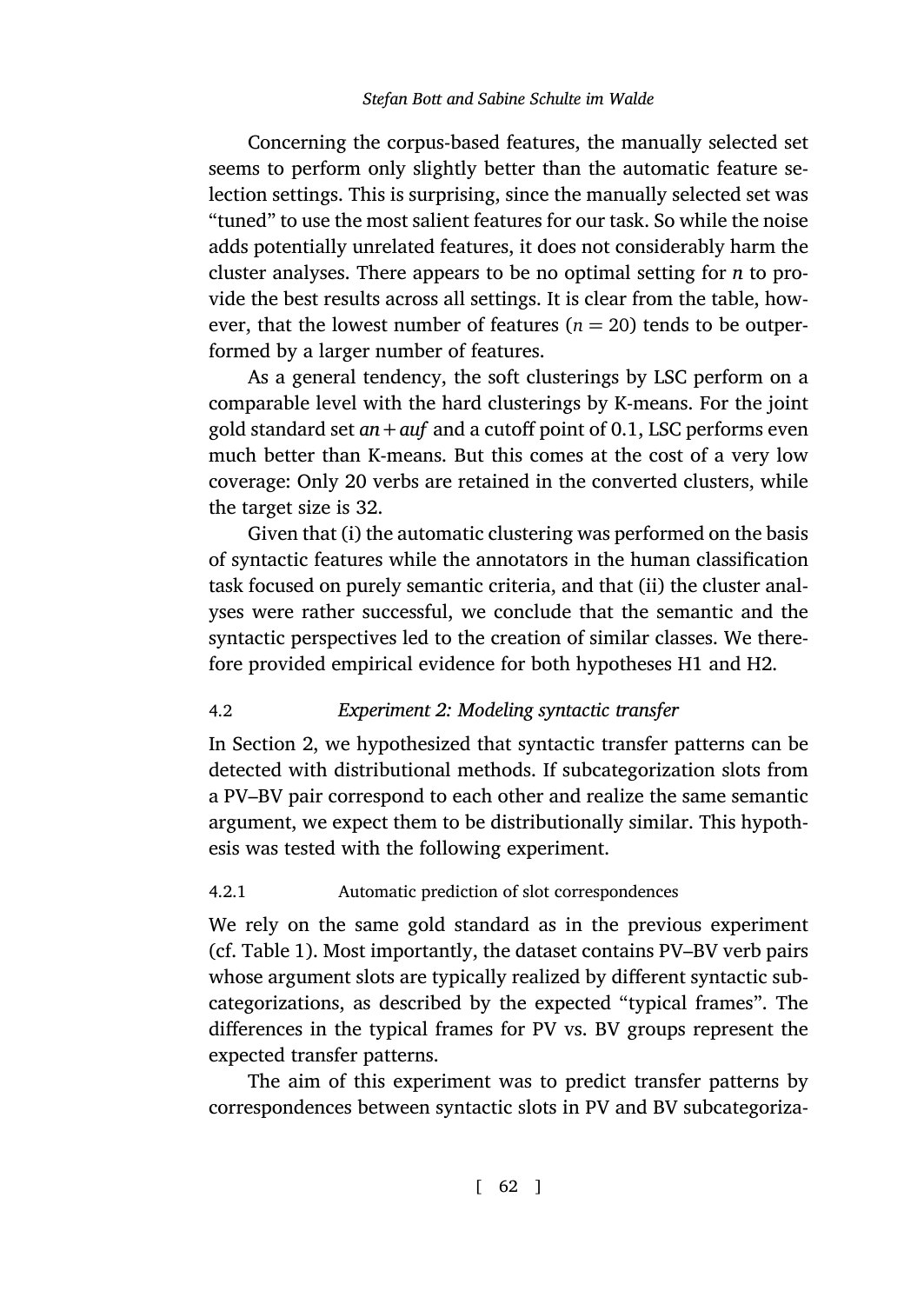tion frames. Firstly, we extracted all subcategorization frames for both BVs and PVs from the parsed version of the SdeWaC corpus. We then selected the *n* most frequent subcategorization frames, where *n* was limited to 5. Each of these frames is a set of subcategorization slots of the form  ${\{\sigma_1, \ldots, \sigma_m\}}$ . If *frame*<sub>*v*,*i*</sub> refers to the set of subcat slots of the *i th* most frequent subcategorization frame for a verb *v*, we then define the set  $\text{shots}_{v,n}$  as follows:

(14) 
$$
slots_{v,n} := \{ \sigma_j | \sigma_j \in frame_{v,i}, 0 < i \leq n \}
$$

Informally, *slotsv*,*<sup>n</sup>* is the set of subcat slots which appear in any of the *n* most frequent frames of *v*. The simple transitive frame, for example, contains a subject slot and an accusative object slot.

We built a vector space model for all possible combinations of BV sl[ots](#page-23-0) and PV slots for each PV–BV pair *<pv*, *bv>*. The dimensions of the vector were instantiated by the head nouns of the respective syntactic function. The best matching slot  $\hat{\sigma}$ <sup>'</sup> of a PV for a given slot  $\sigma_i$  (with slot vector  $\vec{\sigma}_i$ ) of the corresponding BV is then defined as the maximum slot cosine score:

(15) 
$$
\hat{\sigma}' := \underset{\sigma_j|\sigma_j \in \ sl{obs_{p\nu,n}}}{\arg \max} \cos(\vec{\sigma}_i, \vec{\sigma}_j)
$$

Table 4 shows the most frequent dimensions in the vectors corresponding to PP arguments headed by *an* for the verbs *heften* (*to attach*) and *an|heften* (*to attach to*). The two verbs can be used in similar contexts with similar arguments. For example, both vectors include head nouns expressing typical places to attach things to, such as a *pin board* (*Pinnwand*), a *wall* (*Wand*), and a *board* (*Brett*). Accordingly, the two vectors are similar to each other. Note that although both vectors correspond to PP slots headed by the preposition *an*, a syntactic transfer from the accusative to the dative case takes place. In addition, the example vectors demonstrate that the features are often sparse.

A variable threshold was applied to the cosine similarity, to separate corresponding from non-corresponding subcategorization slots. This is important for the detection of argument incorporation and extension. If, for example, for a given BV slot no PV slot can be found with a cosine value above the threshold, we interpret this as a case of argument incorporation. In contrast, a slot from a PV which cannot be matched to a slot of its BV is taken to signal argument extension.

[ 63 ]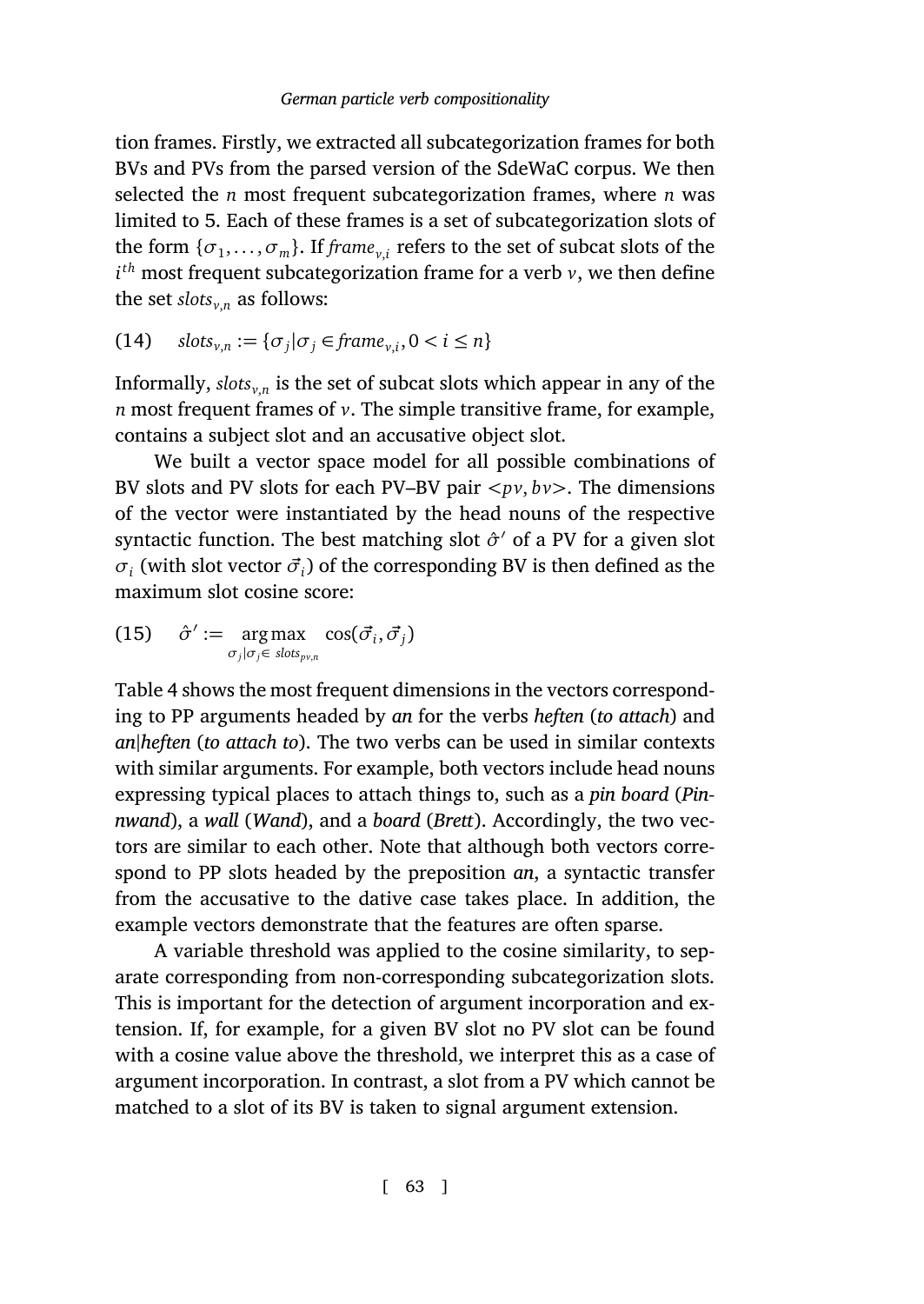| anheften-an $_{dat}$        | count        | heften-an $_{acc}$   | count          |
|-----------------------------|--------------|----------------------|----------------|
| Oberfläche (surface)        | 3            | Ferse (heel)         | 154            |
| Gerichtstafel               | 3            | Brust (breast)       | 48             |
| (court notice board)        |              |                      |                |
| Stelle (spot)               | 2            | Revers (lapel)       | 43             |
| Schluss (end)               | 2            | Kreuz (cross)        | 32             |
| Unterlage (document)        | 1            | Wand (wall)          | 30             |
| Kirchentür (church door)    | 1            | Spur (trace)         | 12             |
| Brett (board/plank/shelf)   | $\mathbf{1}$ | Tafel (board)        | 11             |
| Pinnwand (pin board)        | $\mathbf{1}$ | Fahne (flag)         | 11             |
| Körper (body)               | $\mathbf{1}$ | Tür (door)           | 11             |
| Punkt (point)               | $\mathbf{1}$ | Pinnwand (pin board) | 9              |
| Bauchdecke                  | 1            | Kleid (dress)        | 6              |
| (abdominal wall)            |              |                      |                |
| Baum (tree)                 | $\mathbf{1}$ | Brett (board/plank)  | 6              |
| Schleimhautzelle            | 1            | Mastbaum (mast tree) | 6              |
| (epithelial cell)           |              |                      |                |
| Himmel (heaven/sky)         | 1            | Körper (body)        | 5              |
| Spur (trace)                | $\mathbf{1}$ | ihn (him)            | 5              |
| Sphäre (sphere)             | $\mathbf{1}$ | Kleidung (clothing)  | 5              |
| Wand (wall)                 | $\mathbf{1}$ | Oberfläche (surface) | 5              |
| Hauptreaktor (main reactor) | $\mathbf{1}$ | Stelle (spot)        | 4              |
| Engstelle (constriction)    | 1            | Baum (tree)          | $\overline{4}$ |
| Pflanze (plant)             | 1            | Jacke (jacket)       | 4              |
| Protein (protein)           | 1            | Mantel (coat)        | 4              |
| Unterseite (down side)      | $\mathbf{1}$ | Teil (part)          | 3              |
| Zweig (twig)                | 1            | Krebszelle           | 3              |
|                             |              | (cancer cell)        |                |
| Geist (spirit)              | 1            | mich (me)            | 3              |
| Pin-Wand (pin board)        | $\mathbf{1}$ | schwarz (black)      | 3              |

<span id="page-23-0"></span>Table 4: Most frequent dimensions for two sample vectors representing subcategorization slots of the verbs *heften* (*to attach*) and *an|heften* (*to attach to*)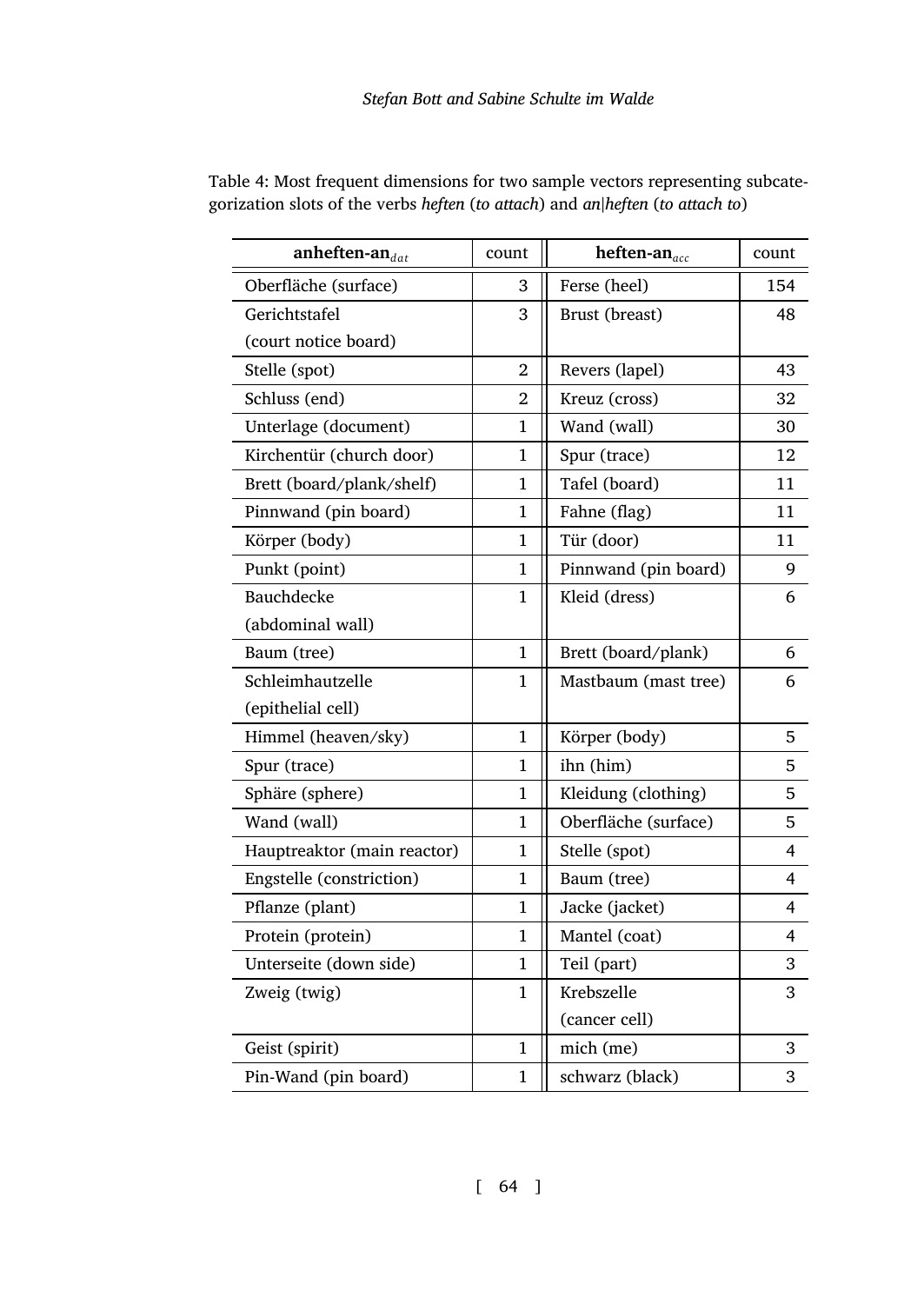For initializing the BV and PV vector dimensions, we relied on the subcategorization database compiled by Scheible *et al.* (2013), which provides a convenient access to subcategorisation informa[tion in](#page-21-0) the same dependency-parsed version of the SdeWaC corpus as used in the previous experiment. Once the verb vectors were built, we used them to predict subcategorization transfer. The baseline for the predictions was obtained by a random PV–BV slot correspondence. The results will be presented in Section 4.2.3, after introducing the gold ratings.

### 4.2.2 Human ratings on slot correspondences

Each pai[r o](#page-24-0)fs[ubca](#page-24-1)tegorization slots described in Section 4.2.1 was rated by human judges. The pairs were presented as

*<BV-subcategorization-slot, PV-subcategorization-[slot](#page-24-2)>* and in blocks [corre](#page-24-3)sponding to identical BV subcategorization slots, such that the raters could directly compare all PV subcategorization slots for a given BV slot. The order of the blocks was randomized.

<span id="page-24-2"></span><span id="page-24-1"></span><span id="page-24-0"></span>The raters were asked to rate the pairs on their semantic correspondence. Three annotation examples were provided to guide the ratings, cf. (16). (16a) presents a negative example, as no grammatically correct sentence is possible for *durch|schwimmen* with a PP complement headed by *durch*. Accordingly, the sentence in (16a-iii) is ungrammatical. (16b) presents a positive example. In unclear cases, the raters were invited to produce example sentences.

<span id="page-24-3"></span>

| $(16)$ a. |  |  |  | (i) $\langle$ <schwimmen-durch<sub>acc, durchschwimmen-durch<sub>acc</sub></schwimmen-durch<sub> |
|-----------|--|--|--|--------------------------------------------------------------------------------------------------|
|-----------|--|--|--|--------------------------------------------------------------------------------------------------|

- (ii) *Der Hund schwimmt durch* the dog swims through the river*acc den Fluss.* 'The dog swims through the river.'
- (iii) *\*Der Hund DURCH SCHWIMMT durch den Fluss.* the dog PRT*dur ch|*swims through the river*acc*
- b. (i) *<*schwimmen-durch*acc*, durchschwimmen*acc>*
	- (ii) identical to (16a-ii)
	- (iii) *Der Hund DURCH|SCHWIMMT den Fluss.* the dog PRT*dur ch|*swims the river*acc* 'The dog swims through the river.'

The dataset was distributed over two annotation forms, and each annotation form was annotated by two native speakers. The annotators

[ 65 ]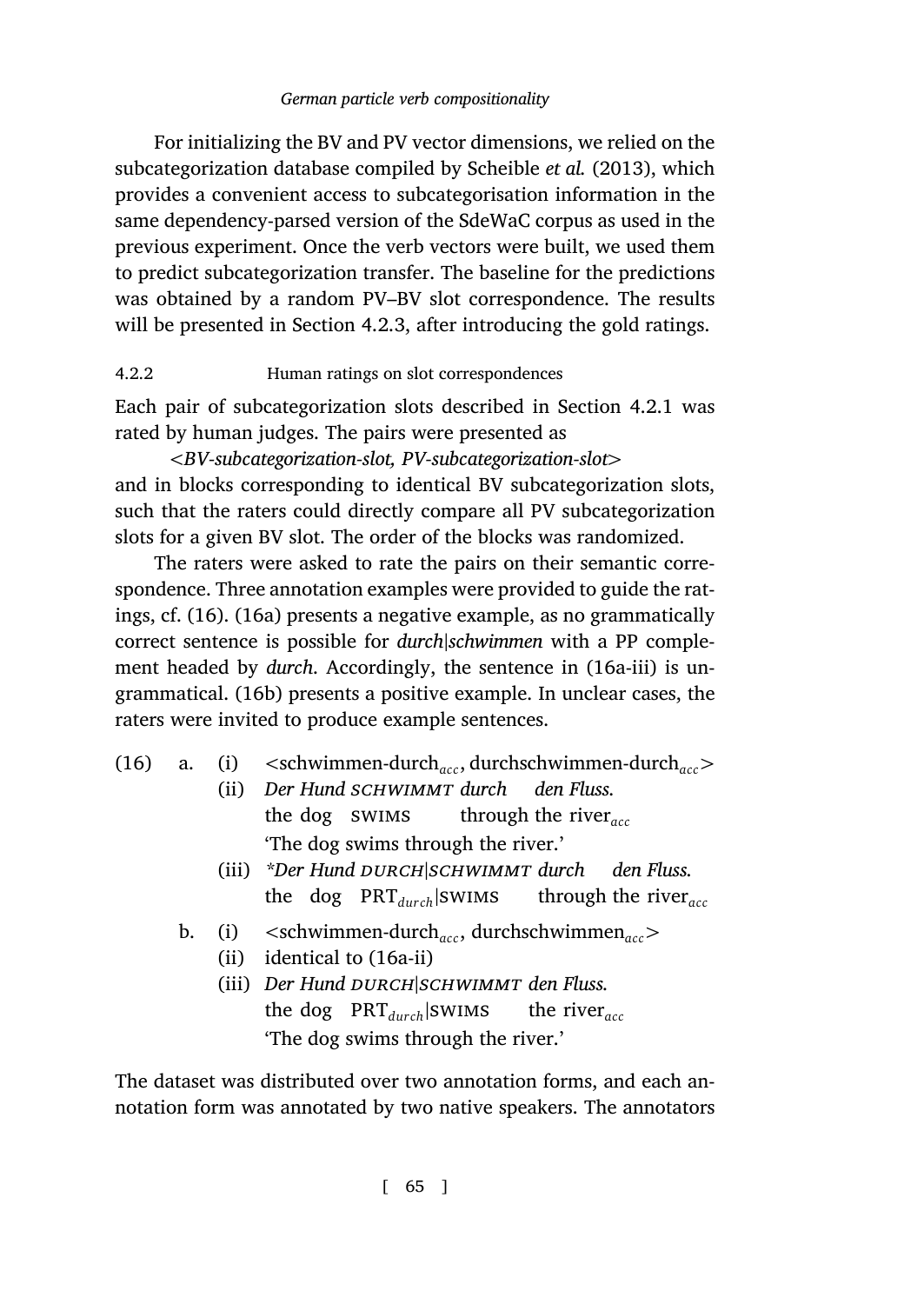

<span id="page-25-0"></span>had a background in linguistics or computational linguistics. They described the annotation as difficult to perform. This was also reflected by inter-annotator agreement; we observed fair agreement, Fleiss' *κ*=0.31 (Landis and Koch 1977).

### 4.2.3 Results and discussion

Figure 1: Trade-off between precision and recall across thresholds

> Figure 1 presents the results when predicting slot correspondences, as measured by precision, recall and the harmonic F-score when comparing the system output to the human ratings. True positives were obtained if the system selected the same slot correspondence for a given slot that the human raters had selected. Since a variable threshold was applied, we find a trade-off between precision and recall. As expected, precision improves with higher thresholds, but this comes at the cost of lower recall. The F-score decreases with an increasing threshold, with a local maximum around a threshold of 0.2. With threshold values *>*0.6 the F-score drops below the baseline.

> Overall, the system manages to predict correspondences between syntactic subcategorization slots to a fair degree of success. Our hypothesis that correspondence between subcategorization slots can be predicted by distributional semantic similarity has thus been confirmed. Then again, the success was not as high as we initially expected. We assume that this is due to the difficulty of the task, as indicated by the low inter-annotator agreement.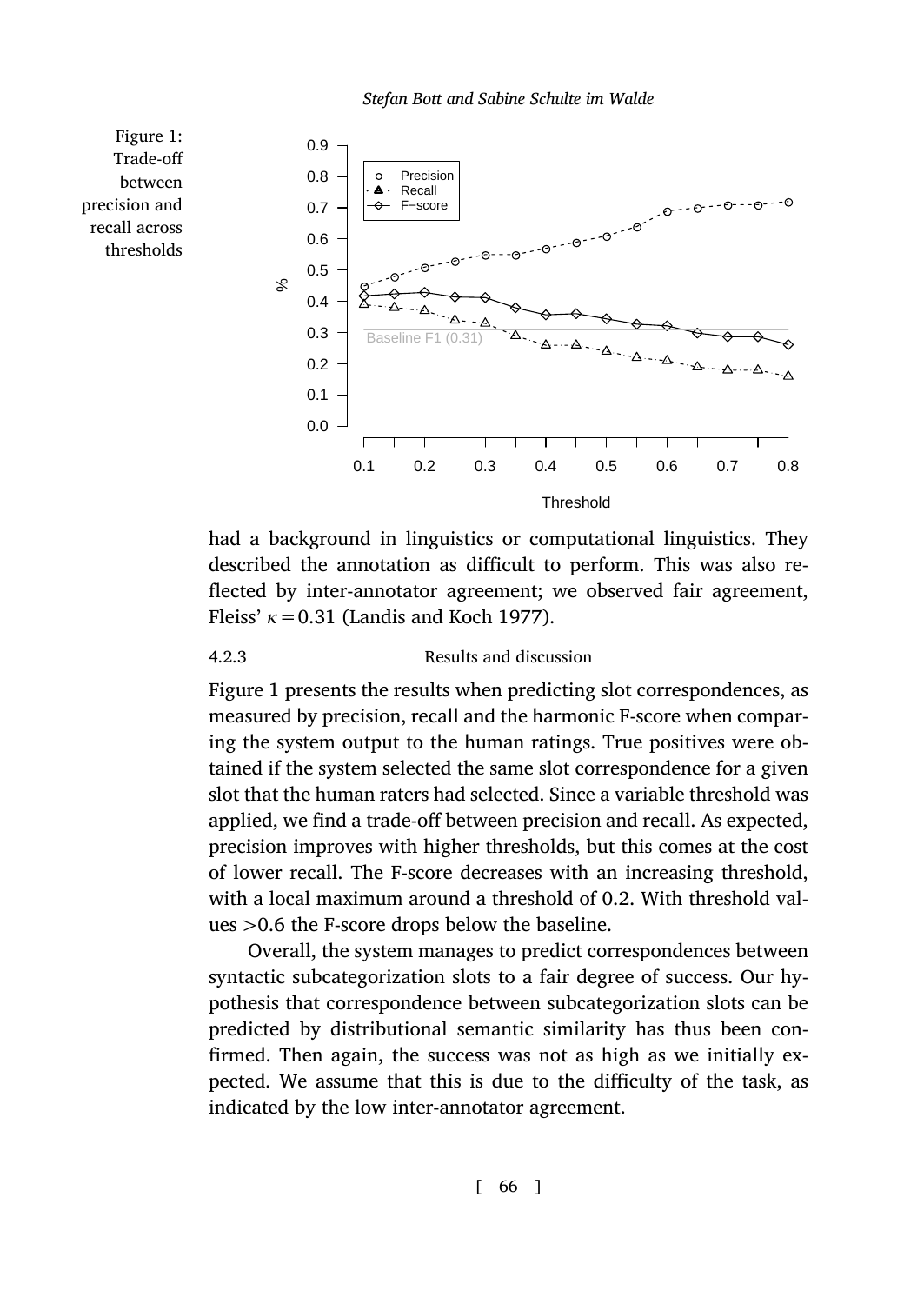Since the [anno](#page-26-0)ta[tors](#page-26-1) gave detailed comments after the annotation was completed, we detected theoretical problems which also apply to the automatic matching process. For example, the pair (17a)/(17b) for the verb *kleben* (*to stick/glue*) exemplifies a syntactic transfer of the theme argument *Zettel* (*note*), which is realized as the accusative object of the PV in (17a) and as the subject of the BV in (17b). The system failed to predict this transfer. This can be attributed to the fact that *kleben* can undergo a causative/inchoative alternation (Levin 1993), as exemplied by (17b)/(17c). We can observe a one-to-many match here. This is a problem which is hard to solve with our approach because the correspondence of PV–BV slots interferes with a slot correspondence among different uses of the BV.

- <span id="page-26-1"></span><span id="page-26-0"></span>(17) a. *Gerda klebt den Zettel an die Tür an*. Gerda sticks the note on the door PRT*an* 'Gerda sticks the note on the door.'
	- b. *Der Zettel klebt an der Tür*. the no[te](#page-23-0) STICKS at the door 'The note sticks to the door.'
	- c. *Gerda klebt den Zettel an die Tür.* Gerda STICKS the note at the door 'Gerda sticks the note on the door.'

<span id="page-26-2"></span>Finally, we found that many of the feature vectors were extremely sparse, such as the vector of the PP headed by  $a n_{dat}$  for the verb *an|heften* in Table 4. The sparsity problem could be remedied by reducing the number of dimensions, e.g, by applying some kind of abstraction over the head nouns. For example, the concepts of *Tür* (*door*) and *Kirche[nt](#page-2-1)ür* (*church door*) are strongly related and could be merged into one dimension of the feature vector. The same holds for the concepts of *Pinnwand* (*pin board*), *Wand* (*wall*) and *Tafel* (*blackboard*). We suspect that with a certain level of abstraction over such concepts, the vectors would be more reliable. For this reason, we used generalization techniques in the following experiment.

# 4.3 *Experiment 3: Modeling distributional transfer*

In Section 2, we argued for a distributional assessment for predicting the degrees of compositionality for German PVs. We hypothesized that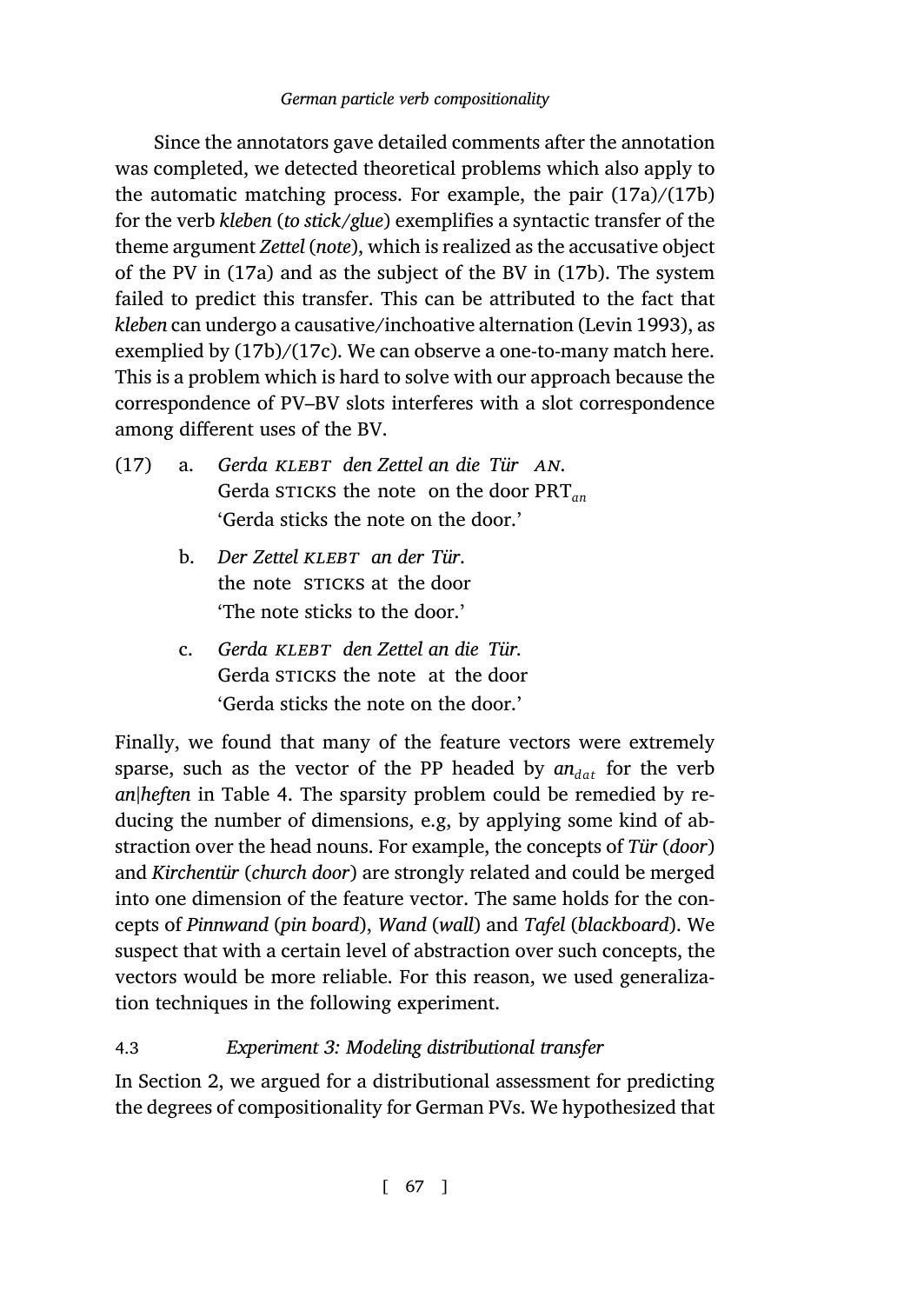the more compositional the PVs are, the more similar a PV and a BV are in their meanings and the more similar are their distributional properties. In the following, we suggest two types of distributional models in order to assess PV compositionality in a distributional manner:

- 1. *Window models*: If PVs occur in similar lexical contexts as their BVs, they are distributionally similar, which is taken as an indicator that the PVs are semantically similar to their BVs, hence highly compositional. In contrast, distributional distance should indicate lexical dissimilarity and thus low compositionality.
- 2. *Syntactic subcategorization models*: This approach models syntactic transfer: If PV subcategorization slots can be strongly mapped to subcategorization slots of their BVs, this indicates strong compositionality. The model thus integrates the prediction of slot correspondences between PVs and their BVs that was verified in the previous section.

The first option, *window models*, is conceptually very simple, since it compares unsorted local contexts. It does however not exploit the fact that local co-occurring words can be distinguished by their syntactic functions. Then again, window-based models accumulate an evidence mass which is proportionate to window size. One might suspect that this advantage in evidence mass comes at the cost of degraded quality, since windows represent bags of words.

The second option models the syntactic transfer and is thus theoretically more appealing because it distinguishes between context words according to their syntactic functions. Our hypothesis is that the degree of predicted associative strength of syntactic transfer represents an indicator of semantic transparency. If the complements of a PV strongly correspond to any complement of its BV, the PV is regarded as highly compositional, even if the PV complements are *not* realized as the same syntactic argument types, as long as a relation between these two subcategorization slots can be established. Conversely, if only a weak correspondence between the PV complements and the BV complements can be established, this is an indicator of low compositionality.

Our second approach is novel and exploits fine-grained syntactic transfer information, which is not accessible within a window-based approach. At the same time, it preserves an essential part of the in-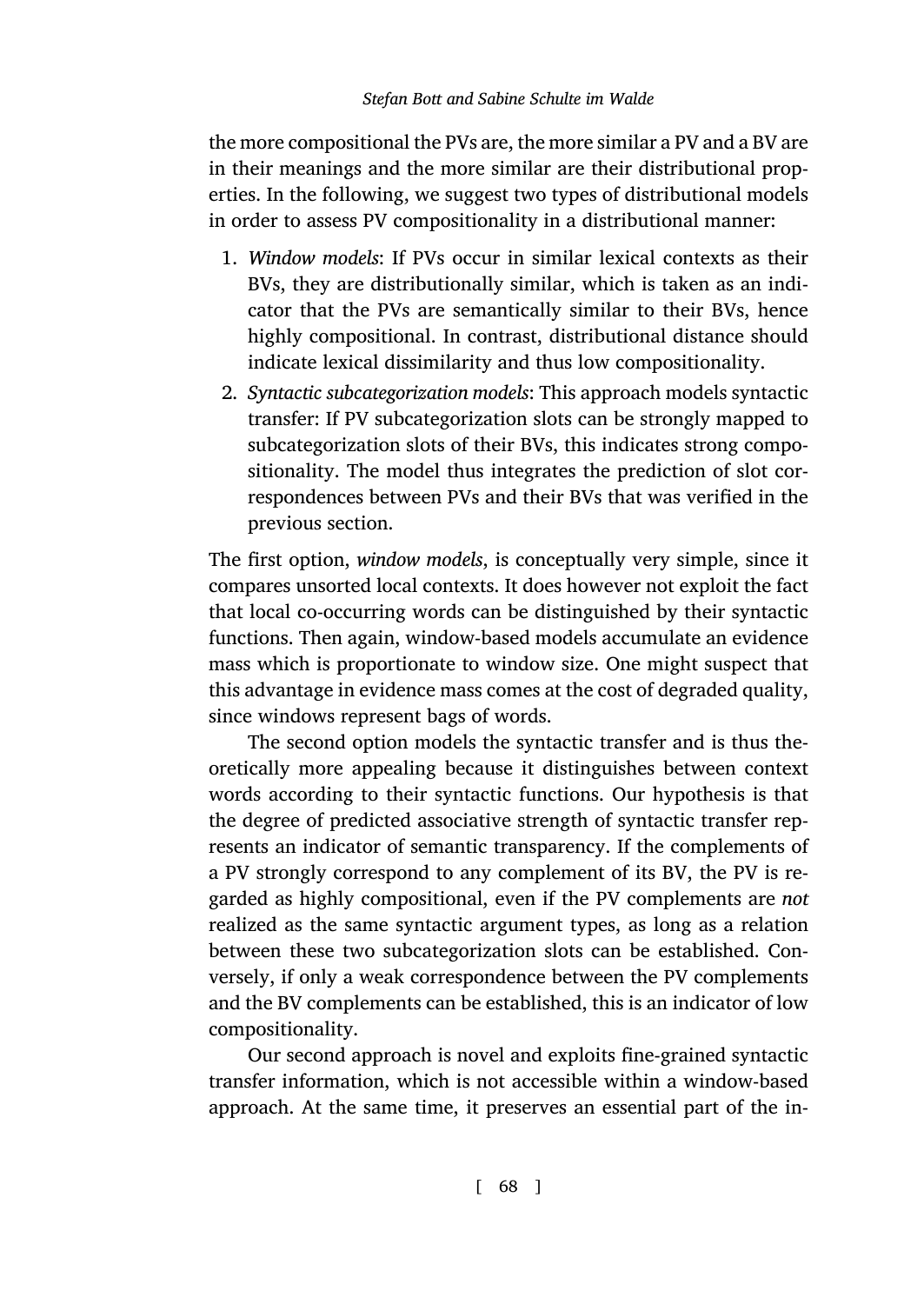[formation contained](#page-41-11) in context windows, since the head nouns within subcategorization frames typically appear in the local context.

The syntactic approach may however suffer from a practical problem, i.e., da[ta sparseness. Whil](#page-41-3)e [in the case of window in](#page-40-7)f[ormation ev](#page-43-7)[ery in](#page-43-7)[stance of a verb has](#page-41-12) *2\*n* [words in the local cont](#page-40-8)[ext, in the tran](#page-44-10)sfer approach each ve[rb instance has just as ma](#page-41-11)ny co-occurring words as it has subcate[gorization slots.](#page-41-13) To compensate for this inevitable data sparseness, we employed the lexical taxonomy *GermaNet* (Hamp and Feldweg 1997) and *Singular Value Decomposition (SVD)* to generalize over individual complement heads. Dimensionality reduction techniques have proven effective in previous distributional semantics tasks (e.g., Joanis *[et a](#page-40-9)l.* 2008, Brody and Elhada 2010, Ó Séaghdha 2010, [Guo and D](#page-40-9)iab 2011, Bullinaria and Levy 2012, Turney 2012).

- 1. *GermaNet (GN)* (Hamp and Feldweg 1997) is the German version of WordNet (Fellbaum 1998). We used the *n*<sup>th</sup> topmost taxonomy levels in the GermaNet hierarchy as generalizations of head nouns. In the case of multiple inheritance, the counts of a subordinate node were distributed over the superordinated nodes.
- 2. *Singular Value Decomposition (SVD)*: We used the DISSECT tool (Dinu *et al.* 2013) to apply singular value [decomposition t](#page-43-0)[o the](#page-45-0) [vectors of compl](#page-45-0)ement head nouns in order to reduce the dimensionality of the [vector space.](#page-39-4)

GermaNet is a knowledge-driven way of mapping concepts to more general concepts; SVD learns abstract latent dimensions automatically.

# 4.3.1 Experimental setup

*Window Model:* For the assessment of PV compositionality based on windows we used a word vector space model (Sahlgren 2006; Turney and Pantel 2010). The experiment replicates and extends an approach presented in Bott and Schulte im Walde (2014b), where we demonstrated the reliability of window-based models to predict PV compositionality and assessed the effect of target frequency, ambiguity, and lemma restoration. For each target PV, we constructed a vector space with  $s_l$  dimensions, where  $s_l$  was the size of the vocabulary as extracted from a lemmatized corpus. The vector components represened co-occurrence counts in local context, which was defined as a window of *n* words to the left and to the right of the target PV.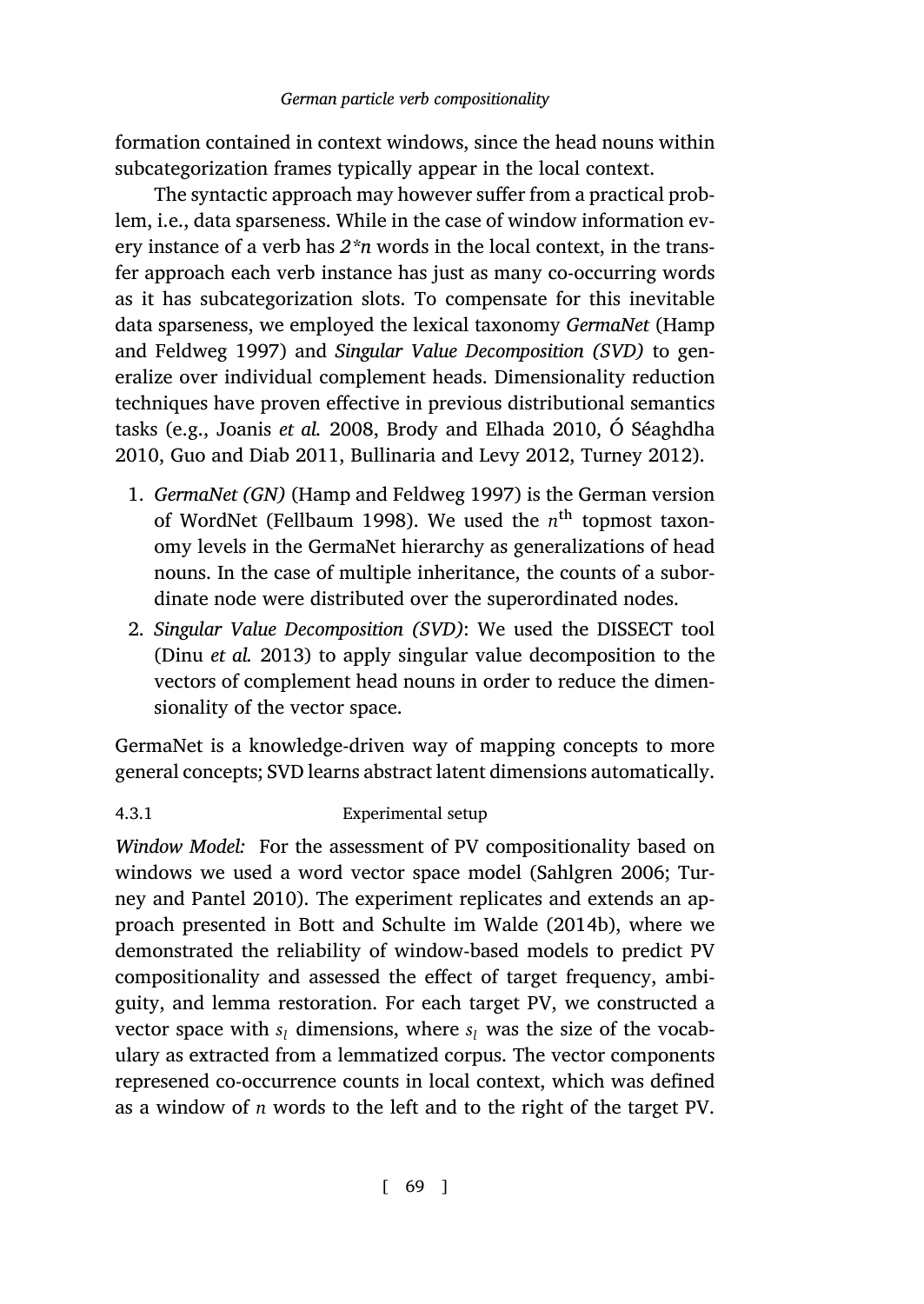In our experiment with window-based models, words were lemmatized, but no dimensionality reduction was applied. Since PVs may occur in syntactically separated paradigms (i.e., the particle separated from the verb), but lemmatizers are blind to syntactic dependencies, we applied lemma correction: If we found a verb particle which the parser resolved as directly depending on a verb, we concatenated the particle with the verb lemma in order to derive the lemma of the PV. Our models vary (a) in the size of the context window, (b) by (not) applying term-weighting, and (c) by using all context words or only content words as vector dimensions. Windows did not go beyond sentence boundaries, because our corpora were sentence-shuffled for copyright reasons. The semantic similarity, which is taken as the associative strength of a PV–BV pair *<pv*, *bv>* wa[s cal](#page-21-1)culated as the cosine between the vectors for *pv* and *bv*.

*Syntactic Subcategorization Model:* The rationale behind the use of syntactic slot correspondence to predict the degree of PV–BV compositionality is that we only try to match those semantic arguments which correspond to each other. This requires two steps: first, detecting the best matching slots in PV–BV pairs; second, determining their average distributional similarity. Relying on the five most frequent subcategorization frames, we first selected the best matching BV slot for each PV complement slot, as described in 4.2, and then calculated the associative strength  $as_{pv}^{bv}$  between a PV–BV pair *<pv*,  $bv$  as the average cosine score over the best matches for all PV slots and the best matches for all BV slots. The associative strength  $as_{pv}^{bv}$  is taken as a measure of the correspondence of PV–BV complement slots and their realization of the same semantic arguments. We thus take the strength to predict the degree of PV compositionality. To account for possible null correspondences in argument incorporation and argument extension cases, we applied a variable threshold on the cosine distance  $(t = 0.1/0.2/0.3)$ . If the best matching BV complement slot of a PV complement slot had a cosine score below this threshold, it was not taken into account.  $t = 0$  refers to setting no threshold.

### 4.3.2 Vector weighting and Generalization

Not all context words are equally predictive for lexical distributional models: Some words tend to occur frequently across many contexts, which makes them bad predictors. We thus leveraged information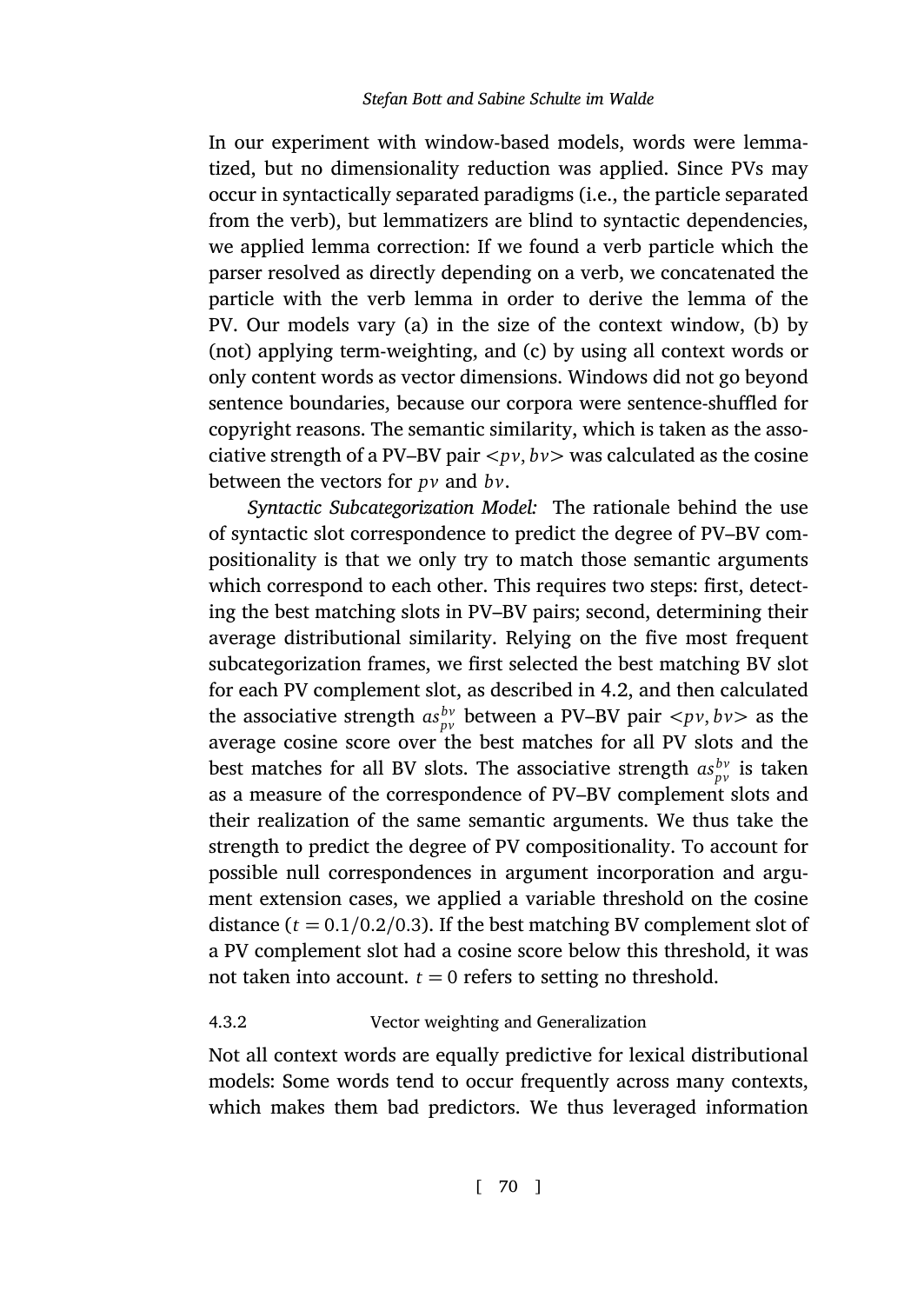which stems from words that occur in specific contexts and were expected to represent salient predictors. To this end, we used *local mutual information* (LMI, Evert 2004) as a vector weighting method and test if term weighting has an effect on the prediction quality. To filter out the distortion introduced by non-content words, we used window models which only contain context information corresponding to nouns, verbs and adjectives. To address [the second representation is](#page-43-8)sue, data sparseness in syntactic subcategorization models, we applied GermaNet and SVD as generalizations.

# [4.3.3](#page-39-6) Corpora

I[n order to es](#page-39-5)timate the effect that the amount of data has on the prediction quality, we compare vector spaces from tw[o differently](#page-43-9) [sized](#page-43-9) corpora. As [in the previous t](#page-44-11)wo experiments, we used the dependency-parsed SdeWaC corpus with *≈*880 million words. In comparison, we used the DECOW14<sup>9</sup> corpus (Schäfer and Bildhauer 2012) with *≈*20 billion words. The DECOW14 data was pre-processed and dependency-parsed with a toolchain presented in Björkelund *et al.* (2013): Their pipeline used the graph-based MATE dependency parser (Bohnet 2010), which was also used [for the pr](#page-41-14)e[proces](#page-41-14)sing of the SdeWaC corpus. For morphological analysis MarMoT (Müller *et al.* 2013) and SMOR (Schmid *et al.* 2004) were applied.

# 4.3.4 Gold standards

We evaluated our models against three gold standards (GSs). Each of them contains PVs across different particles and was annotated by humans for the degree of compositionality:

- 1. *GS1*: A gold standard collected by Hartmann (2008), consisting of 99 randomly selected PVs across 11 particles, balanced over 8 [frequency ranges and judged by 4 expert](http://corporafromtheweb.org/decow14/)s on a scale from 0 to 10.
- 2. *GS2*: A gold standard of 354 randomly selected PVs across the same 11 particles, balanced over 3 frequency ranges while taking the frequencies from 3 corpora into account. Ratings were collected with Amazon Mechanical Turk on a scale from 1 to 7.
- 3. *GS3*: A cleaned subset of 150 PVs from GS2, after removing the most frequent and infrequent PVs as well as prefix verbs.<sup>10</sup>

<sup>9</sup> http://corporafromtheweb.org/decow14/

<sup>10</sup> Some verbs such as *um|fahren* do exists as both PVs and prefix verbs.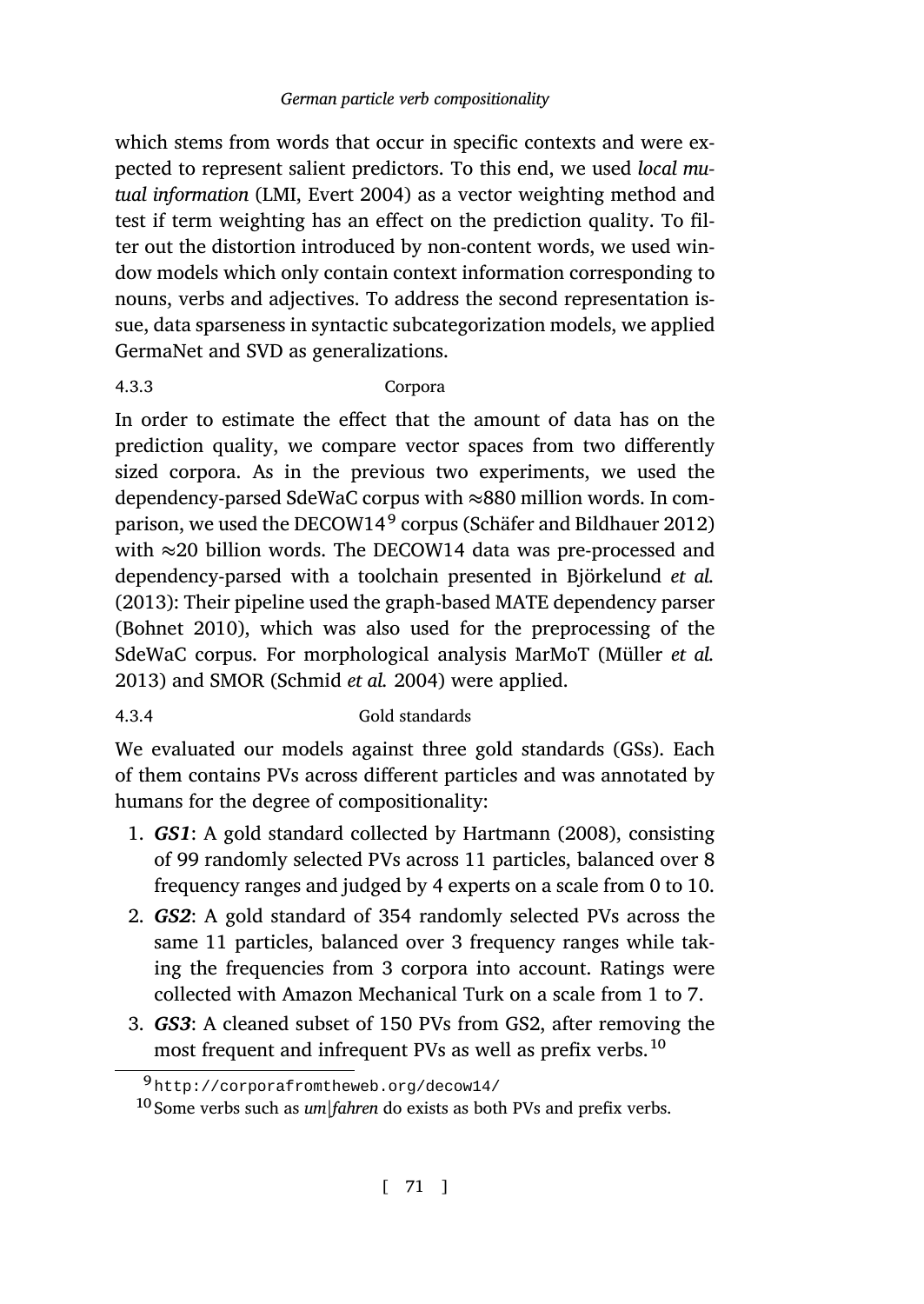We compared the rankings of the system-derived PV–BV cosine scores against the human ratings, using Spearman's rank-order correlation coefficient *ρ* (Siegel and Castellan 1988).

### 4.3.5 Results and discussion

*Window Model:* Figure 2 presents the general results for different window sizes and across the three gold standards. All of the *ρ* scores correspond to very high levels of statistical significance (p*<*0.005). The results tend to improve slightly with increasing window sizes. For very large windows, especially for sizes 15 and above, the results remain at the same level, except for GS1 which slightly drops. This is not surprising since windows were cut at sentence boundaries which in practice makes the sentence length the upper bound for the window size.

Figure 2: Results for differently sized window models across the three gold standards. The models rely on content words and use LMI weighting



Results for GS1 based on the SdeWaC vs. the DECOW14 corpus are shown in Figure 3. The performance of the two groups of models is largely comparable, and no clear advantage of one over the other is observable. Given that DECOW is considerably larger than SdeWaC, we take this as evidence that window models are relatively robust against data sparseness.

Figure 4 compares models that use raw frequency counts for all context words with using only content words, combined with LMI weighting. Clearly, the latter type of model leads to far better results.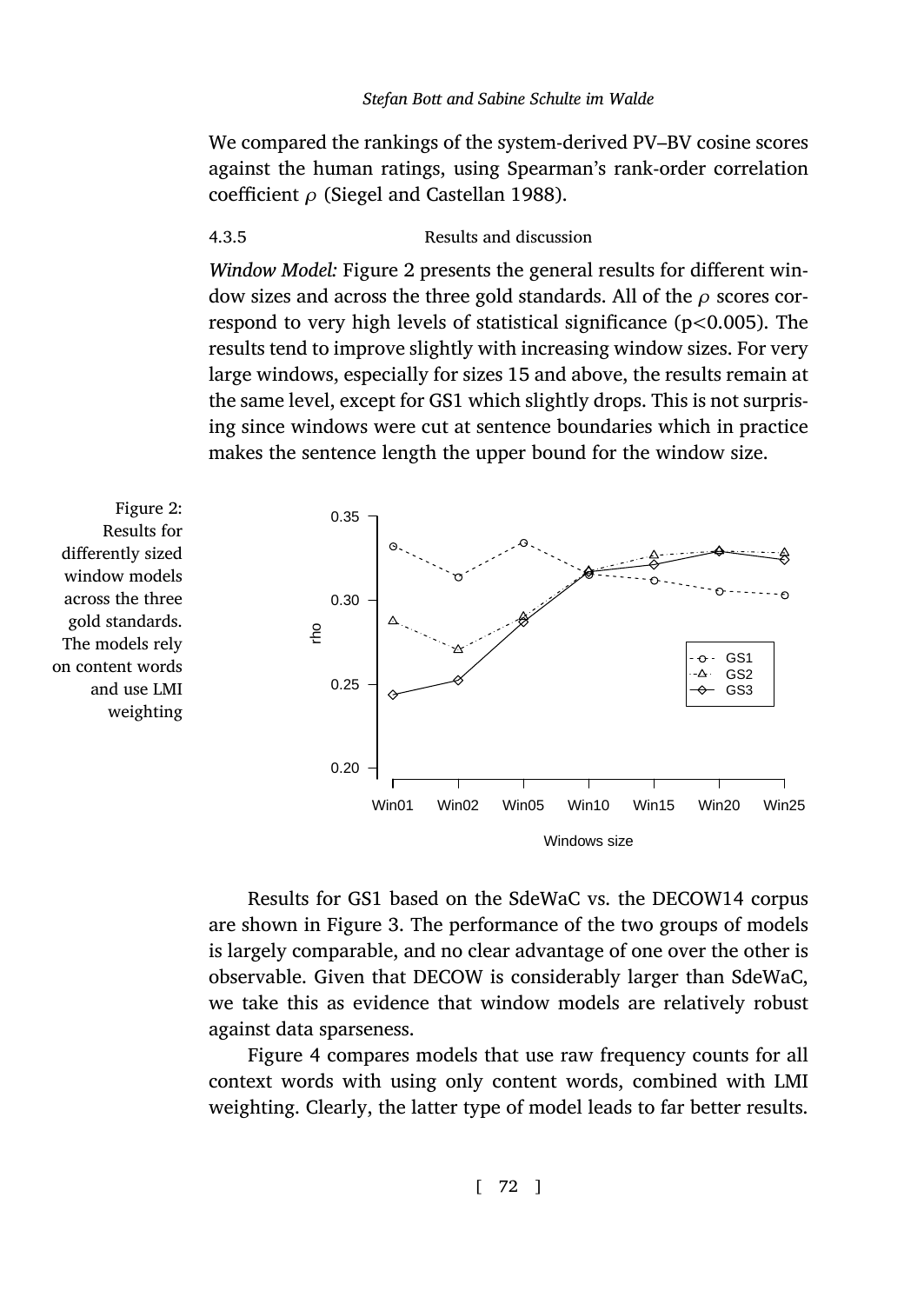

Figure 3: Results for GS1 with window models extracted from two different corpora: SdeWaC and DECOW14. The models rely on content words and use LMI weighting

*Syntactic Subcategorization Model:* As for models that take syntactic transfer strength into account, Figure 5 shows the overall results for subcategorization models with a threshold of  $t = 0.3$ . The first set of bars represents the best window model as a point of comparison, i.e., using a window of 20 words, reduced to content words, and with LMI weighting. The following groups of bars represent syntactic transfer models with raw frequency counts, LMI weighting, GermaNet generalizations (gn.lv*x*) and SVD (svd\_*dim*) dimensionality reductions.

Two observations can be made: firstly, none of the syntactic models reaches the level of performance of the window-based models. Second, the high-dimensional models based on raw frequency counts and LMI perform much worse than the models which apply generalization techniques. So, contrary to the window-based models, applying LMI weighting does not improve the predictions. But generalizations boost the quality of the predictions in many conditions.

The fact that the concentration of evidence mass through generalization by GermaNet and SVD greatly benefits the results suggests that the major problem of the syntactic subcategorization approach is data sparseness. The use of GermaNet generalizations already tends to improve the performance, although not consistently. But the use of such taxonomy-based generalizations is clearly limited by the fact that taxonomies notoriously lack coverage and, in the frequent case of semantic ambiguity, are not able to provide reliable estimates on

[ 73 ]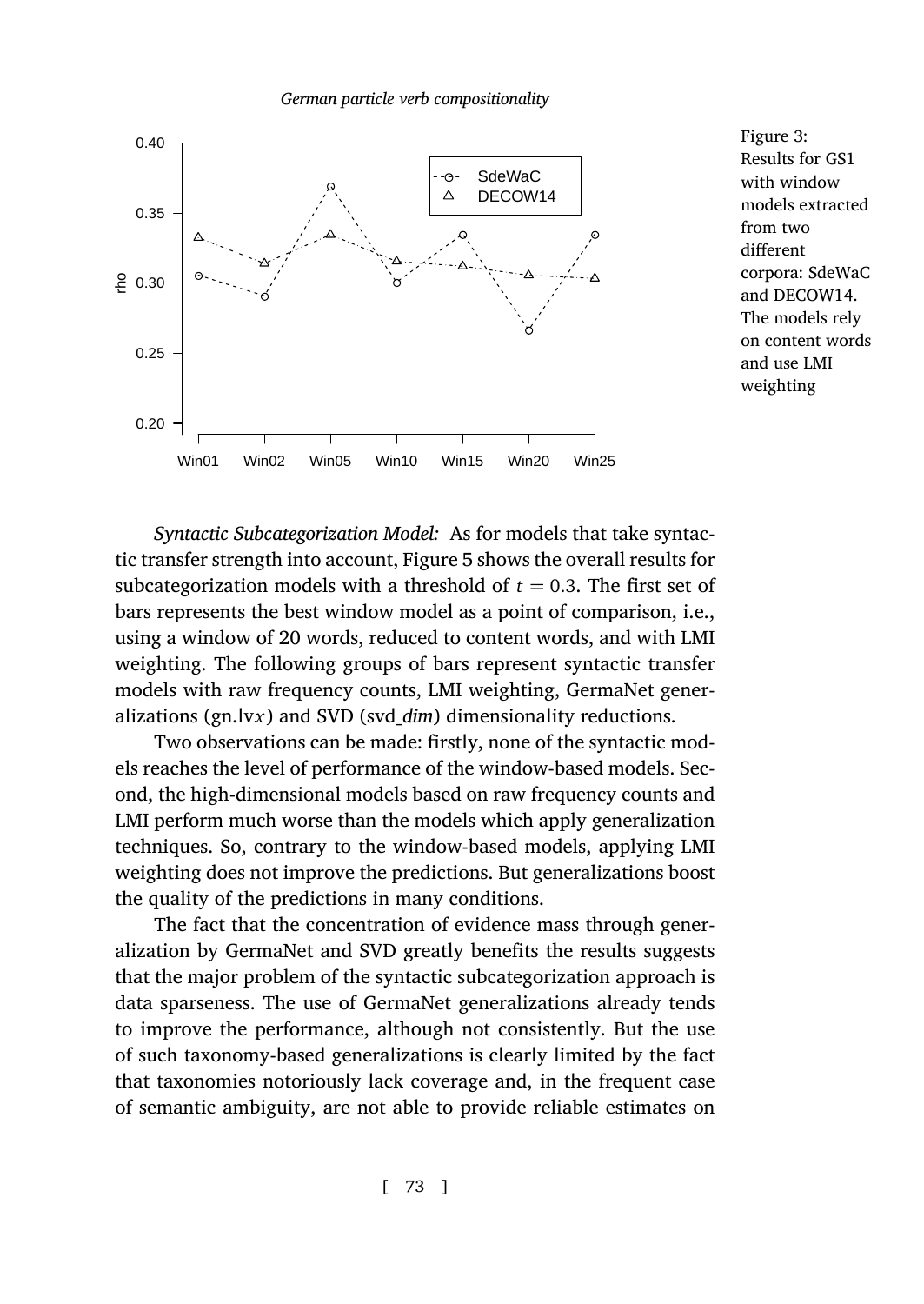

Figure 4: Results for raw frequency models vs. models with content words and LMI weighting

[ 74 ]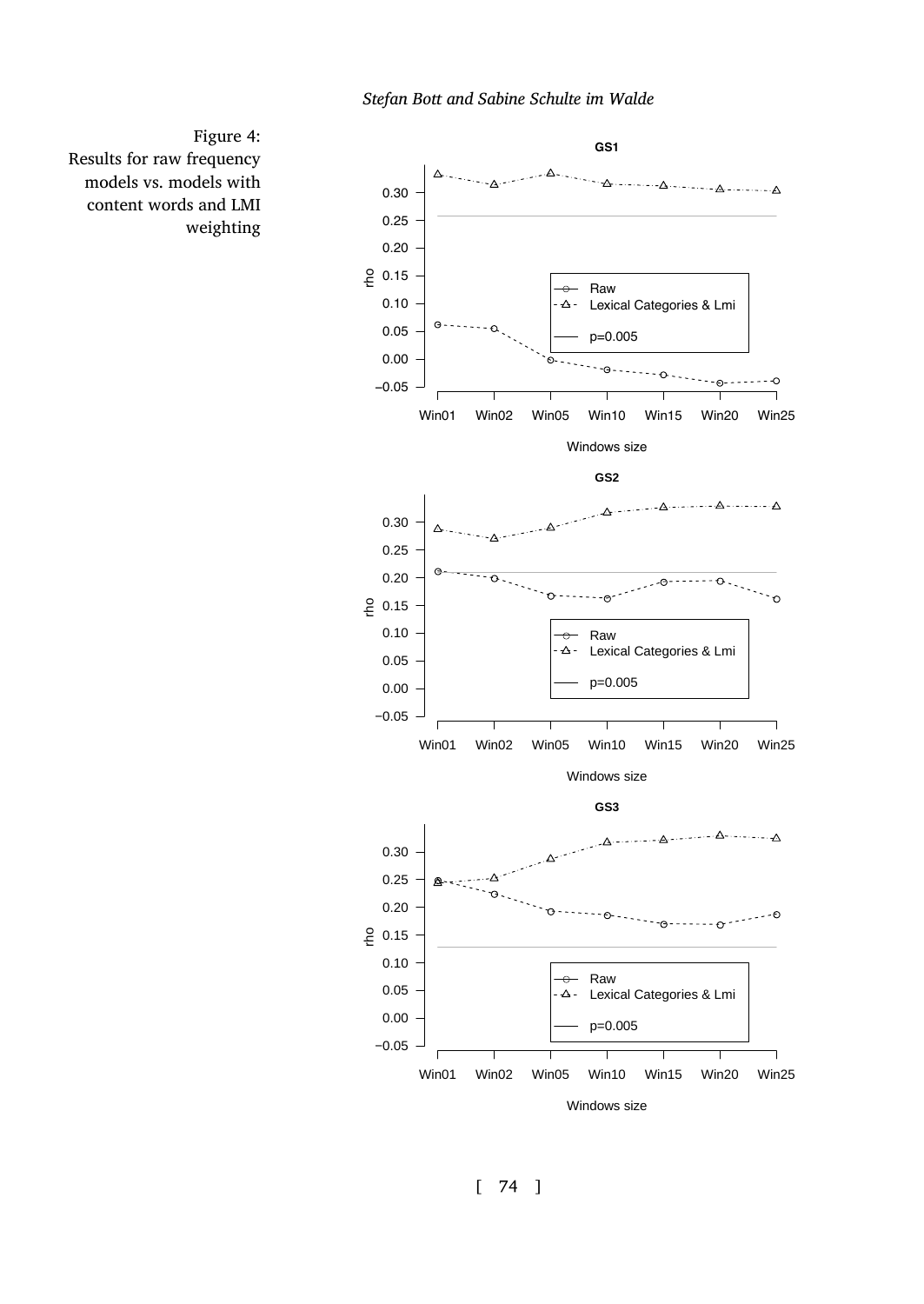

the probabilities of different word readings. A major boost in performance can be observed with the use of SVD, which does not run into coverage problems. The best SVD results are obtained in the range of twenty dimensions (svd\_20), which seems to be the best equilibrium between the concentration of eviden[ce](#page-35-0) mass and over-generalization.

A similar effect can also be observed for GermaNet generalizations: the highest level of distinction in the taxonomy (gn.lv1) is too general to be useful while the third (gn.lv3) is too specific; the second level of the taxonomy (gn.lv2) appears to be the best compromise.

The assumption that data sparseness plays a major role in the performance of the syntactic subcategorization models is also backed up by a comparison between models extracted from our differently sized corpora, as presented in Figure 6. It is important to keep in mind that the SdeWaC corpus itself is not a small corpus, but the use of the much larger DECOW14 leads to better results in most cases. This stands in sharp contrast to the window-based models which, as we have seen above, apparently do not improve with the larger corpus and do not run into data sparseness problems.

As discussed earlier, we suspected that information stemming from window models provides semantic evidence of a somewhat degraded quality. For this reason, the evidence extracted from syntactic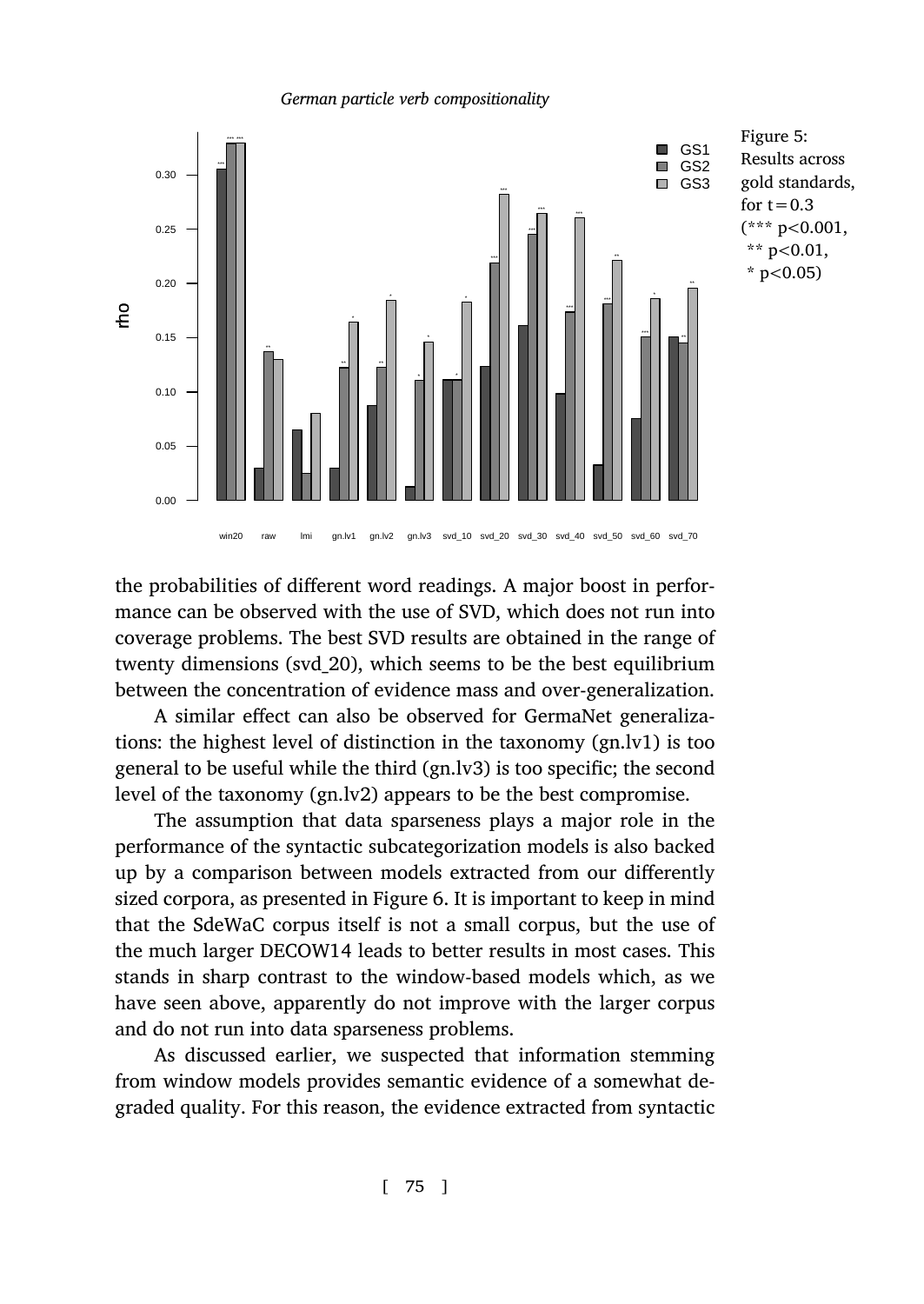

<span id="page-35-0"></span>Figure 6: Results for syntactic models extracted from two different corpora: SdeWaC vs. DECOW14

[ 76 ]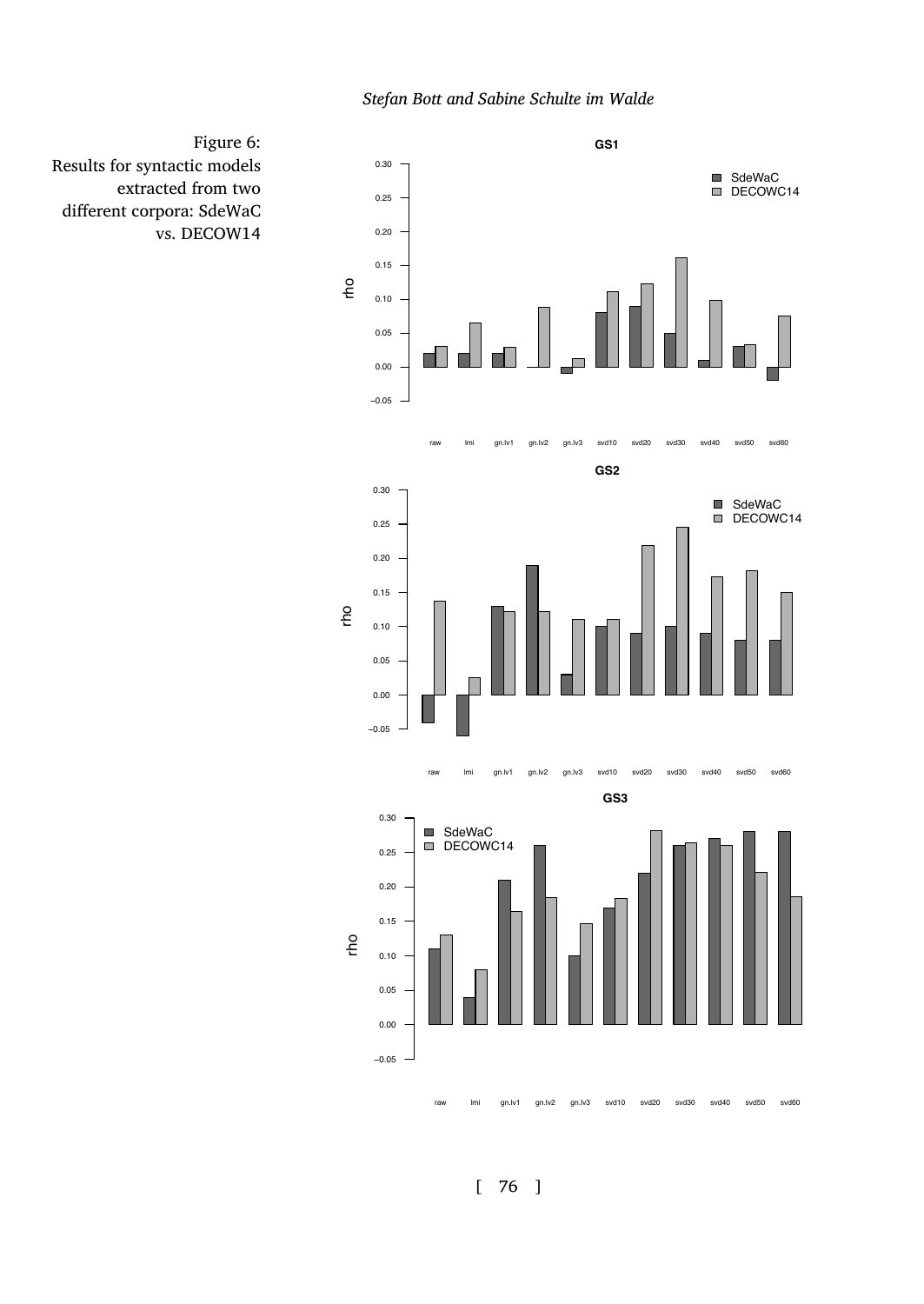slot fillers should in theory be qualitatively better. But if we assume that information stemming from the argument grid and the heads of syntactic relations is qualitatively more valuable information for our task, we should expect that larger window sizes do not predict compositionality as well as small or medium-sized windows, since small windows tend to contain more concentrated material from arguments than very large windows. What we found in Figure 2, however, is that in general large windows lead to a better performance than small windows. Thi[s s](#page-37-0)trongly suggests that words from the general context, which are not necessarily syntactically linked to our target verbs in a direct way, are also very valuable predictors for the semantic similarity between PV–BV pairs and, thus, their level of compositionality. This also means that building our theoretical considerations about the matching of argument slots between PV–BV pairs does not outweight the larger mass of unsorted evidence contained in the window models.

A further problem of our syntax-aware approach is revealed if we look at Figure 7, which compares the prediction results across thresholds *t*. We can see that a threshold of 0.2 or 0.3 often leads to a slightly better performance than 0.1 or no threshold, but no globally optimal value for *t* can be established. If the threshold is set too low, many noncorrespondences are interpreted as semantic links (false positives). If the threshold is set too high, many semantic links are discarded (false negatives). There seems to be no optimal point of equilibrium between the filtering of false positives and false negatives. A dynamic threshold for individual PV–BV pairs and the average cosine distances of a target slot to all give[n co](#page-7-1)mplementary candidate slots would be beneficial, but at present we see no way to compute this reliably.

Finally, and with respect to the last problem, our syntax-based approach somewhat naively neglects the possibility of one-to-many and many-to-one correspondences between subcategorization slots, and always tries to establish a one-to-one link. In reality, however, many subcategorization slots with more than one correct correspondence can be found. For example, the PV–BV pair *leuchten*/*an|leuchten* as in example (10) happens to be a classification outlier in many of the syntax-based prediction models. The subject slot (SB) of the BV *leuchten* (e.g., *Lampe (lamp)*) is usually matched to a PP subcategorization slot of the PV *an|leuchten* headed by the preposition *mit*, which requires the dative case (e.g., *mit der Lampe (with the lamp)*). Our sys-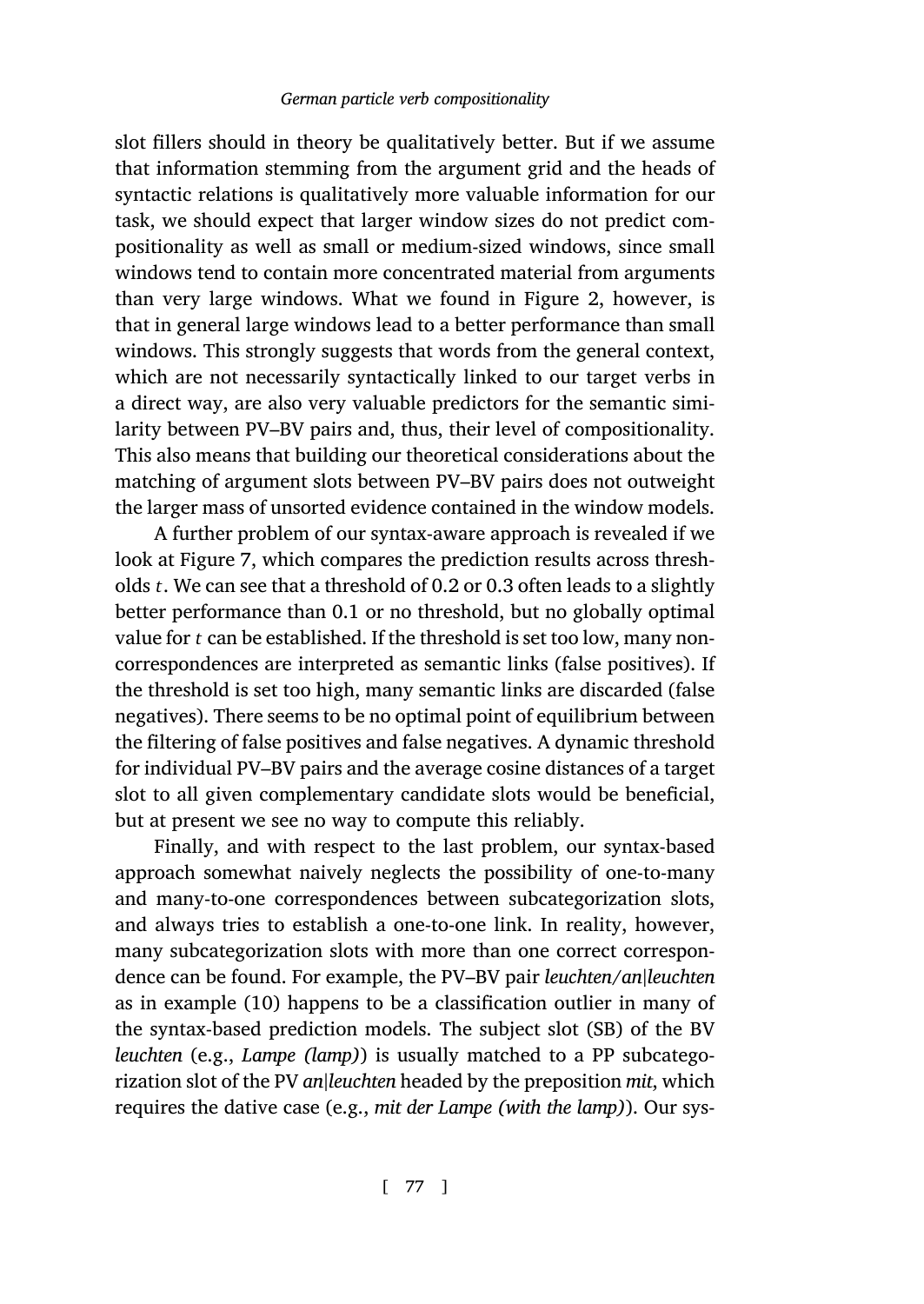*Stefan Bott and Sabine Schulte im Walde*

<span id="page-37-0"></span>

tem computed the following two slots for *leuchten* which receive high cosine values in correspondence to the PP mit-dat slot of *an|leuchten*.

anleuchten-mit-dat vs leuchten-SB: 0.8931 anleuchten-mit-dat vs leuchten-in-dat: 0.6386

One slot is the subject (SB), as expected, and the second is a PP headed by the preposition *in* and the dative case. The latter option represents a linguistically plausible complement of *leuchten* indicating the location where the illumination takes place (e.g., *leuchtet in dem Raum (shines in the room)*), but without semantic correspondence to the target PV slot. A possible remedy for our prediction model could be to include an estimation about how many links have to be established, but this is not a trivial problem in itself and will not be pursued here.

In sum, we provided empirical evidence for hypothesis H3: we found that both window models and syntactic models that are sensitive to subcategorization frame transfers can be used to predict degrees of PV compositionality. Window-based models perform better, even though they are conceptually and computationally simpler. The worse performance of the syntactic models is presumably due to data sparseness and underlying linguistic problems which are difficult to solve computationally.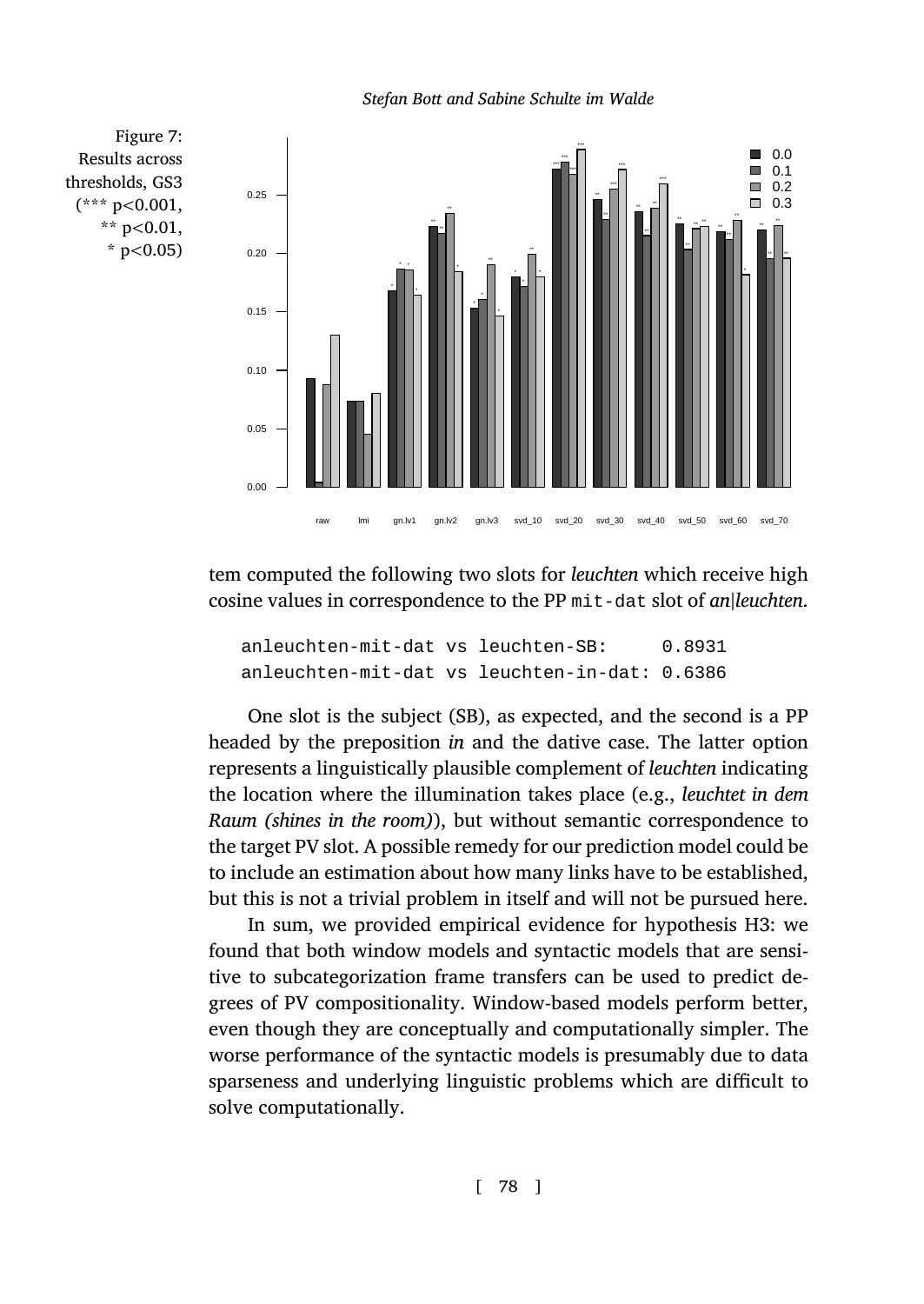# 5 concl[usi](#page-14-1)on

At the beginning of this article, we hypothesized that for PVs that are not fully lexicalized there are groups of BVs which undergo the same semantic derivation when they combine with the same particle type, and that the semantic transfer patterns are paralleled by syntactic transfer patterns. We further hypothesized that syntactic transfer between pairs of PVs and BVs, as well as the degree of PV compositionality, can be predicted with distributional methods.

Our first experiment in Section 4.1 addressed the hypothesis that particle meaning and semantic derivation are closely related. We found evidence that there are groups o[f PV](#page-21-1)s which share the same semantic transfer patterns and also the same syntactic transfer patterns. This shows that the PVs in the same semantic classes (i) are semantically coherent, (ii) share semantically coherent BVs and the same particle senses, and (iii) undergo parallel shifts regarding syntactic and semantic properties. We thus contributed both to the theoretical understanding and to an empirical verification of German PV composition at the syntax-semantics interface[.](#page-26-2)

Our second experiment in Section 4.2 addressed the empirical prediction of PV–BV syntactic subcategorization transfer, which we argued is necessary to integrate into a prediction of PV compositionality from a theoretical point of view. While modeling slot correspondences in the syntactic transfer was challenging for humans and suffered from severe data sparseness, we verified our distributional approach using hard and soft cluster analyses.

Finally, our third experiment in Section 4.3 integrated the idea of slot correspondence into a syntactic transfer model of PV compositionality, and compared the syntactic model against window models. Although the syntactic transfer approach is much more elaborate and theoretically well-founded, it could not outperform the conceptually simpler window-based approach. We argued that local windows contain information which is useful in the prediction of semantic similarity between PV–BV pairs, and which apparently captures aspects of the verb meanings that the syntactic complements are missing. The window-based approach also proved more robust to data sparseness. Overall, we found that both models can be used to predict degrees of PV compositionality, and the comparison between the two approaches allowed important theoretical insights: many of the misclassifications

[ 79 ]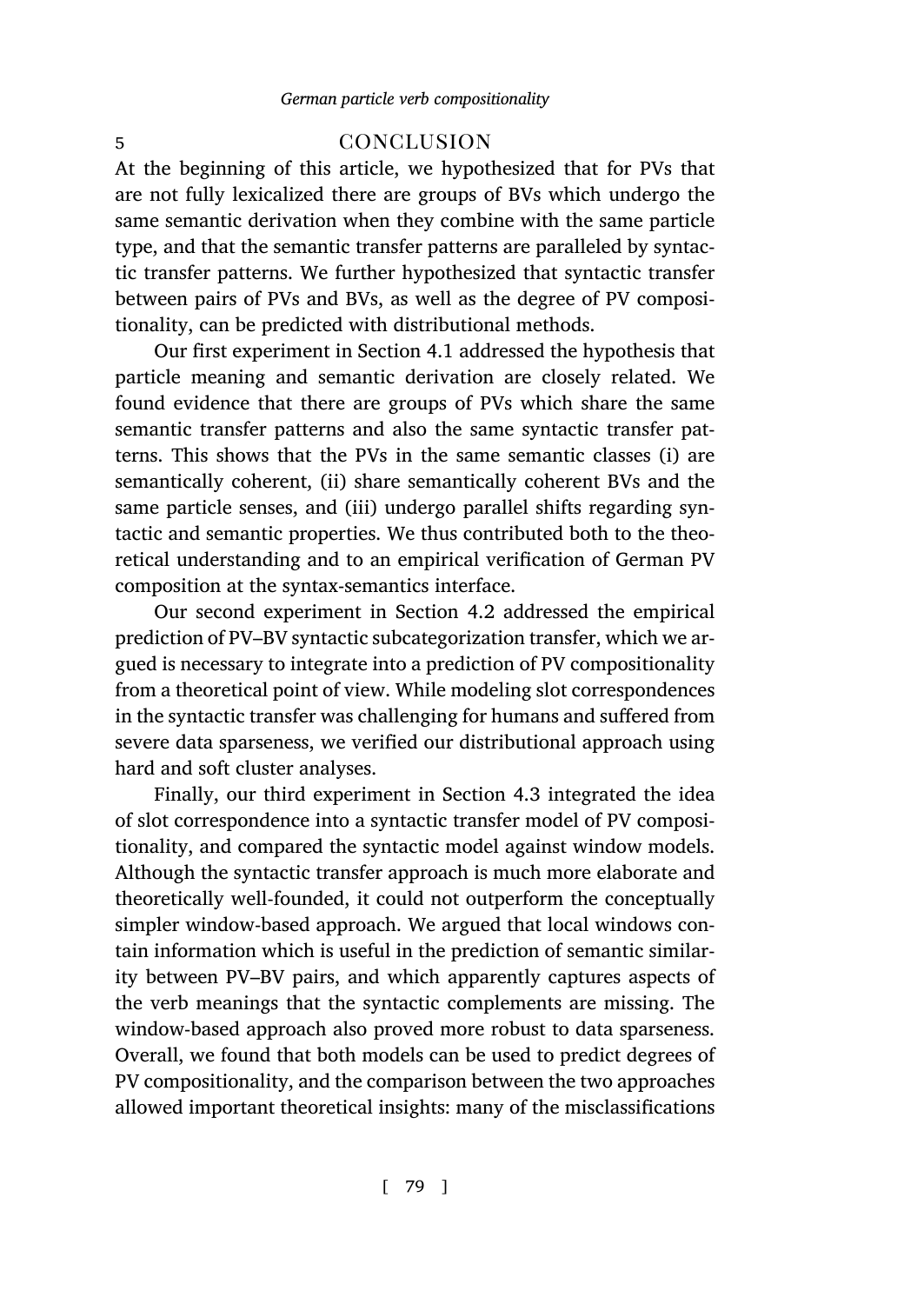produced by the syntax-based models could be traced to underlying linguistic problems, the complexity of which makes computational analysis infeasable given the available resources.

# acknowledgments

The research was supported by the DFG Research Grant SCHU 2580/2 (Stefan Bott) and the DFG Heisenberg Fellowship SCHU-2580/1 (Sabine Schulte im Walde). We thank the anonymous reviewers and our colleagues Jeremy Barnes and Diego Frassinelli for their helpful feedback, and our annotators for the tedious manual annotations of particle verb syntax and semantics.

# **REFERENCES**

<span id="page-39-1"></span>Nadine ALDINGER (2004), Towards a Dynamic Lexicon: Predicting the Syntactic Argument Structure of Complex Verbs, in *Proceedings of the 4th International Conference on Language Resources and Evaluation*, Lisbon, Portugal.

<span id="page-39-2"></span>Timothy BALDWIN, Colin BANNARD, Takaaki TANAKA, and Dominic WIDDOWS (2003), An Empirical Model of Multiword Expression Decomposability, in *Proceedings of the ACL Workshop on Multiword Expressions: Analysis, Acquisition and Treatment*, pp. 89–96, Sapporo, Japan.

<span id="page-39-3"></span>Collin Bannard (2005), Learning about the Meaning of Verb–Particle Constructions from Corpora, *Computer Speech and Language*, 19:467–478.

<span id="page-39-6"></span>Anders Björkelund, Özlem Çetinoğlu, Richárd Farkas, Thomas Müller, and Wolfgang Seeker (2013), (Re)ranking Meets Morphosyntax: State-of-the-art Results from the SPMRL 2013 Shared Task, in *Proceedings of the 4th Workshop on Statistical Parsing of Morphologically-Rich Languages*, pp. 135–145, Seattle, WA, USA.

David BLEI, Andrew NG, and Michael JORDAN (2003), Latent Dirichlet Allocation, *Journal of Machine Learning Research*, 3:993–1022.

<span id="page-39-5"></span>Bernd BOHNET (2010), Top Accuracy and Fast Dependency Parsing is not a Contradiction, in *Proceedings of the 23rd International Conference on Computational Linguistics*, pp. 89–97, Beijing, China.

<span id="page-39-0"></span>Stefan BOTT and Sabine SCHULTE IM WALDE (2014a), Modelling Regular Subcategorization Changes in German Particle Verbs, in *Proceedings of the 1st Workshop on Computational Approaches to Compound Analysis*, pp. 1–10, Dublin, Ireland.

<span id="page-39-4"></span>Stefan BOTT and Sabine SCHULTE IM WALDE (2014b), Optimizing a Distributional Semantic Model for the Prediction of German Particle Verb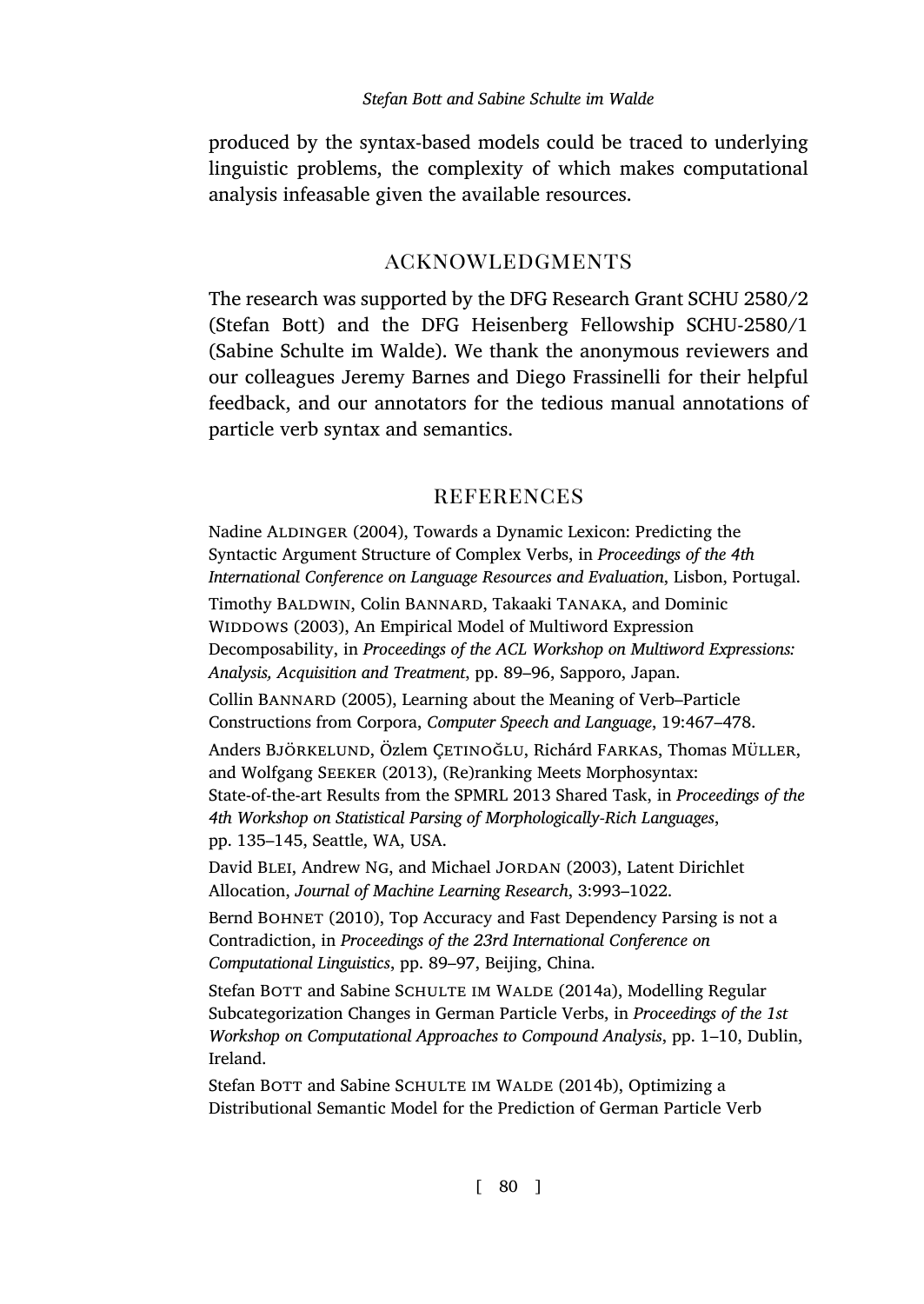Compositionality, in *Proceedings of the 9th International Conference on Language Resources and Evaluation*, pp. 509–516, Reykjavik, Iceland.

<span id="page-40-2"></span>Stefan BOTT and Sabine SCHULTE IM WALDE (2014c), Syntactic Transfer Patterns of German Particle Verbs and their Impact on Lexical Semantics, in *Proceedings of the 3rd Joint Conference on Lexical and Computational Semantics*, pp. 182–192, Dublin, Ireland.

<span id="page-40-6"></span>Stefan BOTT and Sabine SCHULTE IM WALDE (2015), Exploiting Fine-grained Syntactic Transfer Features to Predict the Compositionality of German Particle Verbs, in *Proceedings of the 11th Conference on Computational Semantics*, pp. 34–39, London, UK.

<span id="page-40-7"></span>Samuel Brody and Noemie Elhada (2010), An Unsupervised Aspect-Sentiment Model for Online Reviews, in *Proceedings of the 11th Annual Conference of the North American Chapter of the Association for Computational Linguistics*, pp. 804–812, Los Angeles, CA, USA.

<span id="page-40-8"></span>John A. BULLINARIA and Joseph P. LEVY (2012), Extracting Semantic Representations from Word Co-Occurrence Statistics: Stop-Lists, Stemming, and SVD, *Behavior Research Methods*, 44:890–907.

<span id="page-40-1"></span>Fabienne Cap, Manju Nirmal, Marion Weller, and Sabine Schulte im WALDE (2015), How to Account for Idiomatic German Support Verb Constructions in Statistical Machine Translation, in *Proceedings of the 11th Workshop on Multiword Expressions*, pp. 19–28, Denver, Colorado, USA.

<span id="page-40-0"></span>Kostadin CHOLAKOV and Valia KORDONI (2014), Better Statistical Machine Translation through Linguistic Treatment of Phrasal Verbs, in *Proceedings of the Conference on Empirical Methods in Natural Language Processing*, pp. 196–201, Doha, Qatar.

<span id="page-40-5"></span>Paul Cook and Suzanne Stevenson (2006), Classifying Particle Semantics in English Verb-Particle Constructions, in *Proceedings of the ACL/COLING Workshop on Multiword Expressions: Identifying and Exploiting Underlying Properties*, pp. 45–53, Sydney, Australia.

<span id="page-40-4"></span>Nicole Dehé, Ray Jackendoff, Andrew McIntyre, and Silke Urban (2002), Introduction, in Nicole DEHÉ, Ray JACKENDOFF, Andrew MCINTYRE, and Silke Urban, editors, *Verb-Particle Explorations*, Interface Explorations, pp. 1–20, Mouton de Gruyter, Berlin, New York.

<span id="page-40-9"></span>Georgiana Dinu, Nghia The Pham, and Marco Baroni (2013), DISSECT – DIStributional SEmantics Composition Toolkit, in *Proceedings of the 51st Annual Meeting of the Association for Computational Linguistics: System Demonstrations*, pp. 31–36, Sofia, Bulgaria.

<span id="page-40-3"></span>Stefan EVERT (2004), The Statistical Analysis of Morphosyntactic Distributions, in *Proceedings of the 4th International Conference on Language Resources and Evaluation*, pp. 1539–1542, Lisbon, Portugal.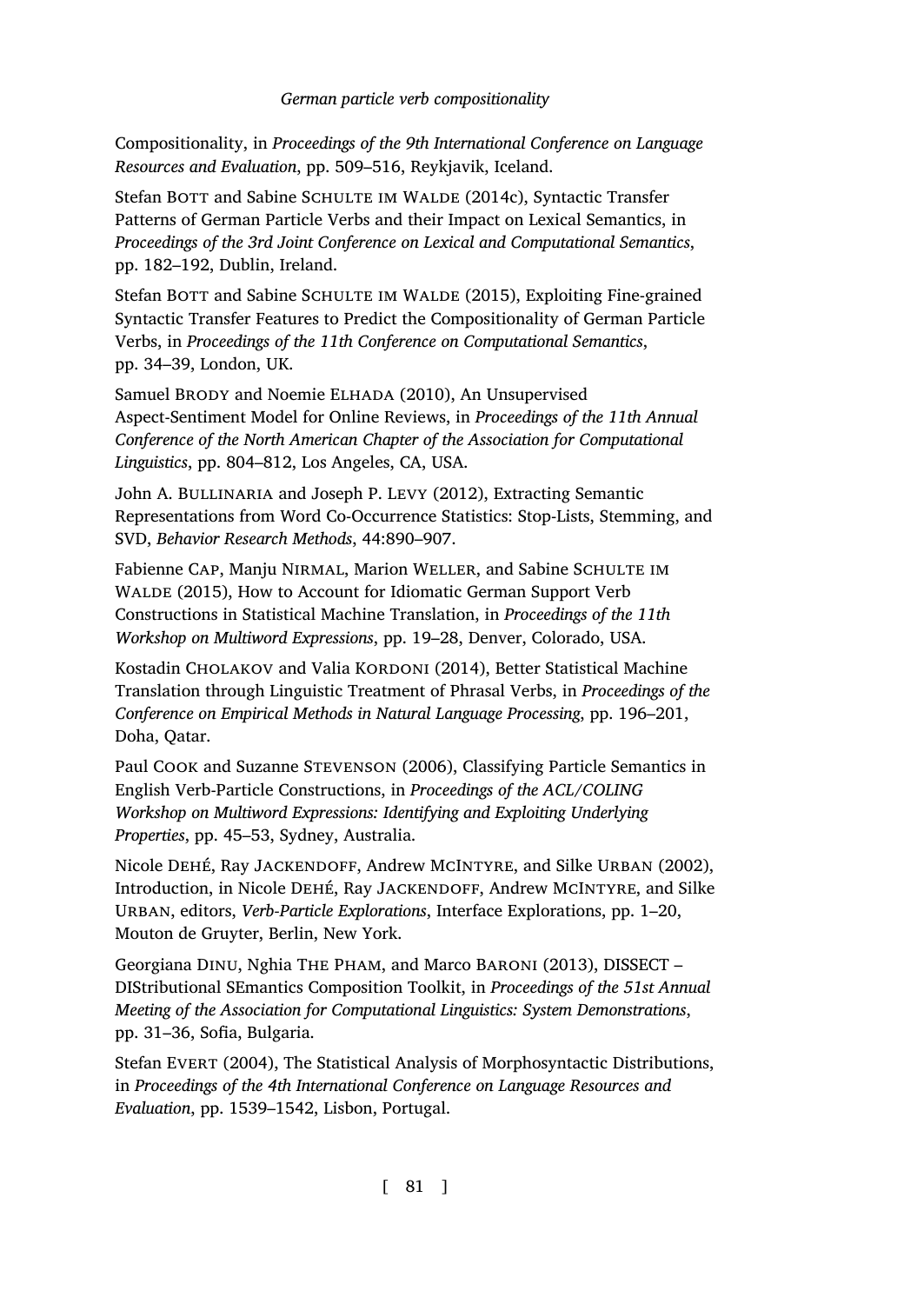<span id="page-41-9"></span>Gertrud Faaß and Kerstin Eckart (2013), SdeWaC – A Corpus of Parsable Sentences from the Web, in *Proceedings of the International Conference of the German Society for Computational Linguistics and Language Technology*, pp. 61–68, Darmstadt, Germany.

<span id="page-41-13"></span>Christiane Fellbaum, editor (1998), *WordNet – An Electronic Lexical Database*, Language, Speech, and Communication, MIT Press, Cambridge, MA.

<span id="page-41-5"></span>John R. Firth (1957), *Papers in Linguistics 1934–51*, Longmans, London, UK.

<span id="page-41-7"></span>Wolfgang Fleischer and Irmhild Barz (2012), *Wortbildung der deutschen Gegenwartssprache*, Walter de Gruyter, 4th edition.

<span id="page-41-8"></span>Joseph L. Fleiss (1971), Measuring Nominal Scale Agreement among Many Raters, *Psychological Bulletin*, 76(5):378–382.

<span id="page-41-12"></span>Weiwei Guo and Mona Diab (2011), Semantic Topic Models: Combining Word Distributional Statistics and Dictionary Definitions, in *Proceedings of the 2011 Conference on Empirical Methods in Natural Language Processing*, pp. 552–561, Edinburgh, UK.

<span id="page-41-11"></span>Birgit HAMP and Helmut FELDWEG (1997), GermaNet – A Lexical-Semantic Net for German, in *Proceedings of the ACL Workshop on Automatic Information Extraction and Building Lexical Semantic Resources for NLP Applications*, pp. 9–15, Madrid, Spain.

<span id="page-41-4"></span>Zellig HARRIS (1954), Distributional Structure, *Word*, 10(23):146-162.

<span id="page-41-14"></span>Silvana Hartmann (2008), Einfluss syntaktischer und semantischer Subkategorisierung auf die Kompositionalität von Partikelverben, Studienarbeit, Institut für Maschinelle Sprachverarbeitung, Universität Stuttgart.

<span id="page-41-0"></span>Boris HASELBACH (2011), Deconstructing the Meaning of the German Temporal Verb Particle *nach* at the Syntax-Semantics Interface, in *Proceedings of Generative Grammar in Geneva*, pp. 71–92, Geneva, Switzerland.

<span id="page-41-10"></span>Lawrence Hubert and Phipps Arabie (1985), Comparing Partitions, *Journal of Classification*, 2:193–218.

<span id="page-41-3"></span>Eric Joanis, Suzanne Stevenson, and David James (2008), A General Feature Space for Automatic Verb Classification, *Natural Language Engineering*, 14(3):337–367.

<span id="page-41-1"></span>Fritz Kliche (2011), Semantic Variants of German Particle Verbs with *ab-*, *Leuvense Bijdragen*, 97:3–27.

<span id="page-41-6"></span>Maximilian KÖPER and Sabine SCHULTE IM WALDE (2017), Complex Verbs are Different: Exploring the Visual Modality in Multi-Modal Models to Predict Compositionality, in *Proceedings of the 13th Workshop on Multiword Expressions*, pp. 200–206, Valencia, Spain.

<span id="page-41-2"></span>Maximilian KÖPER and Sabine SCHULTE IM WALDE (2018), Analogies in Complex Verb Meaning Shifts: The Effect of Affect in Semantic Similarity

[ 82 ]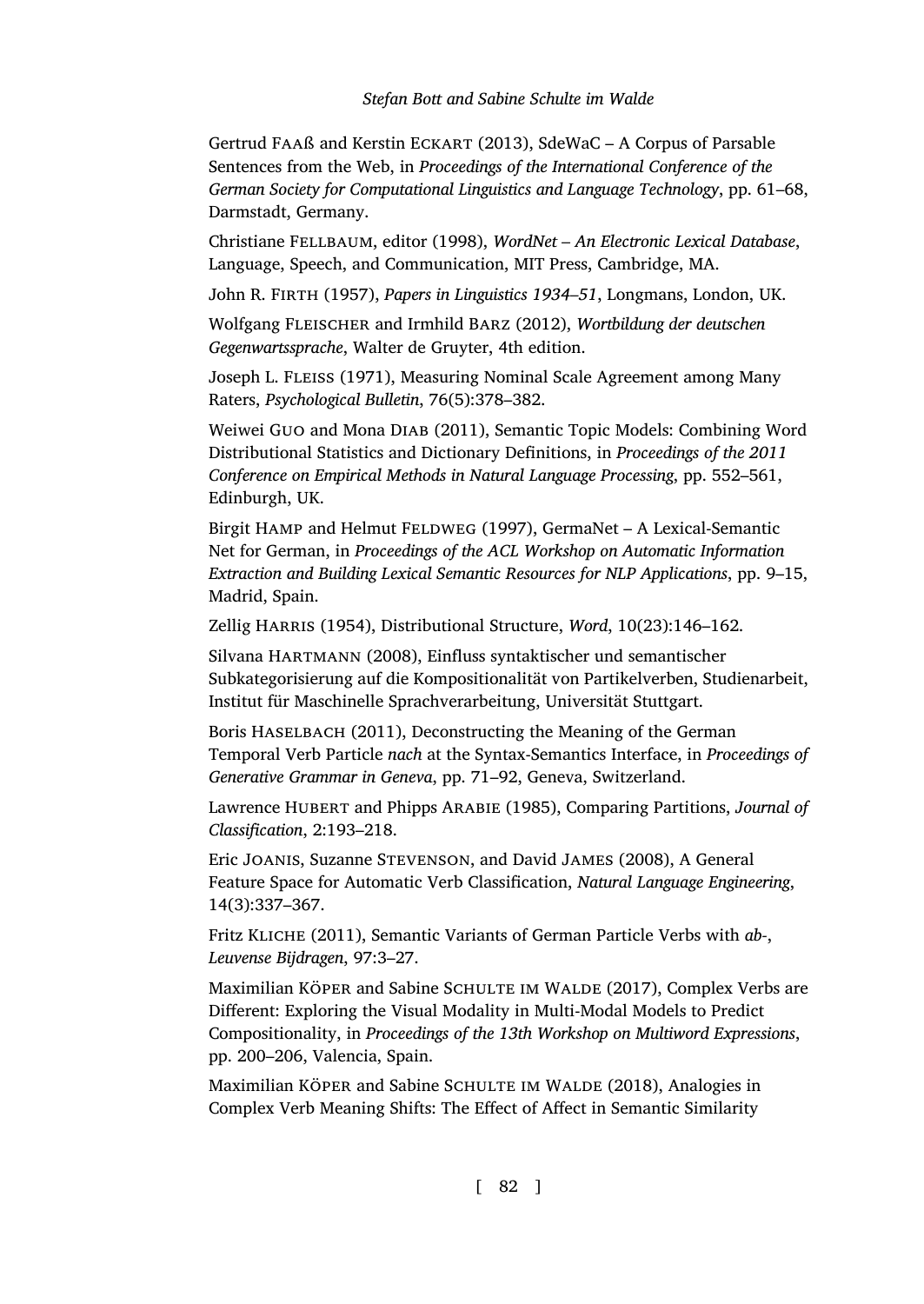Models, in *Proceedings of the 16th Annual Conference of the North American Chapter of the Association for Computational Linguistics: Human Language Technologies*, New Orleans, LA, USA, to appear.

Anna KORHONEN, Yuval KRYMOLOWSKI, and Zvika MARX (2003), Clustering Polysemic Subcategorization Frame Distributions Semantically, in *Proceedings of the 41st Annual Meeting of the Association for Computational Linguistics*, pp. 64–71, Sapporo, Japan.

<span id="page-42-8"></span>Natalie KÜHNER and Sabine SCHULTE IM WALDE (2010), Determining the Degree of Compositionality of German Particle Verbs by Clustering Approaches, in *Proceedings of the 10th Conference on Natural Language Processing*, pp. 47–56, Saarbrücken, Germany.

Thomas K. LANDAUER and Susan T. DUMAIS (1997), A Solution to Plato's Problem: The Latent Semantic Analysis Theory of Acquisition, Induction and Representation of Knowledge, *Psychological Review*, 104(2):211–240.

<span id="page-42-9"></span>J. Richard LANDIS and Gary G. KOCH (1977), The Measurement of Observer Agreement for Categorical Data, *Biometrics*, 33:159–174.

<span id="page-42-0"></span>Andrea Lechler and Antje Roßdeutscher (2009), German Particle Verbs with *auf*. Reconstructing their Composition in a DRT-based Framework, *Linguistische Berichte*, 220:439–478.

<span id="page-42-1"></span>Beth Levin (1993), *English Verb Classes and Alternations*, The University of Chicago Press.

<span id="page-42-6"></span>Anke Lüdeling (2001), *On German Particle Verbs and Similar Constructions in German*, Dissertations in Linguistics, CSLI Publications, Stanford, CA.

<span id="page-42-10"></span>Christopher D. MANNING, Prabhakar RAGHAVAN, and Hinrich SCHÜTZE (2008), *Introduction to Information Retrieval*, Cambridge University Press.

<span id="page-42-7"></span>Diana McCarthy, Bill Keller, and John Carroll (2003), Detecting a Continuum of Compositionality in Phrasal Verbs, in *Proceedings of the ACL Workshop on Multiword Expressions: Analysis, Acquisition and Treatment*, pp. 73–80, Sapporo, Japan.

<span id="page-42-5"></span>Andrew McIntyre (2007), Particle Verbs and Argument Structure, *Language and Linguistics Compass*, 1(4):350–397.

<span id="page-42-2"></span>Paola Merlo and Suzanne Stevenson (2001), Automatic Verb Classification Based on Statistical Distributions of Argument Structure, *Computational Linguistics*, 27(3):373–408.

<span id="page-42-3"></span>Stefan Müller (2002), Syntax or Morphology: German Particle Verbs Revisited, in Nicole DEHÉ, Ray JACKENDOFF, Andrew MCINTYRE, and Silke Urban, editors, *Verb-Particle Explorations*, Interface Explorations, pp. 119–140, Mouton de Gruyter, Berlin, New York.

<span id="page-42-4"></span>Stefan Müller (2003), Solving the Bracketing Paradox: An Analysis of the Morphology of German Particle Verbs, *Journal of Linguistics*, 39(2):275–325.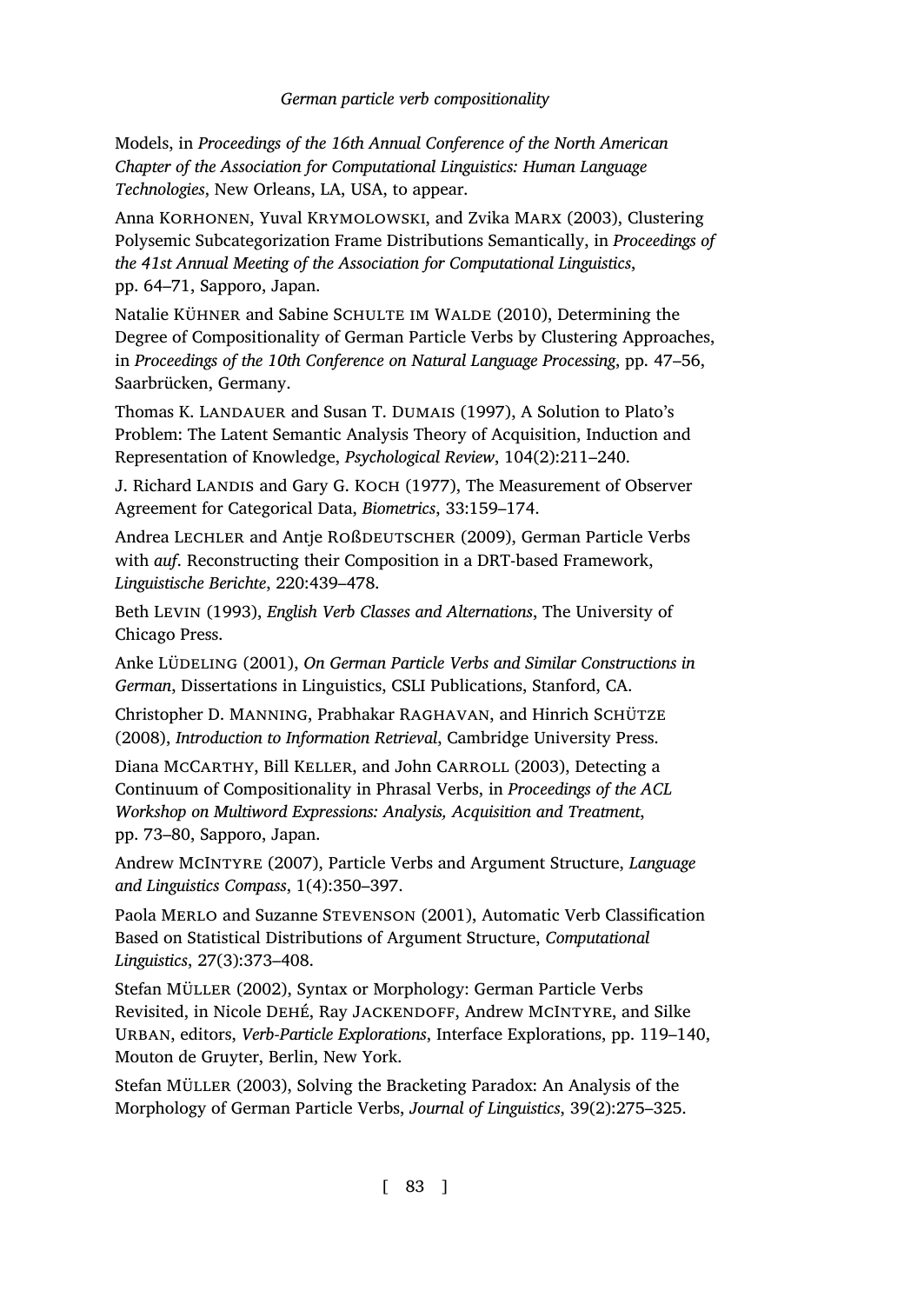<span id="page-43-9"></span>Thomas MÜLLER, Helmut SCHMID, and Hinrich SCHÜTZE (2013), Efficient Higher-Order CRFs for Morphological Tagging, in *Proceedings of the 2013 Conference on Empirical Methods in Natural Language Processing*, pp. 322–332, Seattle, WA, USA.

<span id="page-43-7"></span>Diarmuid Ó SÉAGHDHA (2010), Latent Variable Models of Selectional Preference, in *Proceedings of the 48th Annual Meeting of the Association for Computational Linguistics*, pp. 435–444, Uppsala, Sweden.

<span id="page-43-2"></span>Susan Olsen (1997), Prädikative Argumente syntaktischer und lexikalischer Köpfe—Zum Status der Partikelverben im Deutschen und Englischen, *Folia Linguistica*, 31(3–4):301–330.

Sebastian Padó and Mirella Lapata (2007), Dependency-based Construction of Semantic Space Models, *Computational Linguistics*, 33(2):161–199.

<span id="page-43-6"></span>William M. RAND (1971), Objective Criteria for the Evaluation of Clustering Methods, *Journal of the American Statistical Association*, 66(336):846–850.

<span id="page-43-4"></span>Mats Rooth (1998), Two-Dimensional Clusters in Grammatical Relations, in *Inducing Lexicons with the EM Algorithm*, AIMS Report 4(3), Institut für Maschinelle Sprachverarbeitung, Universität Stuttgart.

<span id="page-43-5"></span>Mats ROOTH, Stefan RIEZLER, Detlef PRESCHER, Glenn CARROLL, and Franz BEIL (1999), Inducing a Semantically Annotated Lexicon via EM-Based Clustering, in *Proceedings of the 37th Annual Meeting of the Association for Computational Linguistics*, pp. 104–111, Maryland, MD.

<span id="page-43-3"></span>Stefan Rüd (2012), *Untersuchung der distributionellen Eigenschaften der Lesarten der Partikel 'auf' mittels Clustering-Methoden*, Master's thesis, Institut für Maschinelle Sprachverarbeitung, Universität Stuttgart.

<span id="page-43-1"></span>Magnus Sahlgren (2005), An Introduction to Random Indexing, in *Methods and Applications of Semantic Indexing Workshop at the 7th International Conference on Terminology and Knowledge Engineering*, volume 5.

<span id="page-43-0"></span>Magnus Sahlgren (2006), *The Word-Space Model: Using Distributional Analysis to Represent Syntagmatic and Paradigmatic Relations between Words in High-Dimensional Vector Spaces*, Ph.D. thesis, Stockholm University.

<span id="page-43-8"></span>Roland SCHÄFER and Felix BILDHAUER (2012), Building Large Corpora from the Web Using a New Efficient Tool Chain, in *Proceedings of the 8th International Conference on Language Resources and Evaluation*, pp. 486–493, ELRA, Istanbul, Turkey.

Silke Scheible, Sabine Schulte im Walde, Marion Weller, and Max Kisselew (2013), A Compact but Linguistically Detailed Database for German Verb Subcategorisation Relying on Dependency Parses from a Web Corpus: Tool, Guidelines and Resource, in *Proceedings of the 8th Web as Corpus Workshop*, pp. 63–72, Lancaster, UK.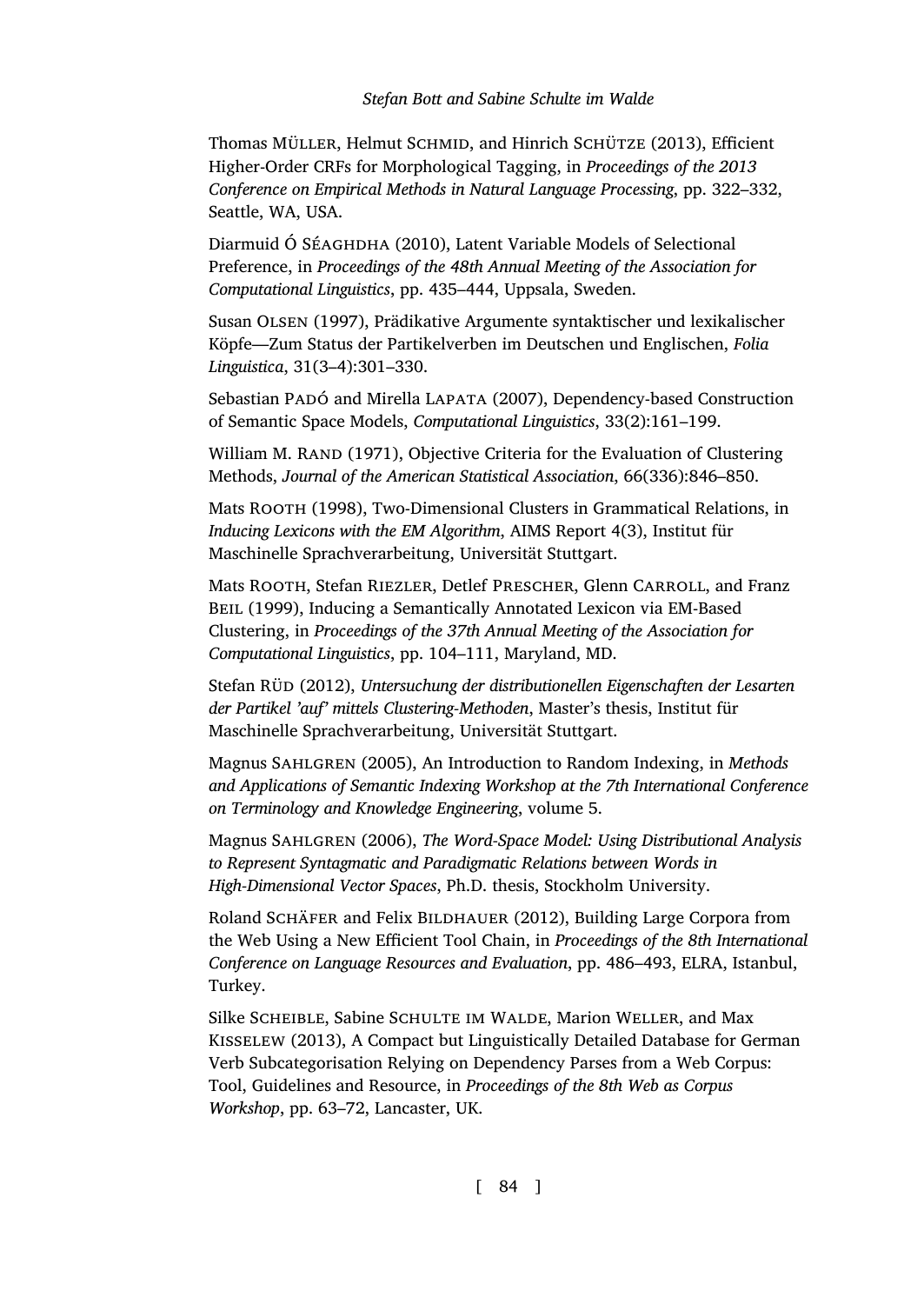<span id="page-44-11"></span>Helmut SCHMID, Arne FITSCHEN, and Ulrich HEID (2004), SMOR: A German Computational Morphology Covering Derivation, Composition and Inflection, in *Proceedings of the 4th International Conference on Language Resources and Evaluation*, pp. 1263–1266.

<span id="page-44-3"></span>Sabine SCHULTE IM WALDE (2000), Clustering Verbs Semantically According to their Alternation Behaviour, in *Proceedings of the 18th International Conference on Computational Linguistics*, pp. 747–753, Saarbrücken, Germany.

<span id="page-44-8"></span>Sabine SCHULTE IM WALDE (2004), Identification, Quantitative Description, and Preliminary Distributional Analysis of German Particle Verbs, in *Proceedings of the COLING Workshop on Enhancing and Using Electronic Dictionaries*, pp. 85–88, Geneva, Switzerland.

<span id="page-44-9"></span>Sabine SCHULTE IM WALDE (2005), Exploring Features to Identify Semantic Nearest Neighbours: A Case Study on German Particle Verbs, in *Proceedings of the International Conference on Recent Advances in Natural Language Processing*, pp. 608–614, Borovets, Bulgaria.

<span id="page-44-4"></span>Sabine SCHULTE IM WALDE (2006), Experiments on the Automatic Induction of German Semantic Verb Classes, *Computational Linguistics*, 32(2):159–194.

Sidney Siegel and N. John Castellan (1988), *Nonparametric Statistics for the Behavioral Sciences*, McGraw-Hill, Boston, MA.

<span id="page-44-0"></span>Sylvia Springorum (2011), DRT-based Analysis of the German Verb Particle *an*, *Leuvense Bijdragen*, 97:80–105.

<span id="page-44-6"></span>Sylvia SPRINGORUM, Sabine SCHULTE IM WALDE, and Antie ROßDEUTSCHER (2012), Automatic Classification of German *an* Particle Verbs, in *Proceedings of the 8th International Conference on Language Resources and Evaluation*, pp. 73–80, Istanbul, Turkey.

<span id="page-44-1"></span>Sylvia SPRINGORUM, Sabine SCHULTE IM WALDE, and Antje ROßDEUTSCHER (2013a), Sentence Generation and Compositionality of Systematic Neologisms of German Particle Verbs, Talk at the 5th Conference on Quantitative Investigations in Theoretical Linguistics.

<span id="page-44-7"></span>Sylvia SPRINGORUM, Jason UTT, and Sabine SCHULTE IM WALDE (2013b), Regular Meaning Shifts in German Particle Verbs: A Case Study, in *Proceedings of the 10th International Conference on Computational Semantics*, pp. 228–239, Potsdam, Germany.

<span id="page-44-2"></span>Barbara Stiebels (1996), *Lexikalische Argumente und Adjunkte. Zum semantischen Beitrag von verbalen Präfixen und Partikeln*, Akademie Verlag, Berlin.

<span id="page-44-5"></span>Barbara STIEBELS and Dieter WUNDERLICH (1994), Morphology Feeds Syntax: The Case of Particle Verbs, *Linguistics*, 32:913–968.

<span id="page-44-10"></span>Peter D. TURNEY (2012), Domain and Functions: A Dual-Space Model of Semantic Relations and Compositions, *Journal of Artificial Intelligence Research*, 44:533–585.